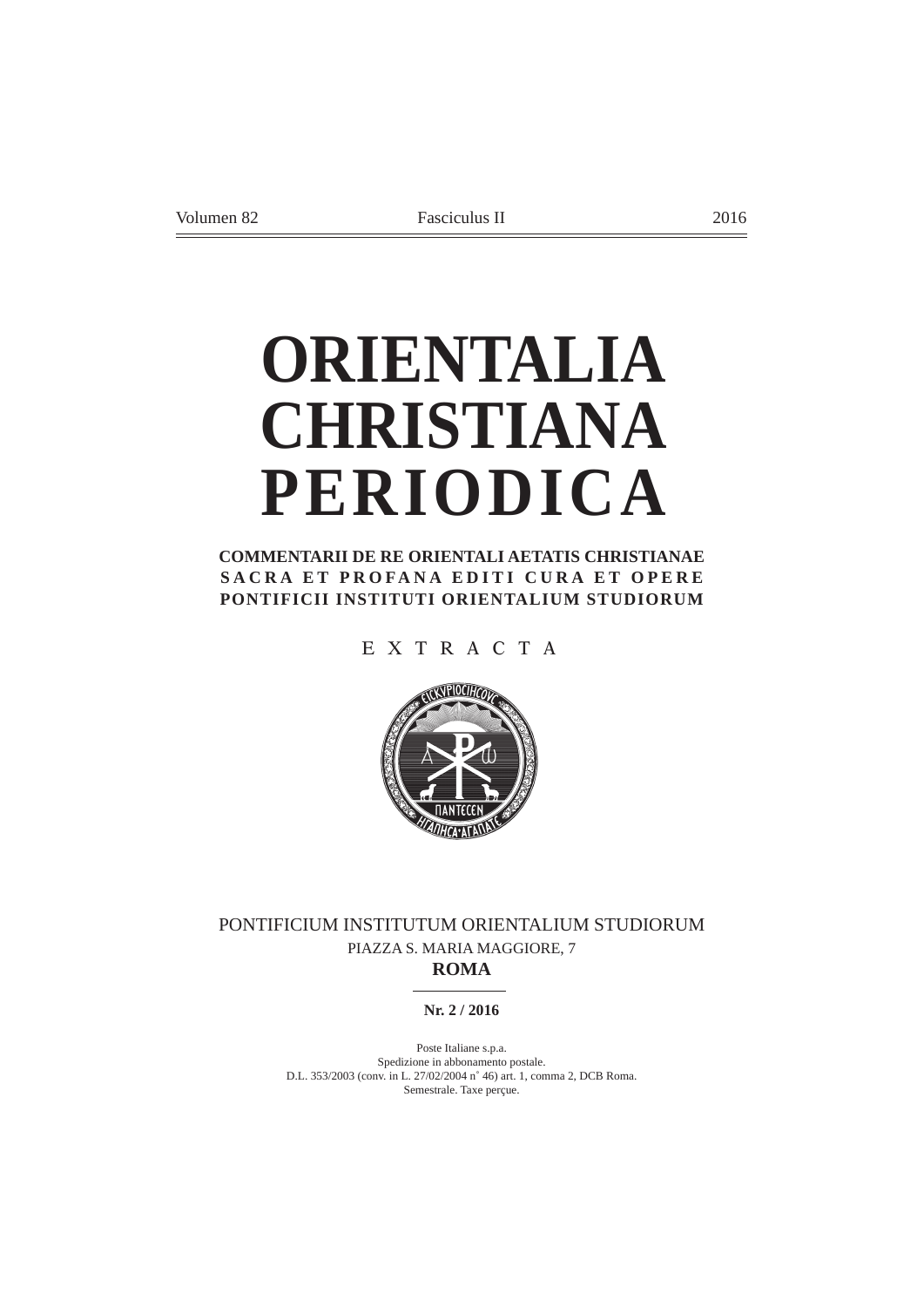# **ORIENTALIA CHRISTIANA PERIODICA**

Piazza S. Maria Maggiore 7 — 00185 Roma

# www.orientaliachristiana.it

# tel. 0644741-7104; fax 06446-5576

# **ISSN 0030-5375**

This periodical began publication in 1935. Two fascicles are issued each year, which contain articles, shorter notes and book reviews about the Christian East, that is, whatever concerns the theology, history, patrology, liturgy, archaeology and canon law of the Christian East, or whatever is closely connected therewith. The annual contribution is €46,00 in Italy, and  $\epsilon$ 58,00 or USD 76,00 outside Italy. The entire series is still in print and can be supplied on demand.

Subscription should be paid by a check made to Pontificio Istituto Orientale or a deposit to ccp. 34269001.

International Bank Account Number (IBAN):

Country Check Digit CIN Cod. ABI CAB Account Number

IT 54 C 07601 03200 000034269001 BIC- Code BPPIITRRXXX

- Edited by Philippe Luisier (Editor), Rafaá Zarzeczny (Book Reviews) e-mail: recensioni-periodica@pontificio-orientale.it; Jarosáaw Dziewicki (Managing Editor) e-mail: edizioni@orientaliachristiana.it, with the Professors of the Pontifical Oriental Institute.
- All materials for publication (articles, notes, books for review) should be addressed to the Editor.

# SUMMARIUM

# **ARTICULI**

| Edward G. Farrugia, S.J., In memoriam: P. Vincenzo Poggi, S.J.<br>(1928-2016), Direttore di OCP dal 1976 al 2004 e dal 2010 al 2012             | 277-284 |
|-------------------------------------------------------------------------------------------------------------------------------------------------|---------|
| Gabriele Winkler, Über die armenischen liturgischen Gesänge er-<br>läutert anhand der armenischen Begriffe mit ihren georgischen                | 285-305 |
| <b>Henryk Pietras, S.J.</b> , "La guerra di Costantinopoli". La posizio-<br>ne politico dottrinale dei vescovi alessandrini dopo il Concilio di | 307-351 |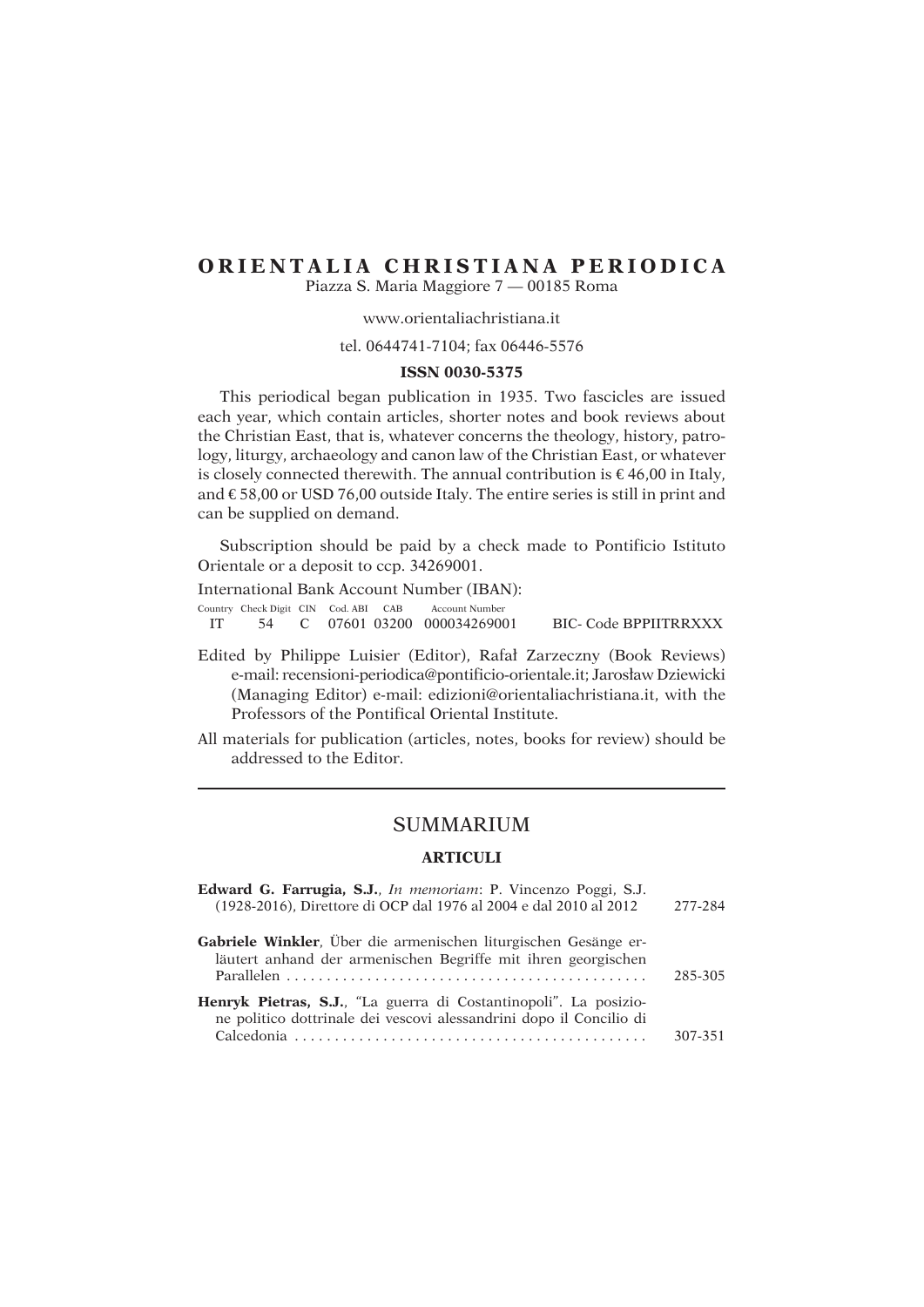| <b>Bishara Ebeid</b> , The Christology of the Church of the East. An Analysis<br>of Christological Statements and Professions of Faith of the Official<br>Synods of the Church of the East before A.D. 612                        | 353-402 |
|-----------------------------------------------------------------------------------------------------------------------------------------------------------------------------------------------------------------------------------|---------|
| <b>Pietro D'Agostino</b> , La légende du miracle de l'image de Tibériade<br>(BHO 450) et la fondation monastique de Mār Hanīnā: un regard                                                                                         | 403-420 |
| <b>Dorothea McEwan</b> , The wall paintings of Däräsge Maryam Church,<br>in the Sämen Mountains, Ethiopia, and in particular the painted<br>procession on the east wall $\dots\dots\dots\dots\dots\dots\dots\dots\dots\dots\dots$ | 421-450 |
| Mario Carolla, Due confessori della fede                                                                                                                                                                                          | 451-476 |

# **ANIMADVERSIO**

| <b>Sergey Kim</b> , Δι' ίβηρικών γραμμάτων. Georgians at the Philotheou |  |  |         |
|-------------------------------------------------------------------------|--|--|---------|
|                                                                         |  |  | 477-481 |

# **RES BIBLIOGRAPHICA**

| <b>Michel Fédou</b> , La théologie byzantine et sa tradition $I/I$ (VI <sup>e</sup> -VII <sup>e</sup> s.), |         |
|------------------------------------------------------------------------------------------------------------|---------|
| sous la direction de Carmelo Giuseppe Conticello (Brepols, Turn-                                           |         |
|                                                                                                            | 483-490 |

# **RECENSIONES**

| DE GIORGIO, Teodoro, San Teodoro. L'invincibile guerriero. Storia, culto                                                                                                                                      | 491-493 |
|---------------------------------------------------------------------------------------------------------------------------------------------------------------------------------------------------------------|---------|
| EVAGRE LE SCHOLASTIQUE, Histoire ecclésiastique $(H.$ Pietras $) \dots \dots$                                                                                                                                 | 493-495 |
| GRUNDMANN, Regina – KATTAN, Assaad Elias (Hg.), Jenseits der Tradition?<br>Tradition und Traditionskritik in Judentum, Christentum und Islam                                                                  | 495-499 |
| JACOBSEN, Anders-Christian (a cura di), Origeniana Undecima. Origen<br>and Origenism in the History of Western Thought. Papers of the 11th<br>International Origen Congress, Aarthus University, 26/31 August | 499-501 |
| PETTINAROLI, Laura, La politique russe du Saint-Siège (1905-1939)                                                                                                                                             | 501-504 |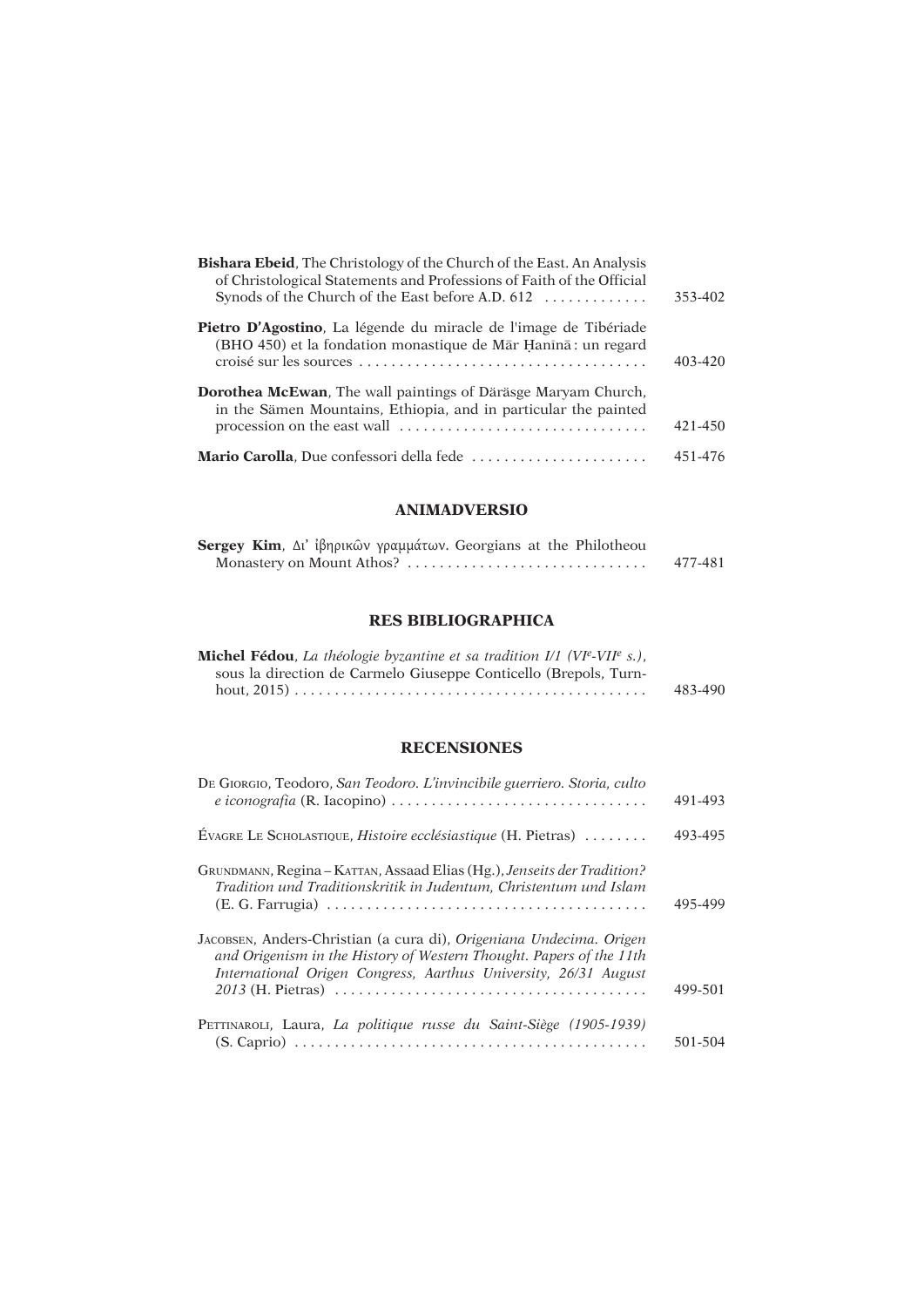| RAMSEY, John (Patrick), The Minor Clergy of the Orthodox Church: Their<br>role and life according to the canons $(E.-I.$ Roman) $\ldots \ldots \ldots$ | 504-506 |
|--------------------------------------------------------------------------------------------------------------------------------------------------------|---------|
| YACOUB, Joseph & Claire, <i>Oubliés de tous, Les Assyro-Chaldéens du</i>                                                                               | 506-511 |
|                                                                                                                                                        | 512-513 |
| INDEX VOLUMINIS $\ldots \ldots \ldots \ldots \ldots \ldots \ldots \ldots \ldots \ldots \ldots \ldots$                                                  | 515-516 |

 **ISSN 0030-5375**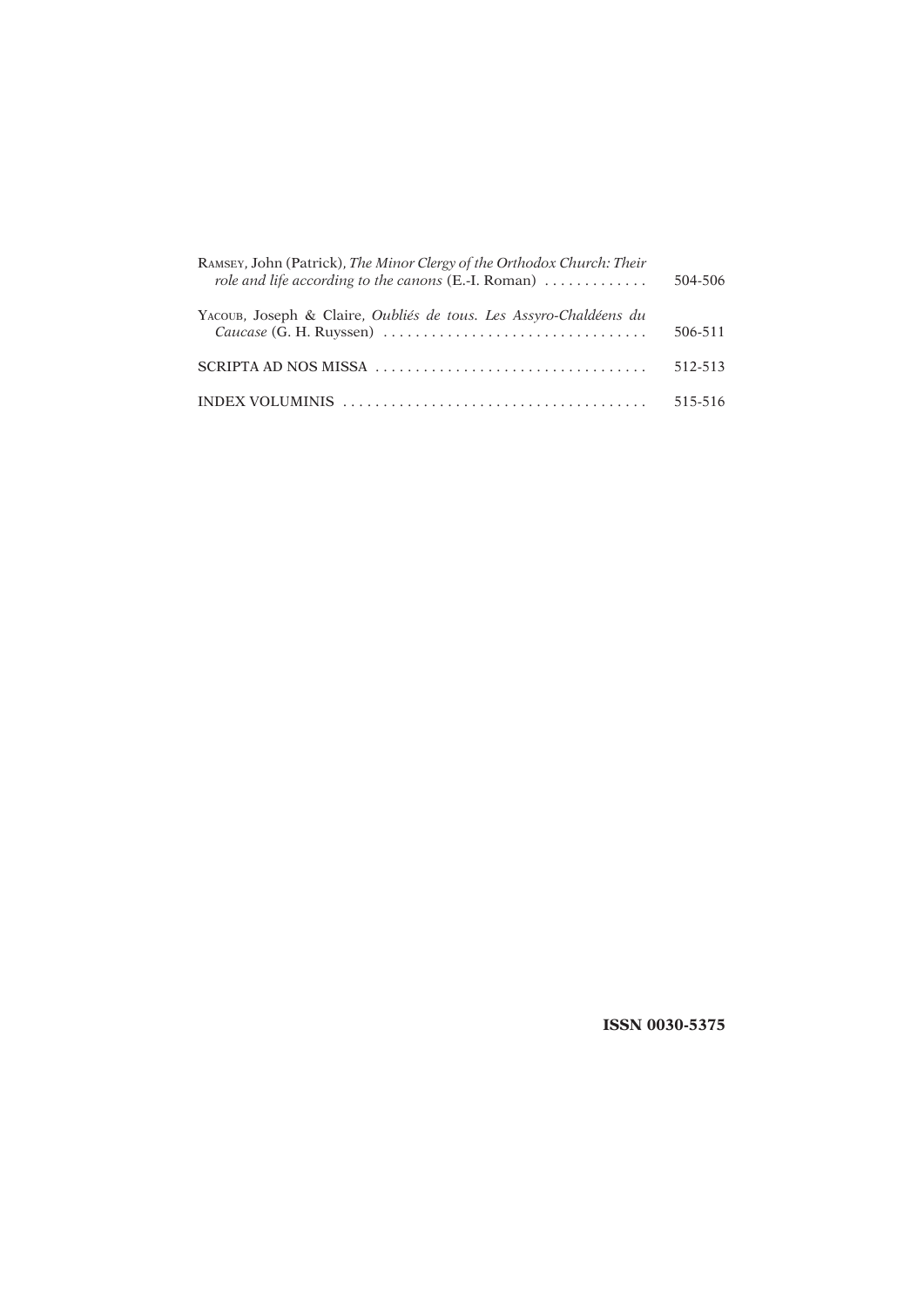♠

# Bishara Ebeid

# The Christology of the Church of the East

An Analysis of Christological Statements and Professions of Faith of the Official Synods of the Church of the East before A.D. 612

# *Introduction*

The assembly of the bishops of the Church of the East in 612, under the direction of Babai the Great, is considered to have undertaken the "Nestorianization" of the Church of the East.1 Before this date we can note another approach in official Christological statements from the Church of the East, in its official synods, and in its thinkers and theologians: officially this Church used a traditional Antiochene Christology of the one *parúopâ* (πρόσωπον) and two *kyanê* (natures – φύσεις), while the theologians of this Church tried to interpret this doctrine through different currents of thought. These attempts of interpretation are reflected, as we will demonstrate in this article, in the Christological statements of the Synods of the Church before 612. Unfortunately there has not been any study on these professions of faith or statements, except the general presentation in the article by J. Fiey<sup>2</sup> and the analysis in the article by S. Brock.<sup>3</sup> Even Patros Yukhana Patros did not include all the synods in his presentation of the Christology of the Church of the East.4 Likewise, Bawai Soro, in his book on the Church of the East, did not refer to the Christological decisions of the synods of this Church.<sup>5</sup> This fact has led us to write on this subject and to make an analysis of these Christological statements. As we will see, an examination of these synods and of their Christological professions of faith

⊕

<sup>1</sup> By the term "Nestorianism" we mean the Christological expression: two *kyanê* (natures) and two *qnomê* (hypostases) in one *parúopâ* (person/πρόσωπον) of Christ, which could be found in some Greek sources (such as the anonymous author quoted by Leontius of Jerusalem), or in Syriac sources, even before 612 (such as Habib, cited by Philoxenus). See also the clarification in the course of our introduction and also in note 87. This topic will be discussed in an article we are preparing and that deals with the Christology of Habib.

<sup>2</sup> Cf. Fiey, "Christologie et Mariologie."

<sup>3</sup> Cf. Brock, "The Christology of the Church."

<sup>4</sup> Cf. Patros, "La cristologia della Chiesa d'Oriente."

<sup>5</sup> Cf. Soro, *The Church of the East. Apostolic and Orthodox.*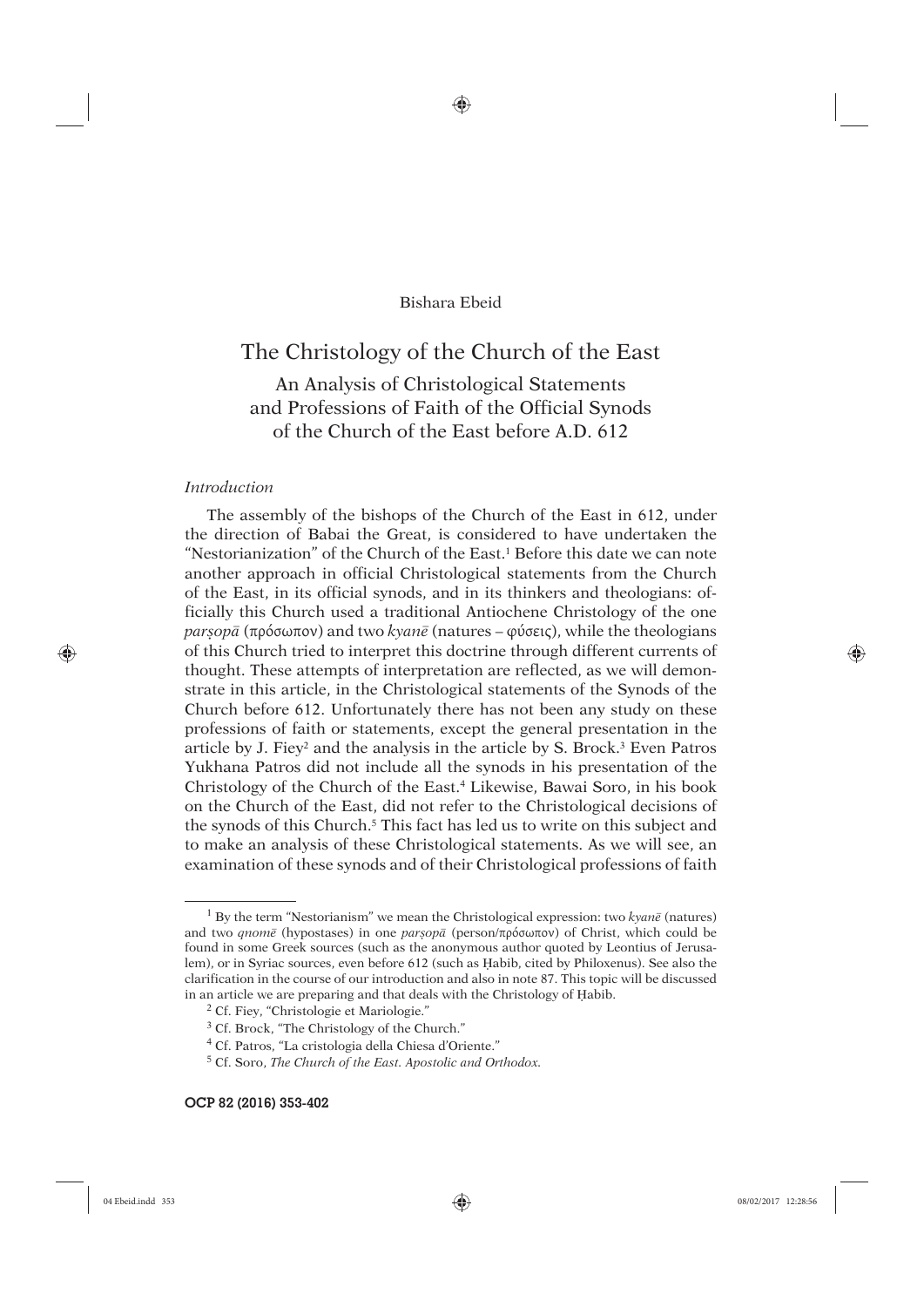⊕

reveals a significant progression of thought expressed in traditional and archaic language.

A. de Halleux expressed the opinion that two Christological currents co-existed peacefully together within the Church of the East.6 To support his opinion, however, he did not refer to the synods and their statements. Other scholars, seeking to demonstrate that the opinion of de Halleux was not precise, tried to see a western Chalcedonian<sup>7</sup> influence in some theologians of this Church and to note the controversies between its theologians.8 We are convinced that the Christological development over time, by the theologians of this Church, occurred in various ways; not only was this interesting evolution indirectly influenced by the Christological currents of the West, but it was also directly related to the historical context of this Church.

To prove our hypothesis, we will analyze the Christological statements of the nine synods held before the year 612, taking into consideration the historical context outside and inside the Persian Empire. We will call the two Christological currents, to which de Halleux and other scholars refer: *qnomâ-parúopâ* and *two-qnomê*, but these terms will not appear before our analysis reaches the point at which it can demonstrate their existence. To carry out our analysis, we will cite the statements and professions of faith of the Church of the East found in the *Synodicon Orientale*, 9 translating them into English and taking into consideration the existent translation by S. Brock.10 At the end of our analysis we will present our conclusions to demonstrate our hypothesis on the Christology of these synods, a Christology in progress that attempted to resolve the same Christological questions that theologians and Councils in Byzantium sought to address.

Before we start our analysis it could be helpful to make a clarification of some technical terms we use. Even if the term *qnomâ* is the Syriac translation of the Greek ὑπόστασις, and even if it is usually translated by scholars as hypostasis (at least, in a Trinitarian context)11 we will leave it as *qnomâ*. In the history of Christian dogma, Trinitarian and Christological, the term ὑπόστασις did not have one significance and unique metaphysical function. If it was translated into Syriac by *qnomâ*, it does not always mean that the

⊕

 <sup>6</sup> Cf. de Halleux, "La christologie de Martyrius-Sahdona," 29.

 <sup>7</sup> By the term west we mean Byzantium, the Byzantine Empire.

 <sup>8</sup> Cf. Abramowski, "Martyrius-Sahdona."

 <sup>9</sup> It should be mentioned that the edition of the *Synodicon*, made by Chabot, is a very limited collection and is based on later copies of a 13th or 14th cen. manuscript, cf. Van Rompay, "Synodicon Orientale," 387. This is to be considered as a hindrance to research in this field.

<sup>10</sup> See the translation in Brock, "The Christology of the Church," 133-142.

<sup>11</sup> Patros, "La cristologia della Chiesa d'Oriente," 29-31.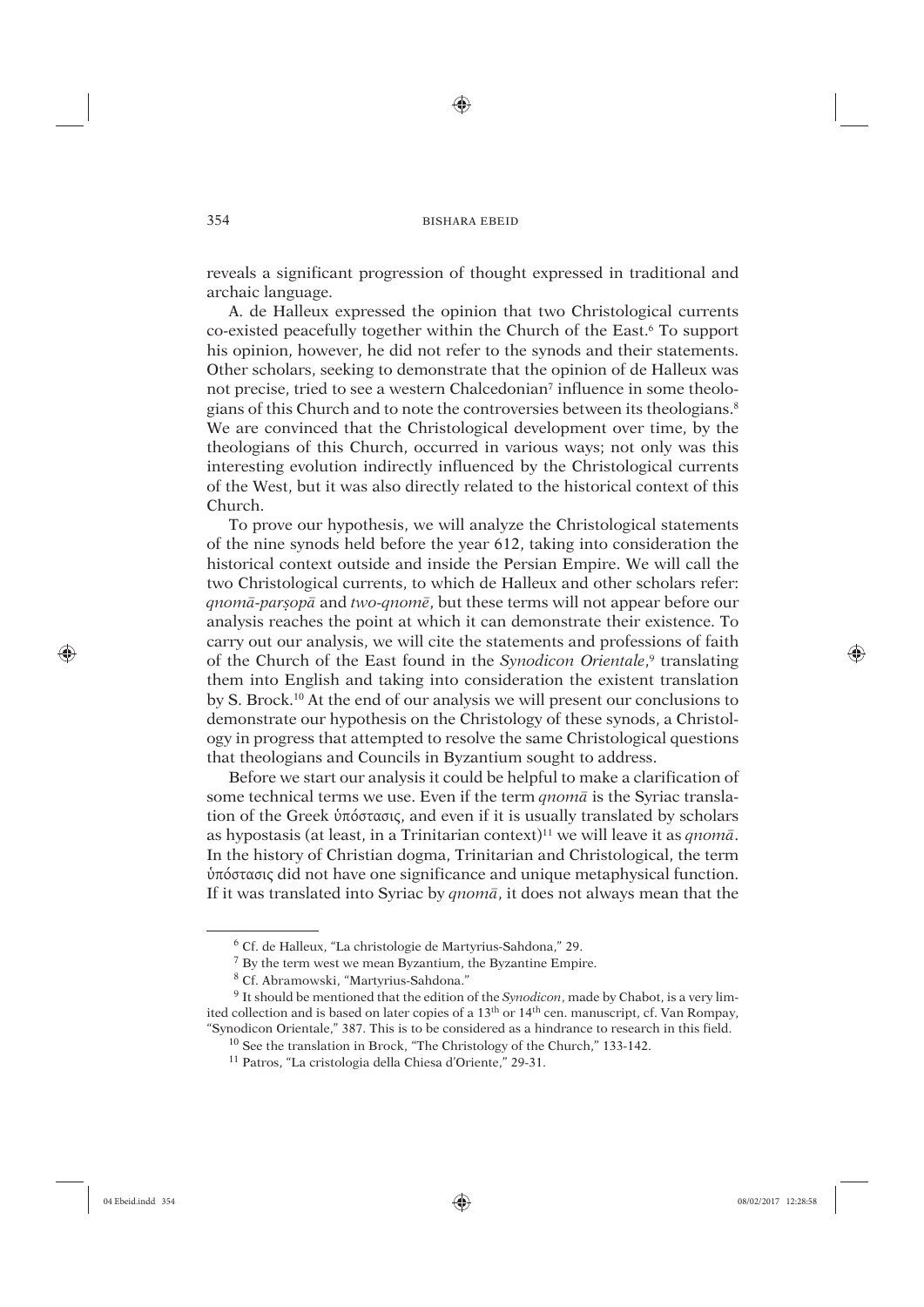♠

meaning which the Syrian theologians gave to it was not one and unique, corresponding to the significances the Greeks gave. We agree, therefore, with those scholars who hold that *qnomâ*, sometimes, is not absolutely identical in meaning with the Greek term ὑπόστασις, 12 and for this reason we will leave it transliterated. The same thing one can notice regarding the Greek term πρόσωπον. It was used in different ways to explain either Trinitarian theology or the Christological doctrine. In the Syriac tradition it was transliterated by *parsop* $\bar{a}$ ,<sup>13</sup> and was used with different meanings and significances,14 however, only in Christological doctrine. For these reasons again we kept it as *parúopâ* without translating it by person or πρόσοπων. 15

We have also chosen to call the Christology of the two *kyanê* (natures) and two *qnomê* and one *parúopâ* Nestorianism. We do not use this term in a polemical or offensive way; we prefer this term because the same Church, adopting this Christology in 612, considered it as Nestorian doctrine, which also became a synonym for orthodoxy.16 So the traditional and archaic Antiochene Christology, which was the doctrine of this Church before 612, could not be considered as Nestorianism. However, it was accused of being so either by Monophysites or by Chalcedonians. To distinguish this accusation from what we call Nestorianism, we chose the term "real Nestorianism." With this term we mean the doctrine attributed to the Church of the East (its traditional Christology and the two Christological currents within it), and some other Greek Antiochene groups: the Christology of division, teaching two subjects, i.e. two christs and two sons.17 It is clear that such

⊕

<sup>12</sup> Cf. Brock, "The Christology of the Church," 131.

<sup>13</sup> Cf. Patros, "La cristologia della Chiesa d'Oriente," 31.

<sup>&</sup>lt;sup>14</sup> The fact that there are two Christological currents with different comprehensions and uses of the terms *qnomâ* and *parúopâ* confirms that within the Church of the East these terms were given different metaphysical meanings.

<sup>15</sup> This, for sure, does not mean that translating the term *qnomâ* with hypostasis, or *parúopâ* with person/πρόσωπον (which we personally did), is wrong. The important thing is to underline the various comprehensions of the terms and the different meanings they hold, cf. Ebeid, "La cristologia," 203, note 2. For the different meanings and metaphysical significances of these terms see de Halleux, ""Hypostase" et "personne""; Milano, *Persona in teologia*; Turcescu, ""Prosopon" and "Hypostasis""; while for the meaning of these terms in the Eastern Syriac tradition see Patros, "La cristologia della Chiesa d'Oriente," 28-33.

ܐܢ ܒÍØÊÐܬܐ ܕܐÌßܐ ÿàâܐ Íßܬ ñܓûܐ ܕçâ ÍÒܒÿÙæܐ" 573-574: ,*orientale Synodicon* .Cf 16 ֦֧֦֦֦֖֖֖֖֪֪֪֪֪֪֪֪֪֪֪֪֪֪֪֪֦֚֚֚֚֝֝֝֓֕֓֡֓֓֓֡֬ id אלגלשה אלאלאשי איז האדאה אדו האלא אינט איז אינט איז געל האדו אלאי iّخِبْر הובבות היו בעלכם הוב והובנו הועלי לא לבו הוובנו הלומצונה: הלא המאוד הוא היום היום היום היום היום היום<br>היום האי לא היום האי לא היום האי לא היום האי לא היום האי לא היום האי לא היום היום האי לא היום היום היום היום ה ̈çÙæ ܘܬ̈ܪçØ çÙâÍæø ܐÿØܘܗܝ܆ ܐܘ Ćßܐ ÙÜ çØ̈ û ܕÐÙýâܐ ܬܖ âܕܐ þåܐ ÿØܐ êØܪÍÓéæß." ֚֚֚֬

<sup>&</sup>lt;sup>17</sup> On this subject cf. the testimony of Leontius of Byzantium who first was a member of such groups that were, as he says, diffused among Greeks and Syrians, and later became their opponent when he was converted to Chalcedonism, cf. Leontius of Byzantium, *Contra Nestorianos et Eutychianos*, Liber III, *PG* 86, 1357-1396.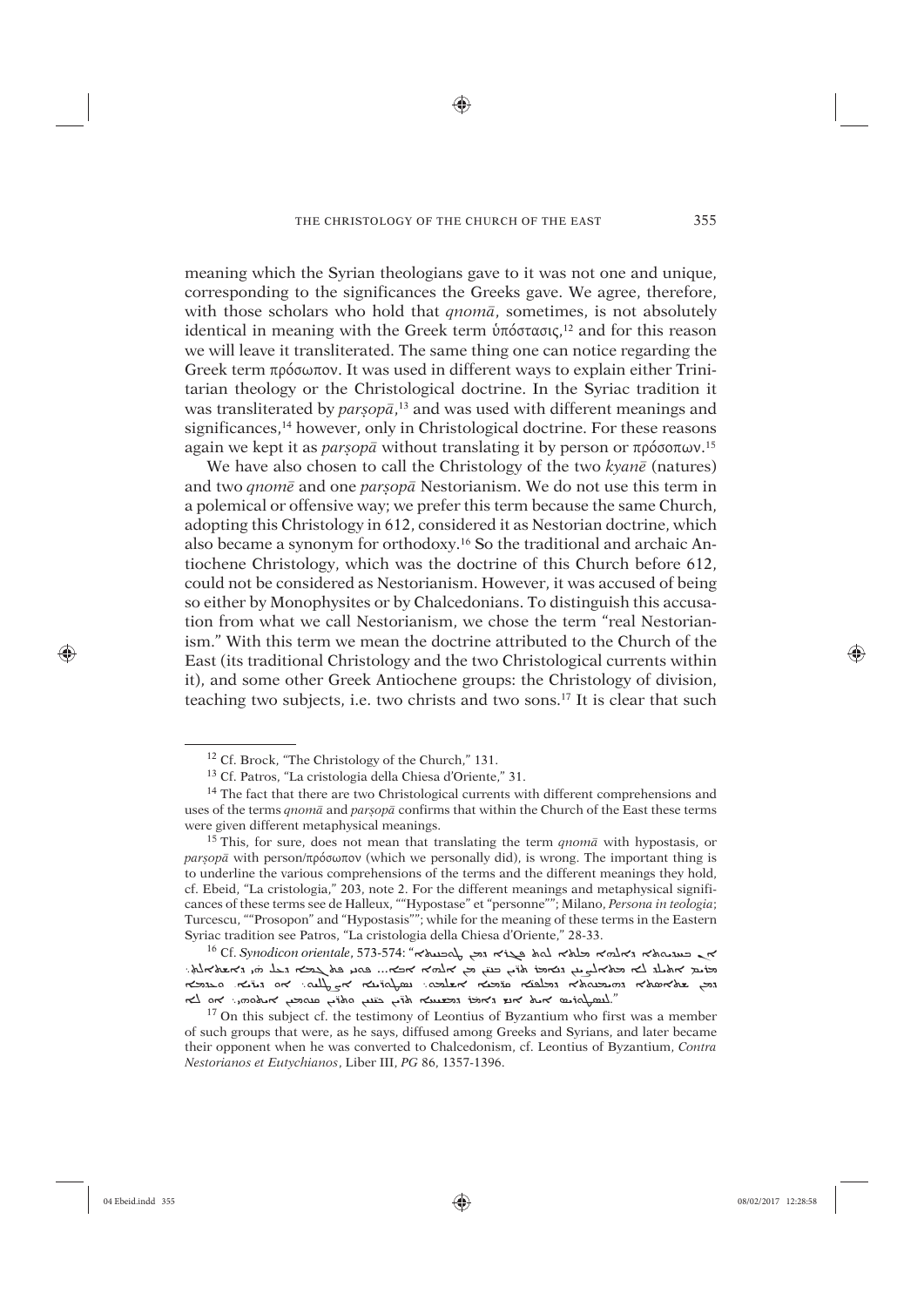⊕

Christology was never existed; in fact, even Nestorius was not a real Nestorian.18

Finally, we preferred also to use the term Monophysitism for all those who proclaimed one nature in Christ. This does not mean that we ignore the proposal of modern scholars to distinguish between moderate and extreme Monophysites calling the former by the term "Miaphysitism/Miaphysites" and the latter "Monophysitism/Monophysites."19 But since the same texts that we are examining do not distinguish terminologically between these two groups, as will be clear from our analysis, we chose to use just the term Monophysitism for the two groups. To distinguish, however, between them we used for the extreme Monophysites the term "real Monophysitism," which was the doctrine of Eutyches and his followers and for that we used also for them terms like Eutychians or Eutychianism, while for the moderates we used terms like: Severians, Jacobites, Syrian Monophysites or moderate Monophysites.20 Having now made these necessary clarifications we can start our Christological analysis of the *Synodicon Orientale*.

## *The Synod of 410*

This synod is considered the first official synod of the Church of the East after its unification under one Catholicos, the bishop of the capital city of the Sassanid Empire, Seleucia-Ctesiphon.21 In this synod, the Church of the East officially recognized the Creed of Nicea, quoting the text of the Creed of the 318 Fathers of Nicea in the acts of this synod and noting the agreement of the bishops of the Church of the East. Since there are two versions of this Creed — one in the *Synodicon Orientale* of the same Church and the other in West Syriac manuscripts that include the acts of the Synod of 410 — and even if, as de Halleux has demonstrated, the form found in the West Syriac manuscripts is the original text of the creed of the Synod of the 410,22 we will present both texts because we do not know exactly when the Church of the East changed the original text and adopted the one we have in the edited *Synodicon*.

Our interest is to see how this text translates and expresses the belief in Christ. An analysis of the expressions used could help us to understand the progress and the development of the dogmatic thought of the Church of the East and its philosophical terminology.

⊕

<sup>18</sup> Cf. de Halleux, "Nestorius," 169-174.

<sup>19</sup> Cf. Brock, "Il dibattito," 76-77.

<sup>20</sup> On this see also Luisier, "Il *miafisismo*."

<sup>21</sup> Cf. Baum – Winkler, *The Church of the East,* 14-15.

<sup>22</sup> See the article by de Halleux, "Le symbole."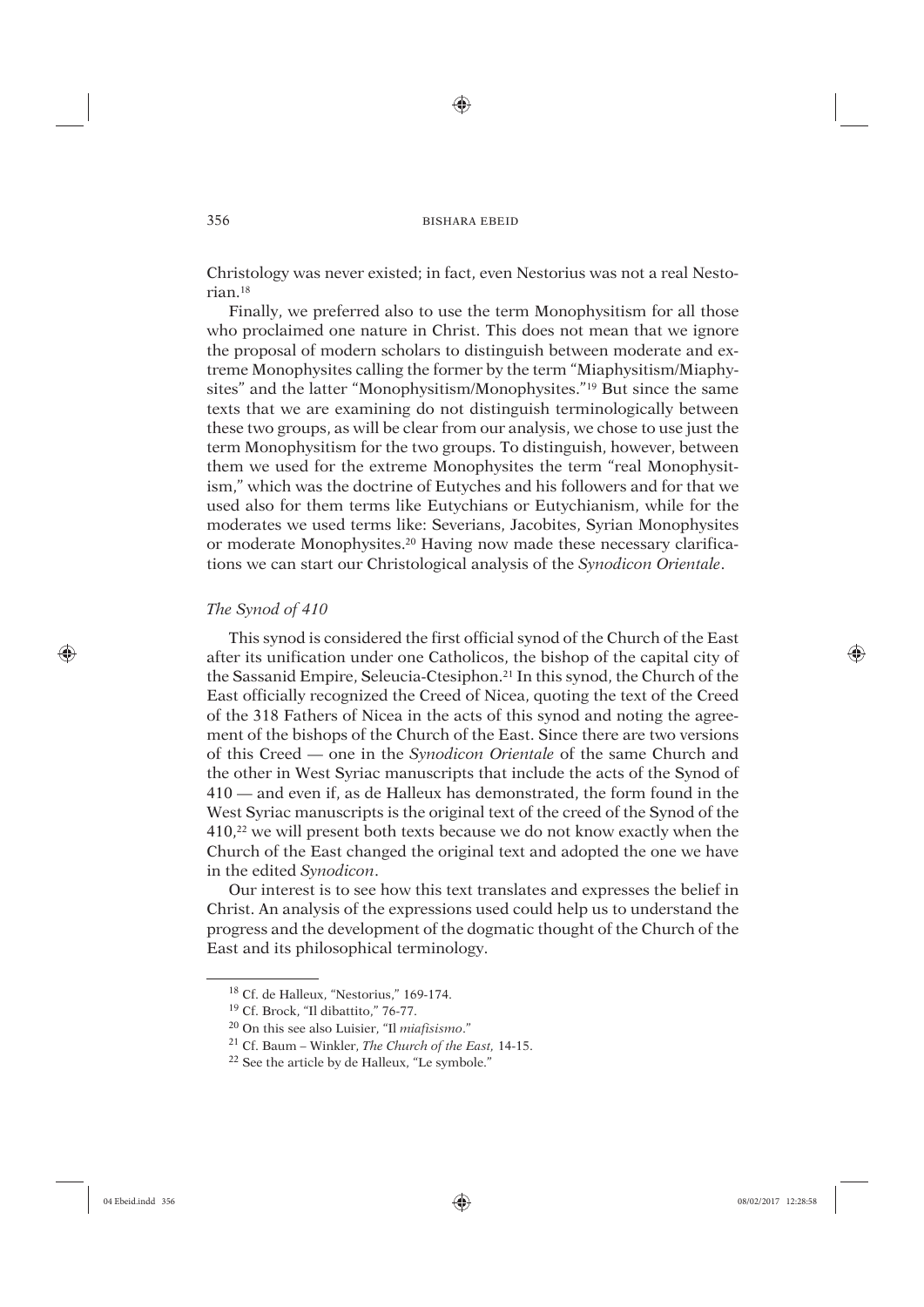◈

The text according to the west Syriac version:

| הכמי כבוד המעד<br>an thalt can                                       | And in Him, in His Son, the Only-Begotten,<br>Who was born from Him,        |
|----------------------------------------------------------------------|-----------------------------------------------------------------------------|
| הע הי נא האכאלא גאכסה,                                               | that is, from the substance/essence of His Father.<br>God from God          |
| Eight from Light ווכן אלח                                            |                                                                             |
|                                                                      | True God from true God from true God                                        |
|                                                                      |                                                                             |
|                                                                      | אלבנג Who is the Son of the nature (consubstantial) of<br>His Father        |
|                                                                      | Who for us, the human beings that were made by                              |
| An הבטובא הווא גדולא בעונדא הווא האנג הווא הוא הא                    |                                                                             |
|                                                                      | descended and put on a body and became a red and put on a body and became a |
| $^{23}$ $\ldots$ $\kappa$ uio $\kappa$ ama $\kappa$ iza rola duu man |                                                                             |

The text according to the Synodicon Orientale

| And in one Lord Jesus Christ,                       |                                                                                                                         |
|-----------------------------------------------------|-------------------------------------------------------------------------------------------------------------------------|
|                                                     | $\mathcal{R} \otimes \mathcal{R}$                                                                                       |
|                                                     | Who was born from the Father, the Only-Begot-                                                                           |
| know ks what a hold with                            |                                                                                                                         |
|                                                     | r האפאה האבא that is, from the substance/essence of the Father.                                                         |
| הא הכן החלה האל $\sim$ God from God,                |                                                                                                                         |
| s האסוד הוא הר וואסוד הא                            |                                                                                                                         |
| True God from True God<br>who was born and not made |                                                                                                                         |
|                                                     |                                                                                                                         |
|                                                     |                                                                                                                         |
| tial) of the Father, האבא                           |                                                                                                                         |
| וכאתוח בל וכות הסא וכצועא                           | by whom everything in heaven and on earth was                                                                           |
| made made                                           |                                                                                                                         |
|                                                     | Who for us, the human beings, and for our sal-                                                                          |
| ani mo radla crives and la entry                    |                                                                                                                         |
|                                                     | descended from heaven and was incarnate and $\frac{1}{2}$ are $\frac{1}{2}$ descended from heaven and was incarnate and |
|                                                     | $24$ האלכונצ $\sim$ became a man                                                                                        |
|                                                     |                                                                                                                         |

We can notice in the text of the Synodicon the following: Jesus Christ the Lord is the Son of God the Only-Begotten; he comes from the substance/ essence ( $\forall$ hah $\forall$ ) of the Father, for that he is consubstantial with the Father. The text uses the phrase "the Son of the substance/essence of the Father" to translate the Greek expression δμοσύσιος.<sup>25</sup> Even if such a translation were made, i.e. "the Son of the substance/essence of the Father," is literal, we can see a theological meaning behind it: the Father is the substance/essence of the divinity. This means that the Son gets his essence

⊕

<sup>&</sup>lt;sup>23</sup> Idem, 162-163.

<sup>&</sup>lt;sup>24</sup> Synodicon orientale, 22.

<sup>&</sup>lt;sup>25</sup> See also on this use in Grillmeier - Hainthaler, Christ in Christian Tradition, vol. II/II, 482, especially note 12 on the same page.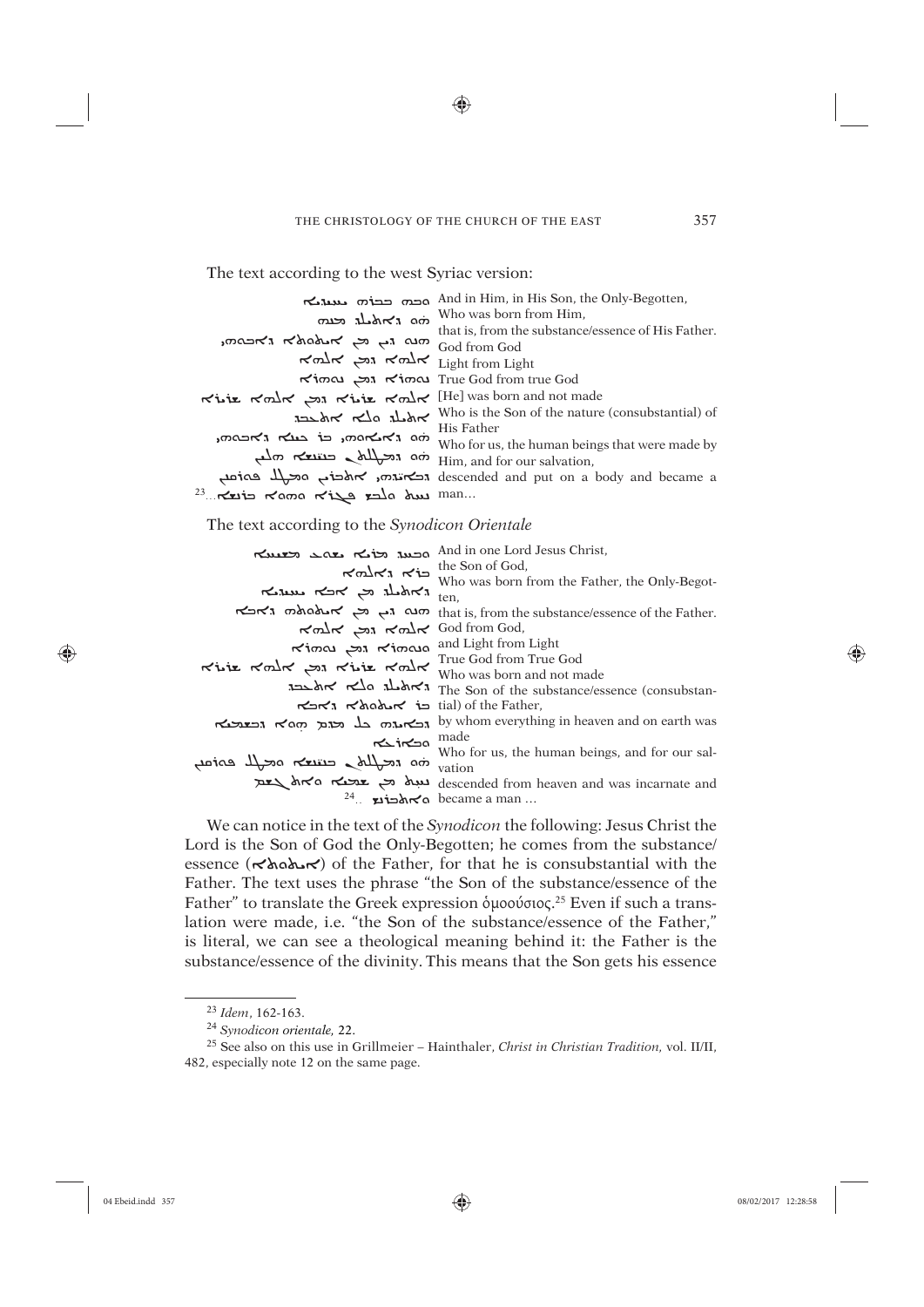⊕

from God the Father as substance/essence, or in other words, as a cause.<sup>26</sup> The question that someone might have, looking at both texts together, is the following: why did the *Synodicon*'s version use in the expression of the "consubstantial" the term substance/essence ( $\star\lambda$  $\circ\lambda\gamma$ ) instead of nature (ܐæÙÜ)? Do we have an explanation given by the same text (the *Synodicon*'s version)?

To have an answer we can read the anathema with which the Creed concludes:

֦֧֦֧֦֧֦֧֦֧֦֧ׅ֦֧ׅ֦֧ׅׅ֚֚֚֚֡֝֜֓֡֜֓֡֡֡֜֓֡֡֜֓֡֬ کت صح محمد مہ محمد بحوہ ہے۔<br>پروههای جامعہ کا جمعہ جمعہ ہے کہ ہم ֖֖֖֖֪ׅ֪ׅ֪֪ׅ֦֪֪֪ׅ֖֚֚֚֚֚֚֚֚֚֚֚֚֚֚֚֚֚֚֚֚֚֚֬֝֝֝֟֓֡ جدة محسكر كه عنه محسك محسب محسب محسك  $\frac{1}{27}$ האלוסאי גוולאי גדולא האלבא האלבא האלבא

ה האופליץ: גאטא אופא, גלא But those who say that there was [a time] when He [the Son of God] did not exist and [that] He جمعه معرض موجع أن معده معده المعاملة ons הא פנגע did not exist before He was born, or [that] He did not exist before He was born, or [that] He [comes] from nothing, or say that He [comes] from another *qnomâ* or substance/essence, or think that the Son of God could be changed or displaced; these the Catholic and Apostolic Church excommunicates.

We find in this anathema the appearance of an important term: *qnomâ* (ܐĆâÍæø). As we said above, this term, at least in Trinitarian doctrine, corresponded to the Greek hypostasis. However, we also see that the expression that the Son is not (generated) "from another *qnomâ*, or from [another] substance/essence ( $\prec$ *kolax*)" might suggest that these two terms are synonyms, even though we are in a period after the fifth century. So someone could say that the development of the Cappadocian Fathers is not taken into consideration: i.e. the distinction between substance and hypostasis.28 We do not think this is the case, though. The fathers of the Church of the East already knew about the distinction in the Trinitarian doctrine between the terms οὐσία and ὑπόστασις. It is not by chance that the text uses the term substance/essence ( $\sim \lambda_0 \lambda_1$ ) instead of nature (حدم) or substance (ܐÙèܐܘ — (a transliteration of the Greek οὐσία. 29 We think that the use of the term substance/essence ( $\forall \lambda$ a $\forall \lambda$ ) has a technical and philosophical motivation that reflects the time when the Church of the East changed the original text. With this term ( $\forall \lambda \circ \lambda \circ \land \neg$ ), the same Church wanted to explain that the Father as a hypostasis is the cause of the Son. It is very

⊕

<sup>&</sup>lt;sup>26</sup> In fact, knowing that the authors of this Church chose to translate this same phrase into Arabic literally, leads us to maitain that there was a theological dimension and dynamism behind such phrase which is the underlining of the fact that the Father is the cause of the Trinity and, for this reason, He could be identified with the divine substance itself.

<sup>27</sup> *Synodicon orientale,* 22-23.

<sup>28</sup> On this topic see Kariatlis, "St Basil's Contribution."

<sup>29</sup> On this term see Patros, "La cristologia della Chiesa d'Oriente," 29.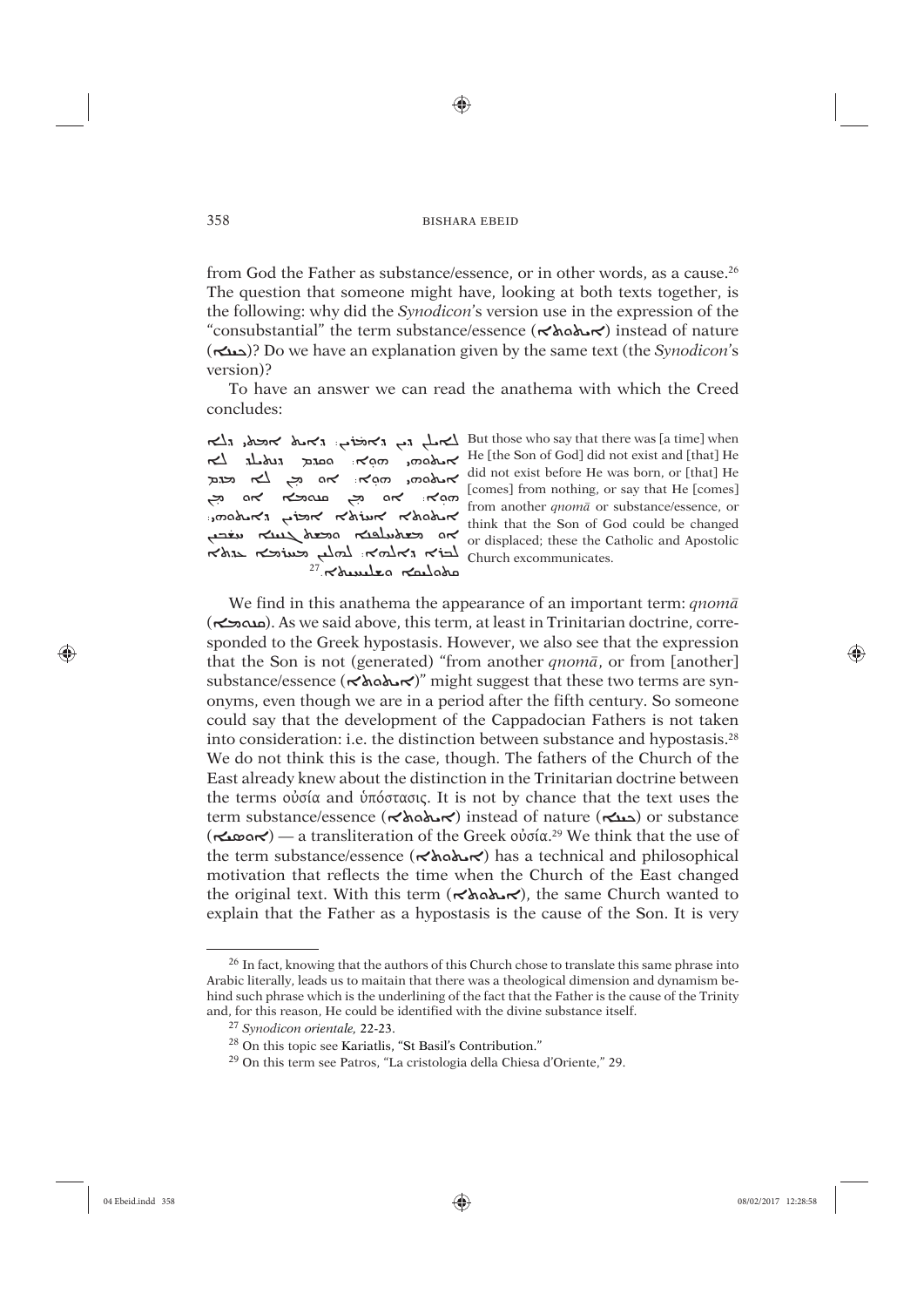♠

interesting to note that in the other synods this Church uses the term "nature" for the divinity of Christ, which is *common* to the three hypostases of the Trinity, but, as we have said, the term  $\prec \land \land \land \lor \prec$  is the cause of the Trinity which is the hypostasis of the Father, who includes the divinity as nature. So if the Son cannot have another cause for his existence, then this cause could be just a hypostasis, which means a concrete nature or, to use Aristotelian terminology, a second substance. For this reason, in fact, we think that the text uses the terms  $\prec \lambda_0 \lambda_1 \prec \lambda_2$  and  $\sim \lambda_3$  which according to our interpretation could be identified, provided that the condition that ܘܬܐÿØܐ indicates, in our case, just the hypostatized nature of the Father.

# *The Synod of 486*

Unfortunately, there are no extant decrees or decisions of the synods between 410 and 486, especially those held in 484 and 485 as a reaction to the *Henotikon* of the Byzantine Emperor Zeno and his religious policies. We only know that the Christological statements of those synods were expressed in Antiochene terms.30 In the year 486, a synod was held under Catholicos Acacius in the capital Seleucia-Ctesiphon, and it is the first synod, of which we have the decisions, that deals with Christological doctrine and problems after the Councils of Ephesus  $(431)$  and Chalcedon  $(451).^{31}$  As Sebastian Brock notes, the Christological statement of this synod is expressed in Antiochene terms also, but it cannot be considered a Nestorian doctrine.32 We will analyze the Trinitarian statement and the Christological one, and we will focus on the terminology and the philosophical way that the Church of the East chose to express these doctrines, in order to understand more about the relationship between the doctrine of this Church and Antiochene Christology.

The Trinitarian statement:

הנאה הל בענדה הלא הא השבטאלא גבל בענדה לסהיל ֖֖֦֦֖֧֧֧֧֧֚֚֚֚֚֚֚֚֚֚֡֝֝֬֝֓֕֓֡֝֓֝֬֝֬֝֓֬֝֬֝֓֬֝֓֝֬֝֓֬֝֬֝֓֬֝֓֝֬֝֬֝֬֝֬֝֬ הושה הסופה השלבה המלא השלבה בשא הסופה השלבה השלבה המלא היה השלבה המלא היה השלבה המלא היה השלבה המלא היה היה ה<br>and eternal Trinity of the Eather and of the ̈אלטארא געבובטא געגדא ואלטאלא<br>שנלוא'א סבאספעולא ג'אכא סגבו'א<br>סגוסעא גםסגשא ...<sup>33</sup>

ists in the three perfect *qnomê* of the one true and eternal Trinity of the Father and of the  $\kappa$ divit  $\sum_{n=1}^{\infty}$  Son and of the Holy Spirit ...

This statement is expressed in the first part of the first canon of this

⊕

<sup>30</sup> Cf. Brock, "The Christology of the Church," 126.

<sup>31</sup> Cf. Patros, "La cristologia della Chiesa d'Oriente," 34-35.

<sup>32</sup> Cf. Brock, "The Christology of the Church," 126.

<sup>33</sup> *Synodicon orientale,* 54.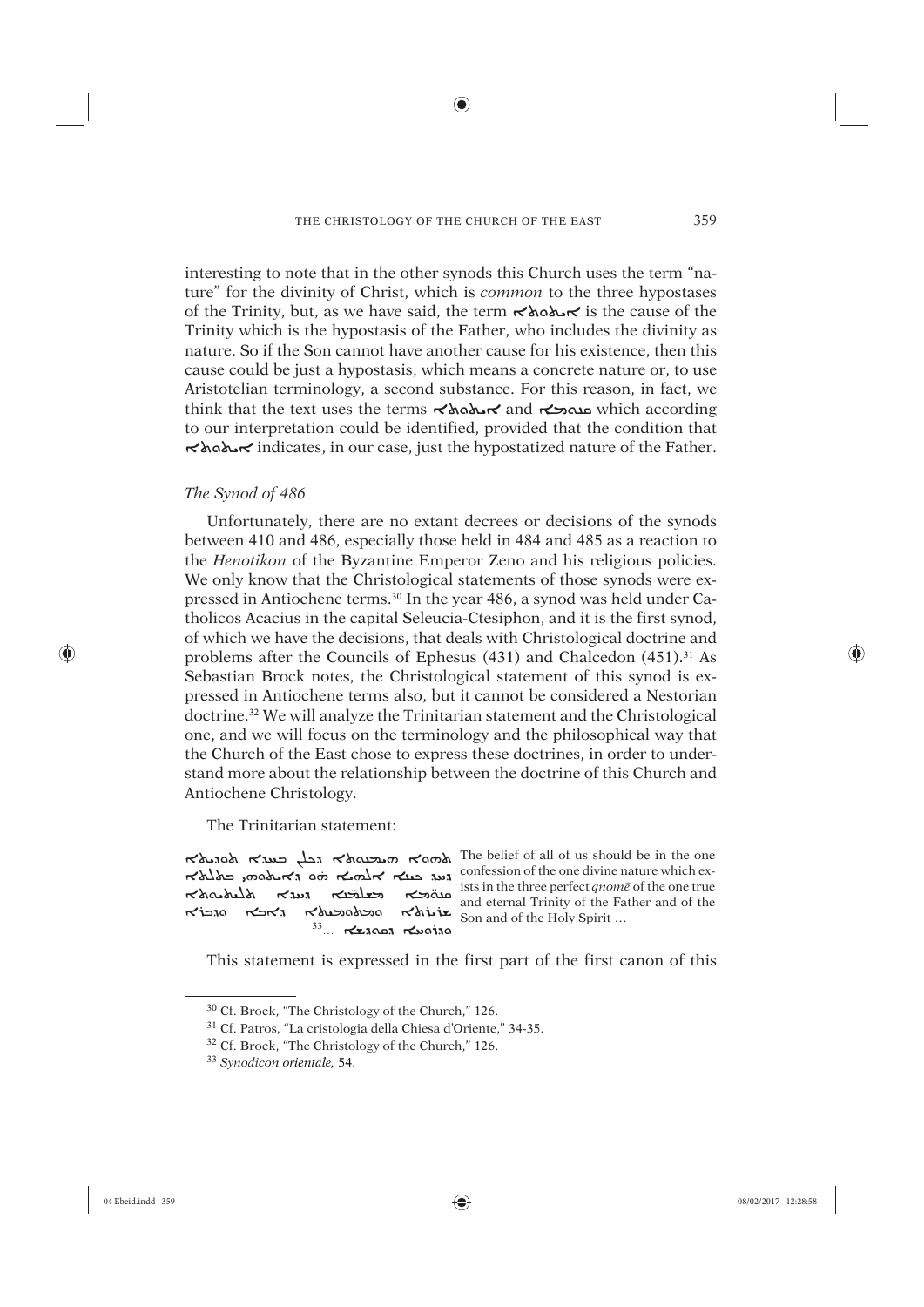⊕

synod. The belief of the Church of Christ, according to the cited text, must be in the one divine nature (حمد). The use of the term nature (حمد) is clear. As we said, it expresses the *common* nature of the Trinity.

<del>معلمت</del>ن) *qnomē* (محلقت) *anomē* mature of the Trinty. ̈ Ćâܐ) Íæø). What is the meaning of "perfect *qnomâ*" (ܐæãàýâ ܐĆâÍæø) in our context? We think that with this expression the synod meant to say that the *qnomâ* of each one of the persons of the Trinity is a perfect hypostatized nature, which means that each person manifests the one divine nature ( $\mu$ ܐØÌßܐ ܐæÙÜ) perfectly with all its natural properties. For example, if the divine nature is eternal, the three *qnomê*, being perfect divine nature, are eternal also. The difference between these three perfect *qnomê* is that one is the Father, who is not the second — the one called the Son — both of whom are different from the third, the Holy Spirit. The distinction between the three perfect *qnomê* is expressed by saying that the one Trinity is of the Father and the Son and the Holy Spirit. With this expression the fathers of the synod explained that the nature (ܐæÙÜ) is *common* and that the *qnomâ* is *proper* while at the same time perfectly manifesting the common nature. So we see that the *qnomâ* is in a close relationship with the nature and at the same time that the *qnomâ* makes the distinction between multiple instances that belong to the same common nature. In fact, we can see that with this terminology, the Church of the East tried to express the Cappadocian doctrine of the Trinity in her own terms.

The Christological statement:

 $m$ אפ האבעמאל גבמבובלומאמ rang also be in the confession of the confession of the confession of the confession of the hyper ונש השיר האנצראומים ity. And let nobody among us venture to in-Froduce a blend or a mixture or a confusion and troduce a blend or a mixture or a confusion oncerning the differences of these two na-<br>concerning the differences of these two na-הלאסמלה הלולאס הלא הלא ֺ֦֢֦֦֦֦֧֦֧֦֧֦֧֦֧֦֧֦֧ׅ֦֧֚֚֚֚֚֚֝֝֝֝֬֜֓֞֬֝֓֝ ده مكتبه مكارك السلام من ome exemplars of the natures together in one me exemptate of the matter orgenter in one perfect and inseparable conjunction of the burnerity And if opponent distinguish divinity with the humanity. And if anyone others that passion and or teachers there is the session and mhomled some the divinity of our Lord, and change joined the divinity of our Lord, and  $\frac{1}{2}$   $\frac{1}{2}$   $\frac{1}{2}$   $\frac{1}{2}$   $\frac{1}{2}$   $\frac{1}{2}$   $\frac{1}{2}$   $\frac{1}{2}$   $\frac{1}{2}$  change joined the divinity of our Lord, and  $\frac{1}{2}$   $\frac{1}{2}$   $\frac{1}{2}$   $\frac{1}{2}$   $\frac{1}{2}$   $\frac{1}{2}$   $\frac{1}{2}$   $\frac{1}{2}$   $\frac{1}{2$ anah הפוסם המלאה לאלחה לשלבו השלבו.<br>סוכונצא משלבוא: השלבות Perfect man, let him be anathema.

Our belief in the economy of Christ, in two natures of the divinity and of the humantures, but [each one] remains and stays [in its properties]: the divinity in its propert[ies], and the humanity in its propert[ies]. We join thinks or teaches others that passion and of the *parsopâ* of our Savior, perfect God and

⊕

<sup>34</sup> *Synodicon orientale,* 55.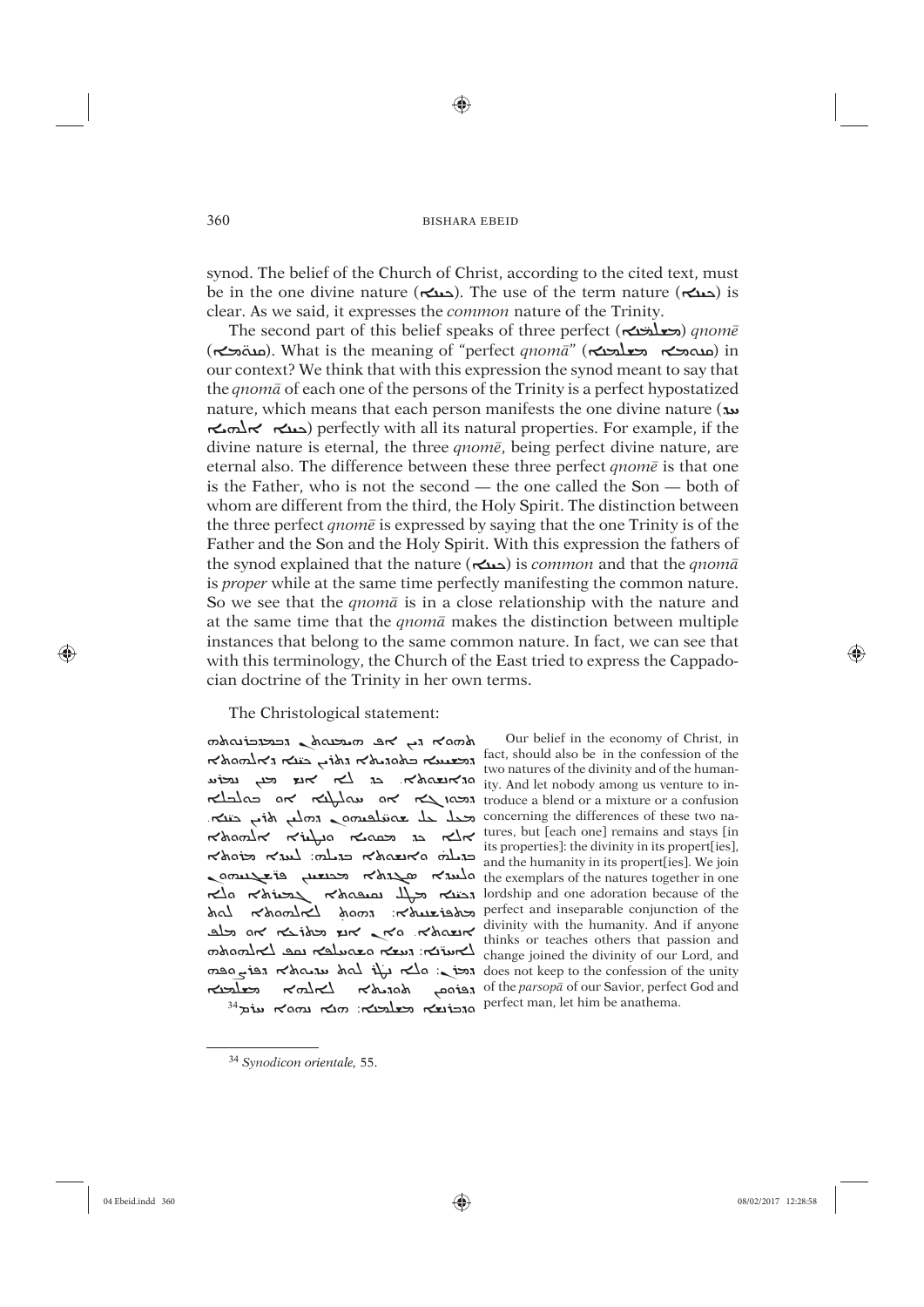⊕

The second part of the first canon contains a Christological statement. Belief in the Economy of Christ, the Incarnation, consists in the confession  $\vec{b}$  of the two natures ( $\vec{c}$   $\vec{b}$   $\rightarrow$  the divinity ( $\vec{c}$ λασ $\vec{b}$  $\vec{c}$ ) and the humanity ( $\forall \lambda \infty$ ). These two natures are united perfectly. To express this dogma, the fathers of this synod spoke of a perfect conjunction ( $\kappa$ אه  $\sim$   $\sim$   $\sim$   $\sim$   $\sim$   $\sim$  The meaning of this perfect conjunction is that there is no separation ( $\leq$ خه محلوف المحاسدة) between the two natures after they are united. That does not mean, however, that there is a confusion or a mixture between the humanity and the divinity because of this perfect conjunction. We think that the doctrine of the perfect conjunction was the way with which the fathers of the synod wanted to express the reality of the union, and not, as some scholars hold, the way with which they wanted to express the one appearance of the two natures.<sup>35</sup> In our opinion, it is a response to those who maintained that the union between the natures of Christ was "according to the will," which was understood by the fathers of the synod as not being a real union.36

We must notice, according to our text, that every nature conserves its http://we must holiec, according to our text, that every haldre conserves its<br>properties ( $\pi$ . it. in what belongs to it). With this, the fathers sought to protect the divine nature from any idea of introducing a passion into it. It is a clear anti-Theopaschite character of this Christological statement, as noticed by Brock.37 In the last sentence of the statement its anti-Theopaschite character is even clearer.

Finally, we can notice that the divinity belongs to the Lord  $(\omega \lambda \alpha \Delta \mathbf{K})$ גכל. The subject of the divinity and the humanity is, thus, the Lord. Now, the question is whether we can identify the Lord with the eternal Logos, the Son of God. For our text, the Lord is Christ as is clear, in fact, right from the first sentence. Taking into consideration the whole context of this paragraph we can understand that we are talking about the Economy. So we have one subject of the union of the two natures, Christ the Lord. This one subject is called also, in the last sentence, the *parúopâ* (ܐñܨܘûñ) of the Savior. This is a very important technical term; it is, as we said above, the Syriac form of the Greek πρόσωπον. This one Savior; this *parsopā*, is Christ and Lord. So according to our text, we cannot identify Christ of the Economy with the Logos. We can say that Christ, this *parsop*<sub>*ā*</sub>, is the *result* of the union between the two natures.

These two natures are called a perfect God (ܐܠܗܐ (ܐܠܗܐ (ܐܠܗܐ  $\epsilon$ perfect Man (הוצא השלבה). It is worth asking if the fathers wanted to say that the natures are two perfect *qnomê*, taking into consideration what

⊕

<sup>35</sup> Cf. Macomber, "The Christology of the Synod," 152-153.

<sup>36</sup> Cf. Grillmeier, *Gesù il Cristo*, Vol. I/II, 880.

<sup>37</sup> Cf. Brock, "The Christology of the Church," 126.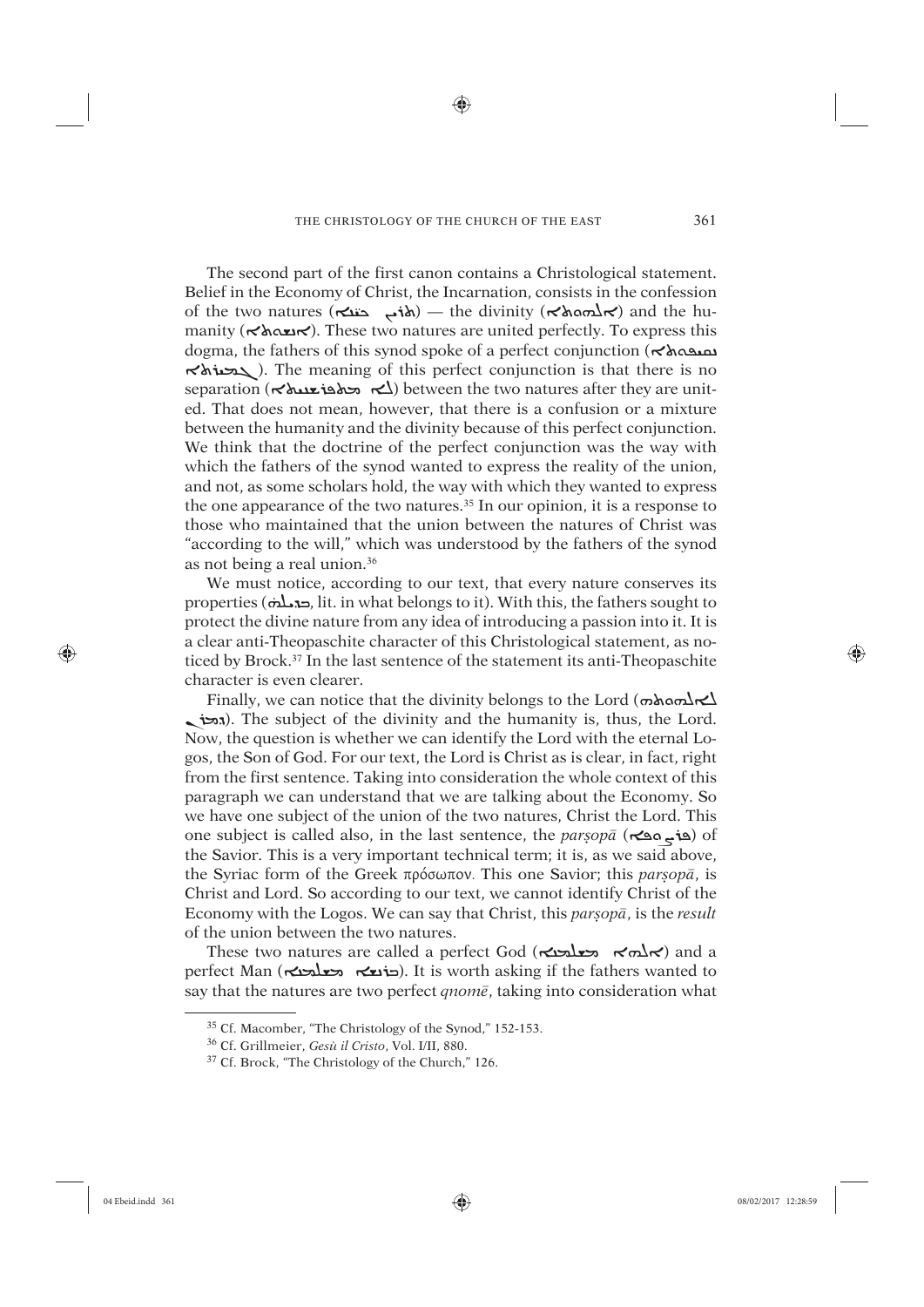⊕

the first part said about the three perfect *qnomê* of the Trinity. We can be sure that the synod is referring to the *qnomâ* of the Son as a perfect nature, even if they do not call it by that term in the Christology. However, do they mean by "perfect Man" that he is a single person, an individual? That could be one interpretation. What could help us, in fact, to maintain that this Christological statement could be interpreted as two-*qnomê* Christology, i.e. Nestorian doctrine, is the expression "the exemplars of the natures" تصدر مستقدمة المستقدمة المستقدمة المستقدمة المستقدمة المستقدمة بالمستقدمة المستقدمة بالمستقدمة (Cali only know<br>(Cali distribution synodical text that uses such an expression. We think that applying this term in Christology the fathers of the synod tried to underline the very distinction between the natures and that each one conserved not just the natural properties but also the individual ones, since the term could be translated as individual representation. In this case, the two natures manifest their natural and individual properties through the one *par<sub>s</sub>op*<sup> $\bar{a}$ </sup> of Christ as one manifestation, without considering them, however, as separated natures-realities. According to this interpretation, actually, one could maintain that with the expression "exemplar" (ܐæܓüûñ) the fathers of the synod meant *qnomâ*, individual nature. In any case, we are not sure, since we know that the Church of the East did not officially use the term *qnomâ* in its Christology, even for the Logos, before the year 612.38 For that reason, we cannot speak in this case about a Nestorian doctrine, i.e., two-*qnomê* Christology, but the text by itself can be understood in that way, namely as Nestorian.

The last issue we will discuss is the use of the term *parsopa*. As Abramowski noted, this is the first time in the official documents that we posses from the Church of the East that this term is used to refer to the one subject of the two united natures.<sup>39</sup> Some scholars saw Nestorianism in it.<sup>40</sup> We think that there is no Nestorianism at all since, as we noted above, there is no use of the term *qnomâ* in the Christological statement. What we do have, though, is a very clear Antiochene influence,<sup>41</sup> and especially, as Macomber noticed, a Theodorian Christological background.42 Antiochene Christology uses for the one subject of the Incarnation the term πρόσωπον, and this is the fundamental Antiochene element in the Christology of this synod, besides the anti-Theopaschite position.<sup>43</sup> This use of the term πρόσωπον is

⊕

<sup>&</sup>lt;sup>38</sup> The same question and answer was given by Macomber, "The Christology of the Synod," 153.

<sup>39</sup> Cf. Abramowski, "Martyrius-Sahdona," 18.

<sup>40</sup> Cf. Macomber, "The Christology of the Synod," 154.

<sup>41</sup> Cf. Brock, "The Christology of the Church," 126.

<sup>42</sup> Cf. Macomber, "The Christology of the Synod," 151-154.

<sup>43</sup> Cf. Baum – Winkler, *The Church of the East,* 29-30.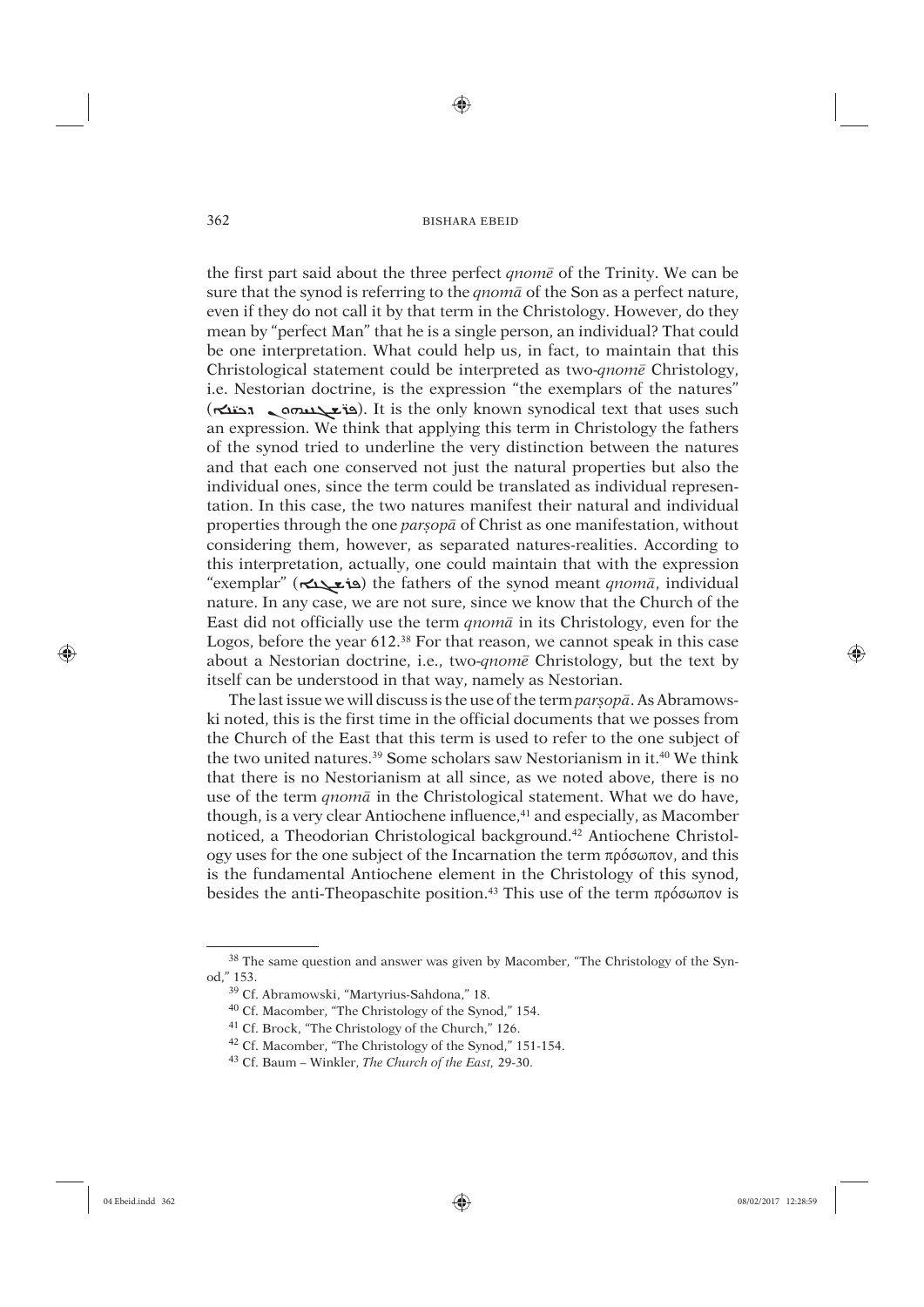♠

clear, for example, in the correspondence between Nestorius and Cyril.44 Actually, we see that a very clear influence on the statement of the synod of 486 comes from the Formula of Union (433) between the Antiochians and the Alexandrians, written by the latter using their Christological terminology and thought,45 even if this formula does not use the term "conjunction." Later on, we will see in the analysis of the Synod of 605 how this technical term was understood as "union."

After this analysis, we can really understand the reaction of the Church of the East to the Councils of Ephesus and Chalcedon and the Christological discussion taking place in the Byzantine Empire. This reaction can be understood further by analyzing the other synods, as we will do now.

# *The Synod of 544*

Between the Synod of 486 and that of 544, several historical events took place that could help us to understand the Christological texts of this period. First of all, the theological school of Edessa was closed by the emperor Zeno and transferred to Nisibis. Narsai also moved to Nisibis, where he reopened the school with the help of Barsauma, the bishop of the city. Under new management, so to speak, the school of Nisibis was characterized by an adherence to Antiochene thought, especially that of Theodore of Mopsuestia.46 The second event involved another transfer into Persia, this time, of the works of Nestorius. Here, the Catholicos of the Church of the East, Aba, played a very significant role. He had the works of Nestorius translated into Syriac;<sup>47</sup> among these was the Bazar of Heracleides which was probably translated in the year 539/540.<sup>48</sup> It is also important to remember that Justinian ascended the throne of Constantinople in the year 527. His reign was full of theological discussions and various religious policies;<sup>49</sup> as we will see, this atmosphere in the Byzantine Empire had a certain influence, though probably an indirect one, on the Church of the East.<sup>50</sup>

The Synod of 544 did not produce an extant Christological statement.<sup>51</sup> However, we do have a type of Creed of the Fathers of the synod, in which

⊕

<sup>44</sup> Cf. Scipioni, *Nestorio e Il Concilio*, 132ss.

<sup>45</sup> In that formula we can notice the expressions "perfect God" and "perfect Man," the distinction of the natures and the conservation of the properties of each nature which are united in the one πρόσωπον. See more on this formula in Grillmeier, *Gesù il Cristo*, Vol. I/II, 897ss.

<sup>46</sup> Cf. Baum – Winkler, *The Church of the East,* 26-28.

<sup>47</sup> Cf. Van Rompay, L., "Aba I," 1.

<sup>48</sup> Cf. Brock, "The Christology of the Church," 126.

<sup>49</sup> See the article by Maraval, "La politica religiosa di Giustiniano."

<sup>50</sup> See the article by Guillaumont, "Justinien et l'Église de Perse."

<sup>51</sup> Cf. Brock, "The Christology of the Church," 127.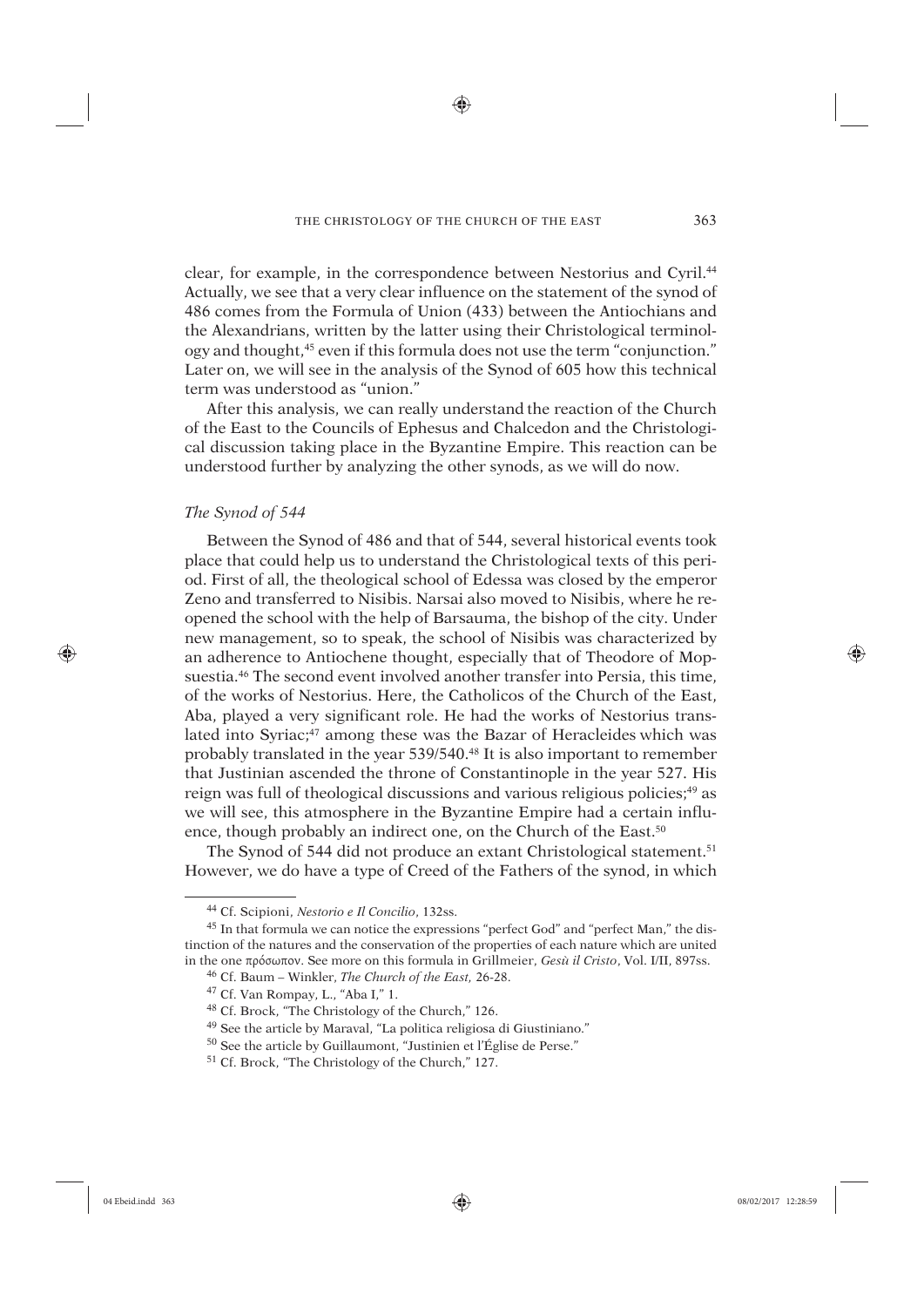⊕

we can find important Christological material. Moreover, this synod pronounced several anathemas, in which we can find, as we will see, a clear reflection of the Christological discussions held in Byzantium at the time.

Expressions from the Creed of the synod of 544:

<sup>52</sup>... בענגעס אלמא... בענגעס We believe in one God ... in the singleness of the nature ...

and in the latter days, he spoke with us by ובשהתארא אשו בא בלוח הוא האום הא his Son, whom he appointed as heir of every<br>his Son, whom he appointed as heir of every-<br>hing, who is Christ our Lord, he who was<br>born in the flesh from the Holy Virgin Mary<br>an Kink born in the flesh from the Holy Virgin سلامحنه הכוסיפא shed his economy with his passion and his

-and after forty days he ascended to heav ... ... and after forty days he ascended to heav en while his disciples were looking at him,  $\frac{1}{2}$  those who were told by the Angels: "this Jesus<br>in  $\frac{1}{2}$  can  $\frac{1}{2}$   $\frac{1}{2}$  those who were told by the Angels: "this Jesus" המו השלם לצרבה השלם לשרבה החוצא בא בא המו המו לשרבה לשרבה  $\mathbf{r}$  aix $\mathbf{r}$  is, in fact, in his perfect humanity...  $54...$   $\kappa$ *belence*  $\kappa$ *barre en am* 

<sub>פ</sub> התכרה of his body and his blood. And then he fin- $\frac{1}{\sqrt{2}}$  death on the cross. And on the third day he death with the power of his

ה הל הלבודה המושב המושב הל הלא המושב הל הלא התלבודה החלבות הא The state of the Holy Spirit that Christ is not an ordinary r of humanity in which he was manifested, but  $\mathcal{L}_{\mathcal{P}}$  محاسب معدم من ar which he was manifested, but would remember and Man ...  $55...$  révies

These things were known exactly by the grace move exactly by the grace

The part on the Trinity is very simple; the belief is in the one God and the one nature ( $\sum$ دملکه) of God. There is no mention of the three *gnome*, and not even of the names "Father, Son, Holy Spirit."<sup>56</sup> But from the beginning of the Christological part of this Creed, we can notice that this one God, as a cause of everything, is the Father. In fact we read in the cited text, precisely in the second sentence, that God spoke with us by his Son (حمد

364

⊕

<sup>&</sup>lt;sup>52</sup> Synodicon orientale, 541.

 $^{53}$  Idem.

<sup>&</sup>lt;sup>54</sup> Idem, 542

 $^{55}$  Idem.

<sup>&</sup>lt;sup>56</sup> We need to notice that in the rest of the text, in the Christological part, we have a mention of the Trinity as one divinity in three qnome: "... a makes and which as media in the quante: "... a makes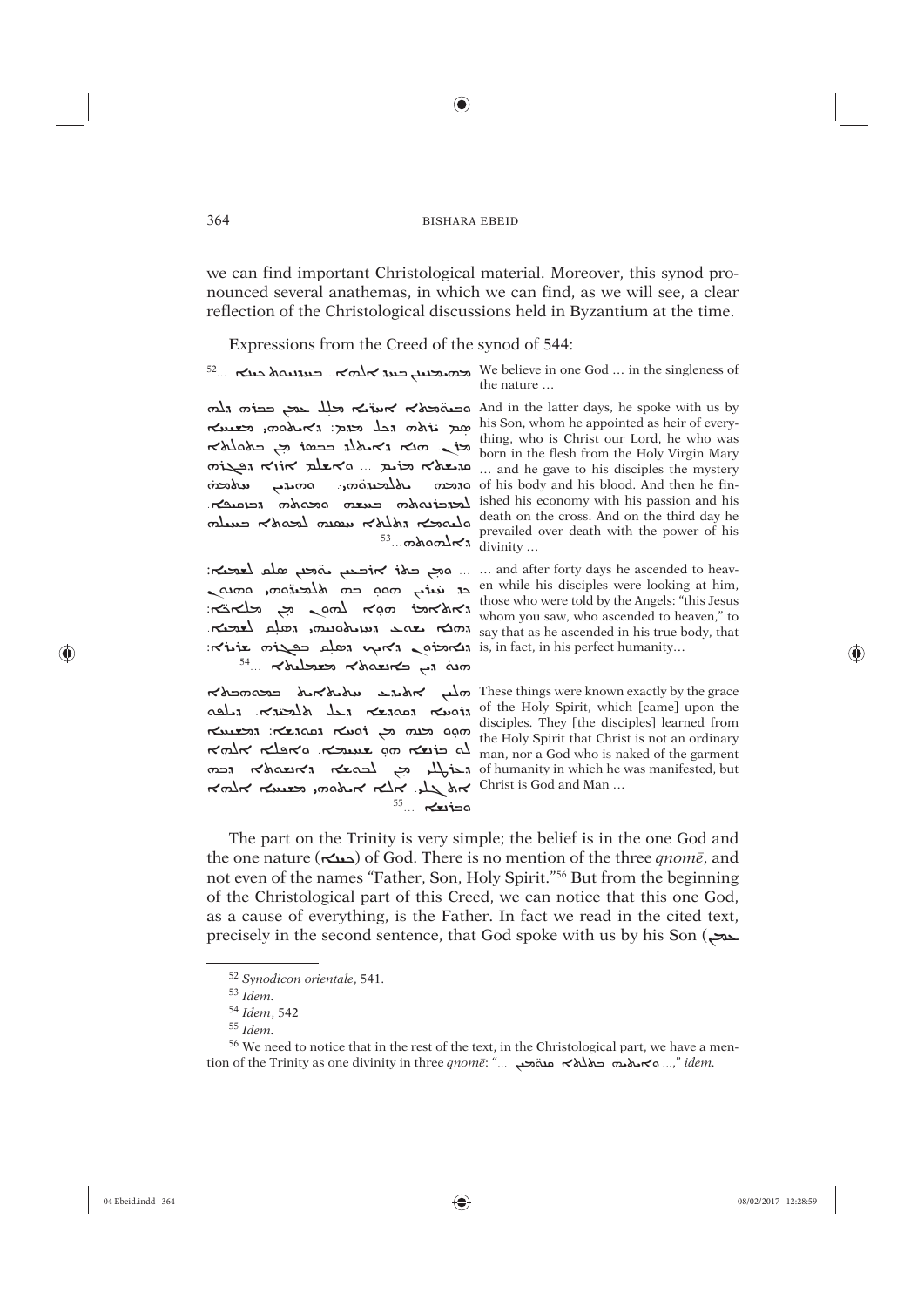♠

ܗûܒܒ(. After that, we have very important information; this Son of God is Christ our Lord (גאט הסמו, השנטא האסמו, he who also was born in the flesh (הנא גאנאג בכסו) from the Virgin. It seems to us that we have an identification between the Son of God and Christ the Lord, the subject of the Incarnation.

This one subject gave to his disciples the mystery  $({\bf \times i \cdot \times})^{57}$  of his body  $(\omega)$  and his blood (*ה*כה). We can say that the body and blood belong to Christ, but at the same time, having the identification with the Son of God, we can recognize that the body and blood could be said to be "of the Son of God." The same interpretation we can give for the phrase about the resurrection. The one subject prevailed over death by the power of his  $\dim$ ( $\dim_{\mathbb{R}}$ صدیلہ  $\kappa$ ،  $\dim_{\mathbb{R}}$ ). According to the text, the divinity belongs to the one subject of the Incarnation, which means to Christ, since the whole text is talking about the Economy of God (הכונא לא). At the same time this Christ, according to the identification made at the beginning, is the Son of God. So the divinity belongs to the *qnom*<sup> $\bar{a}$ </sup> of the Son,<sup>58</sup> and this is very logical.

In reference to the ascension, we have another important expression. The subject of the action is Jesus (دهمد) whom the disciples saw ascending to heaven. Jesus ascended with his true body (حقيقة بنامج), which means for the Church of the East, as we can notice in the same text cited (جهت الله السلام), that Jesus ascended with his perfect humanity ( $\kappa$ همة الشام), that Jesus ascended with his perfect humanity ܐÿÙàãýâ). We need to remember that the Syriac tradition, and specially, the Church of the East, does not always use the term *kyanā* (ܐæܢܐ) to talk about the divine nature and the human nature in Christ; often it simply employs the terms "divinity" (ܐܐܘܘܐܐ) and "humanity" (ܐܝܐܐܐ).<sup>59</sup> Taking this into consideration, saying that the true body is perfect humanity means that the body is a perfect human nature. Can we say that this perfect human nature is a *qnomâ*? In fact, according to what we noticed in the synod of 486, it could be a way of interpretation. So, if we take into consideration that the perfect *qnomâ* manifests the *common* nature, we can suppose that the real and true body is a *qnomâ* of the *common* nature of human beings.<sup>60</sup> Thus, when the synod writes that Jesus has a true body,

⊕

<sup>57</sup> On this term see Brock, "Sant'Efrem," 94-95.

<sup>58</sup> Even if the text above does not mention the *qnomâ* of the Son, we know, as we saw in the texts of the previous synods, that the Son of God is one *qnomâ* of the Holy Trinity. Also, the term *parsopâ*, as a technical term for "Christ," the subject of the Incarnation, would be used by us even if the texts do not mention it. It was already in use by the fathers of the synod of 486, who applied it to Christology.

<sup>59</sup> Cf. Brock, "The Christology of the Church," 131.

 $60$  The same understanding/interpretation can also be found in Grillmeier – Hainthaler, *Christ in Christian Tradition,* vol. II/III, 578.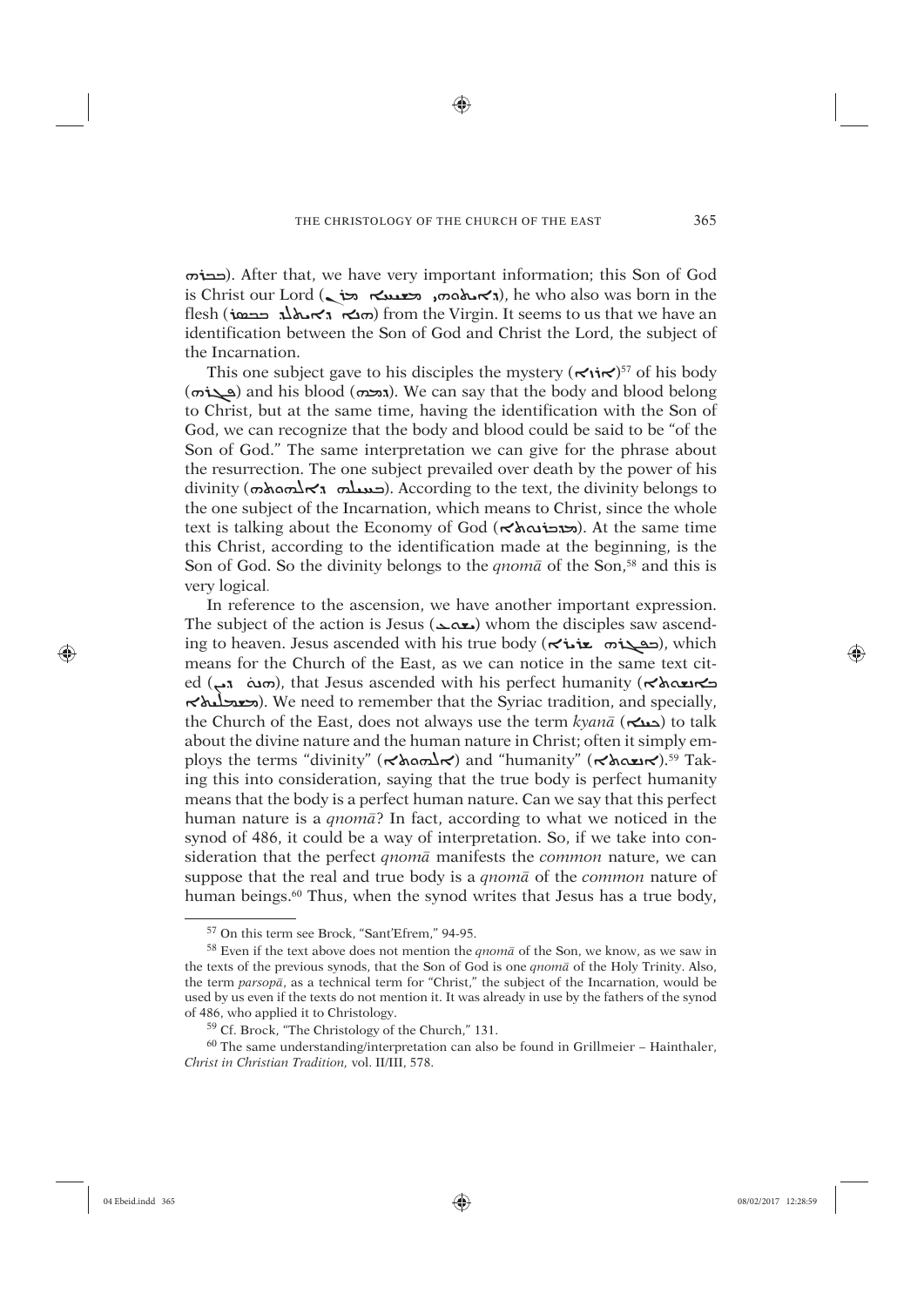⊕

it means that he has a perfect human nature; in our opinion and according to these interpretations, this means also that the humanity in Christ is one *qnomâ*. Likewise, calling the subject now with the name Jesus makes us wonder if they really desired, with this expression, to indicate a single person, an individual man, and in consequence, *qnomâ*, which could be understood as a single nature, an individual.

Our image will be clearer when we analyze the last sentence cited above. It emphasizes the unity of Christ as a single subject of two natures. Christ is not merely an ordinary man (حذابه جمعیدیت) and at the same time he is not just a God (ܐܠܬܐ) who is without the garment of humanity (ܐܠܣܐ) האנשיאלא). Does the use of the expression "ordinary man" mean an individual man? Someone might think that this expression could be the Syriac translation of the Greek "ψιλός ἄνθρωπος." This Greek expression was used to refer to those who believed that Christ had just a human nature.<sup>61</sup> It was attributed to Theodore of Mopsuestia and to Nestorius to accuse them of being adorers of a human being.62 Leontius of Jerusalem (d. 543), in his work against the Nestorians (*Contra Nestorianos*), alleges that the Nestorians, in their works, used the term "ψιλός ἄνθρωπος," simple man, for the humanity of Christ to express that this humanity has its own hypostasis.<sup>63</sup> We can suppose that the Syriac expression "حذيع سميحك" was used to express the same idea, that the humanity in Christ was a single and individual man.<sup>64</sup>

We think that this interpretation could be taken into consideration seriously since the second phrase mentions the term "God" ( $\prec \neg \neg \neg \neg \neg$ ), and not "divinity" (ܘܬܐÌßܐ(. If "divinity" indicates the divine *kyanâ* (nature) so, we can suppose that the term "God" could be understood as a divine *qnomâ*. So Christ cannot be just one human *qnomâ* or just one divine *qnomâ*. Christ, as the Creed affirms, is God and Man (ܐܪܘܐ ܘܒܪܢܫܐ). Again the last affirmation of the Creed uses the terms "God" and "Man" and not "divinity" and "humanity." According to our view, we see a possible Nestorian way of

⊕

<sup>61</sup> Cf. Cross – Livingston, *The Oxford Dictionary of the Christian Church*, 1345.

<sup>62</sup> This was, in fact, anathema XII of Constantinople II: " Εἴ τις ἀντιποιεῖται Θεοδώρου τοῦ ἀσεβοῦς τοῦ Μοψουεστίας …ὡς ψιλὸν ἄνθρωπον βαπτισθῆναι … ," Denzinger – Hünermann, *Enchiridion,* 242 (n. 434). See also Fairbairn, *Grace and Christology,* 180,

<sup>63 &</sup>quot;… Καὶ περὶ τούτου τὴν πίστιν ἡμᾶς ἀπατεῖ, ὡς τὴν προϋπάρχουσαν τῆς ἀνθρωπείας φύσεως ὑπόστασιν ἑαυτοῦ καὶ φύσιν ὁ Λόγος τήν ἅσαρκον πρό αἰώνων, ἐν ὑστέροις καιροῖς ἐαυτῷ σάρκα περιβαλὼν αὐτῇ τῇ ἰδία ὑποστάσει οὐκ ἀνθρώπου ψιλοῦ τὴν ἀνθρωπείαν φύσιν ἐνυπέστησεν," *PG* 86, 1748D. We can also notice that the citations in the *Contra Nestorianos* probably come from an existing Nestorian work in Greek, cf. Grillmeier – Hainthaler, *Christ in Christian Tradition*, vol. II/II, 273-274. See also the comment by Gleed, *The Development,* 125 (note 431), 132-133.

<sup>64</sup> See also the opinion of Patros, "La cristologia della Chiesa d'Oriente," 36; he thinks that the synod affirms that the humanity in Christ is an individual man, but without providing any further explanation.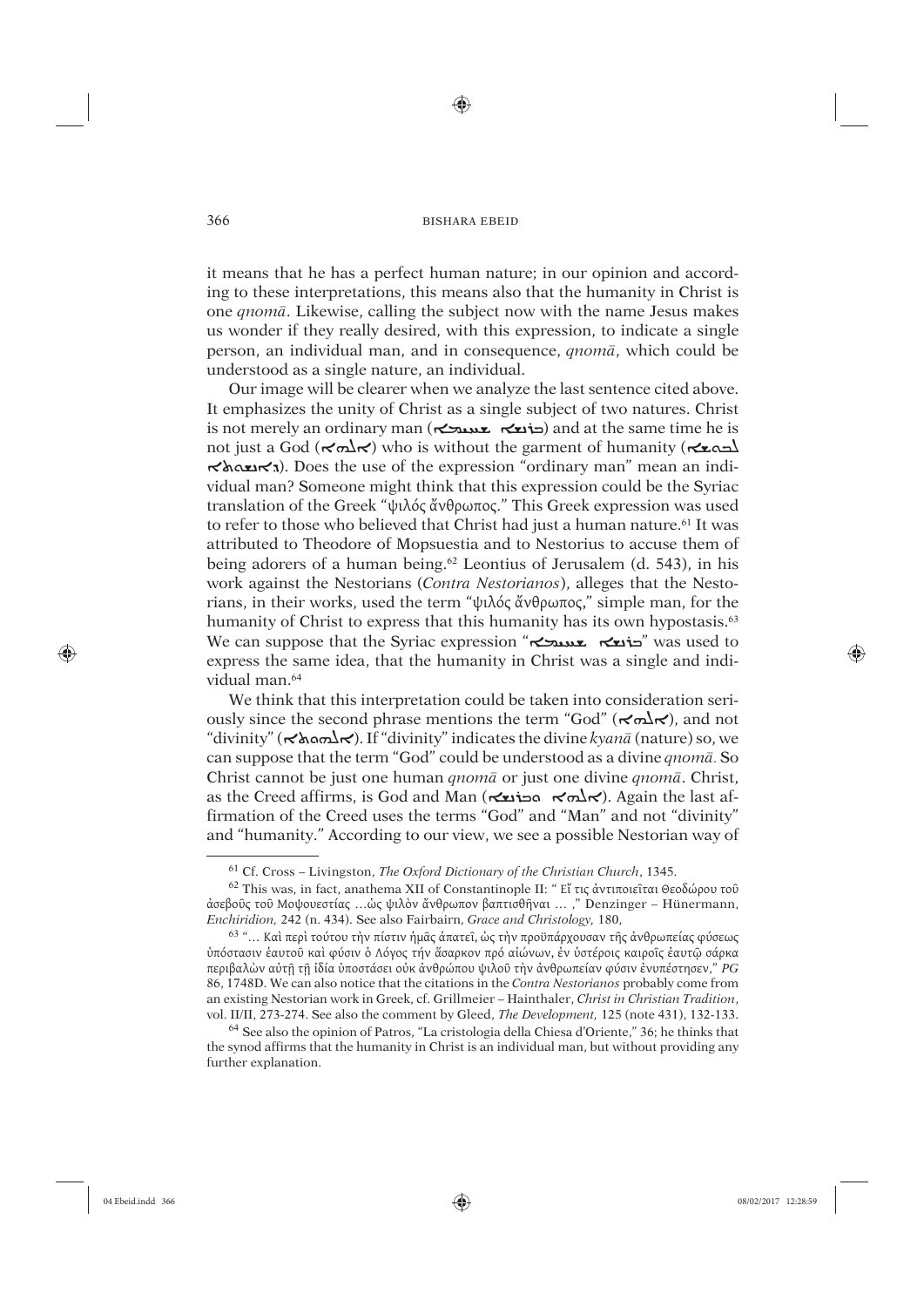◈

interpreting this doctrine even if the Creed does not use the technical and philosophical terms "kyanā," "qnomā" or "parșopā." At the same time we have another problem: on the one hand, the identification between Christ the *par*<sub>s</sub> $op\bar{a}$  of the Incarnation, or — in other words — the union of God and Man, and on the other, the Son of God, the *qnomâ* of the Logos. Now, one can ask if it is about identifying the terms *qnomâ* and *parúopâ*.

Before we try to answer all these very important questions we need to see and analyze some of the anathemas of this synod:

| محل محنل أصعمها على الملعظمة<br>$^{65}$ שלא הלא השלעלבנואלא: נמסא עוֹת ה                                                                                                                       | And anyone who introduces a quaternity<br>into the Holy and immutable Trinity is to be<br>excommunicated.                                                                                                                                                                    |
|------------------------------------------------------------------------------------------------------------------------------------------------------------------------------------------------|------------------------------------------------------------------------------------------------------------------------------------------------------------------------------------------------------------------------------------------------------------------------------|
| $\frac{1}{2}$ and $\frac{1}{2}$ and $\frac{1}{2}$ and $\frac{1}{2}$ and $\frac{1}{2}$<br>mus agos kolks kip kuu<br>$66.$ piu $500$                                                             | And anyone who does not confess that the<br>only-begotten Son of God in the end of time<br>was manifested in the flesh and [that] he is<br>Christ our Lord, is to be excommunicated.                                                                                         |
| mondri ronazazo rlog russo<br>$^{67}$ שלמ <sup>-67</sup>                                                                                                                                       | And anyone who does not confess the pas-<br>sion and the death of the humanity of Christ<br>and the impassibility of his divinity, is to be<br>excommunicated.                                                                                                               |
| אס בל געולם באלא כצם אכא סכודא<br>projo compas noid de ranos resor<br>א $i$ ים: אם לא וכחתה הכישה הכולא<br>war runes moderno moder de<br>$\cos z$ $\cos z$ $\cos z$ $\sin z$ $\cos z$ $\cos z$ | And anyone who concludes a prayer in the<br>name of the Father and of the Son and of<br>the Holy Spirit and counts with them some-<br>thing else, or [who] does not believe that the<br>name 'Son' makes known the divinity and<br>the humanity of Christ together, or [who] |
| המשטא: חלם איני מלחקומים ומודאז: המגדה:<br>$^{69}$ נמסא עוֹם                                                                                                                                   | concludes a prayer with the name of Christ<br>and does not confess the Trinity, is to be ex-<br>communicated.                                                                                                                                                                |

From the first anathema cited, we can understand that the synod cannot accept the doctrine of quaternity in the Trinity. We need, in fact, to remember here the Christological discussion in Byzantium after Chalcedon, starting with the attempt of the emperors to bring about unity, such as the *Henotikon* of Zeno.70 Also, when trying to explain the doctrine of Chalcedon, the so-called neo-Chalcedonians affirmed that Christ is one hypostasis, so a fourth hypostasis cannot be added to the Trinity, an idea that is clear in the fifth anathema of the Council of Constantinople II.71 Can we

⊕

<sup>65</sup> *Synodicon orientale*, 543.

<sup>66</sup> *Idem.*

<sup>67</sup> *Idem.*

<sup>68</sup> The edition has  $\lt \$ 

<sup>69</sup> *Synodicon orientale*, 543.

<sup>70 &</sup>quot;Μεμένηκε γὰρ Τριὰς ἡ Τριάς, καὶ σαρκωθέντος τοῦ ἑνὸς τῆς Τριάδος Θεοῦ Λόγου," *PG* 86, 2624BC.

<sup>71</sup> Cf. Denzinger – Hünermann, *Enchiridion,* 238 (n. 426): "… Οὔτε γὰρ προσθήκην προσώ-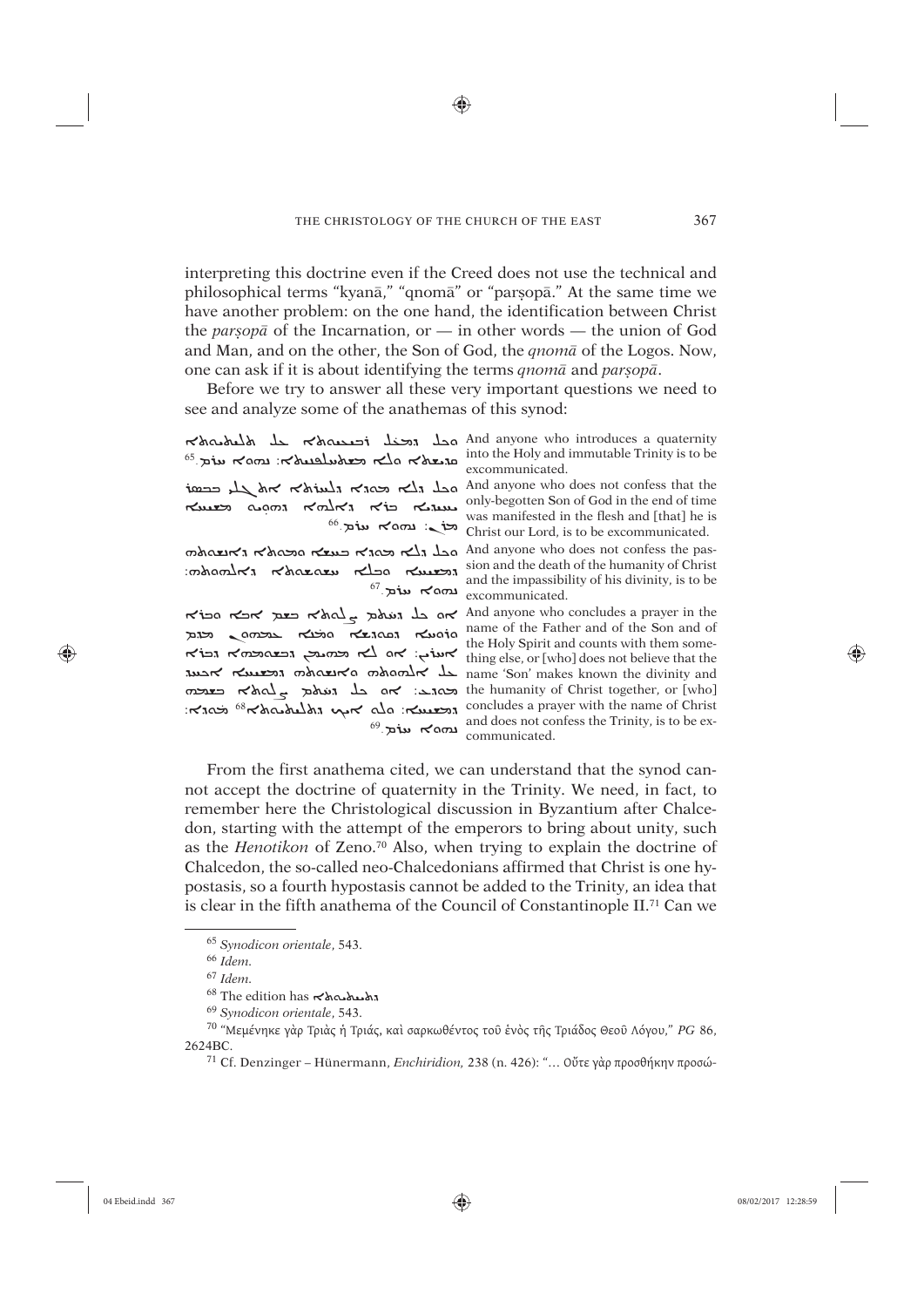⊕

see the same affirmation in the anathema of this synod of the Church of the East? Did the Church of the East feel the necessity to deal with this heretical doctrine?72 This anathema could be understood in this way, namely, that for the Church of the East, in Christ there are not two *qnomê*: a divine and a human one, so that the Trinity becomes quaternity, if we take seriously into consideration our doubt about the possible identification of *parúopâ* and *qnomâ*.

Besides that, we could take into consideration the second anathema cited above. We have again an identification of the Son of God and Christ. In fact the text says that the Only-Begotten Son of God (ܐܠܗܐ ܒܪܐ ܕܐܠܘܐ ܒܪܐ ܐ is Christ our Lord (محمد هند). Even if the text above mentions the term Christ just in the context of the Incarnation (حدمة), this identification is very clear. The one who was manifested in the flesh is the Son of God, the Lord Christ and not someone else.

This identification does not mean that there is any confusion between the two natures of Christ. To underline that, the synod mentions another anathema against the Theopaschite doctrine, which is the third anathema cited. The passions and the death belong to the human nature of Christ  $(\kappa_{\text{max}})$   $\kappa_{\text{max}}$ , while his divinity  $(\sigma_{\text{down}})$  remains impassible. This position was underlined also by the neo-Chalcedonians. The teaching that in Christ there is one hypostasis and one person made them underline that Christ's sufferings were in his human nature.73 Again we see a reaction of the Church of the East to what was happening in the West. It is clear that the Church knew about this discussion either directly, since some of its men were involved in the Christological discussion, such as Narsai74 and the Catholicos Aba mentioned above,75 or indirectly through contact with people who were coming from the West and bringing with them news of the Byzantine Empire.

This means that the Church of the East was not silent, as some scholars

75 Cf. Bettiolo, "Mar Aba," 101-103.

⊕

που, ἤγουν ὑποστάσεως ἐπεδέξατο ἡ ἁγία τριὰς καί σαρκωθέντος τοῦ ἑνός τῆς ἁγίας τριάδος Θεοῦ λόγου."

<sup>72</sup> The heresy in this case is the consideration that in Christ there exist two hypostases as not really united realities: divine and human, so the Trinity becomes quaternity.

<sup>73</sup> The goal of the neo-Chalcedonian movement was the adoption of the formula *the One of the Trinity who suffered in the flesh*; even if there is a Theopaschite character, the emphasis that the passions were of the human nature is clear, cf. Grillmeier – Hainthaler, *Christ in Christian Tradition,* vol. II/II, 318ss. In fact, the third anathema of the fifth Ecumenical Council marks this dogma: "… ἀλλ' οὺχ ἕνα καὶ τὸν αὐτόν κύριον ἠμῶν Ἰησοῦν Χριστόν, τὸν τοῦ Θεοῦ λόγον, σαρκωθέντα καὶ ἐνανθρωπήσαντα, καὶ τοῦ αὐτοῦ τά τε θαύματα καὶ τὰ πάθη, ἅπερ ἑκουσίως ὑπέμεινε σαρκί …," Denzinger – Hünermann, *Enchiridion,* 236 (n. 423).

<sup>74</sup> Cf. Becker, *Fear of God,* 71-72.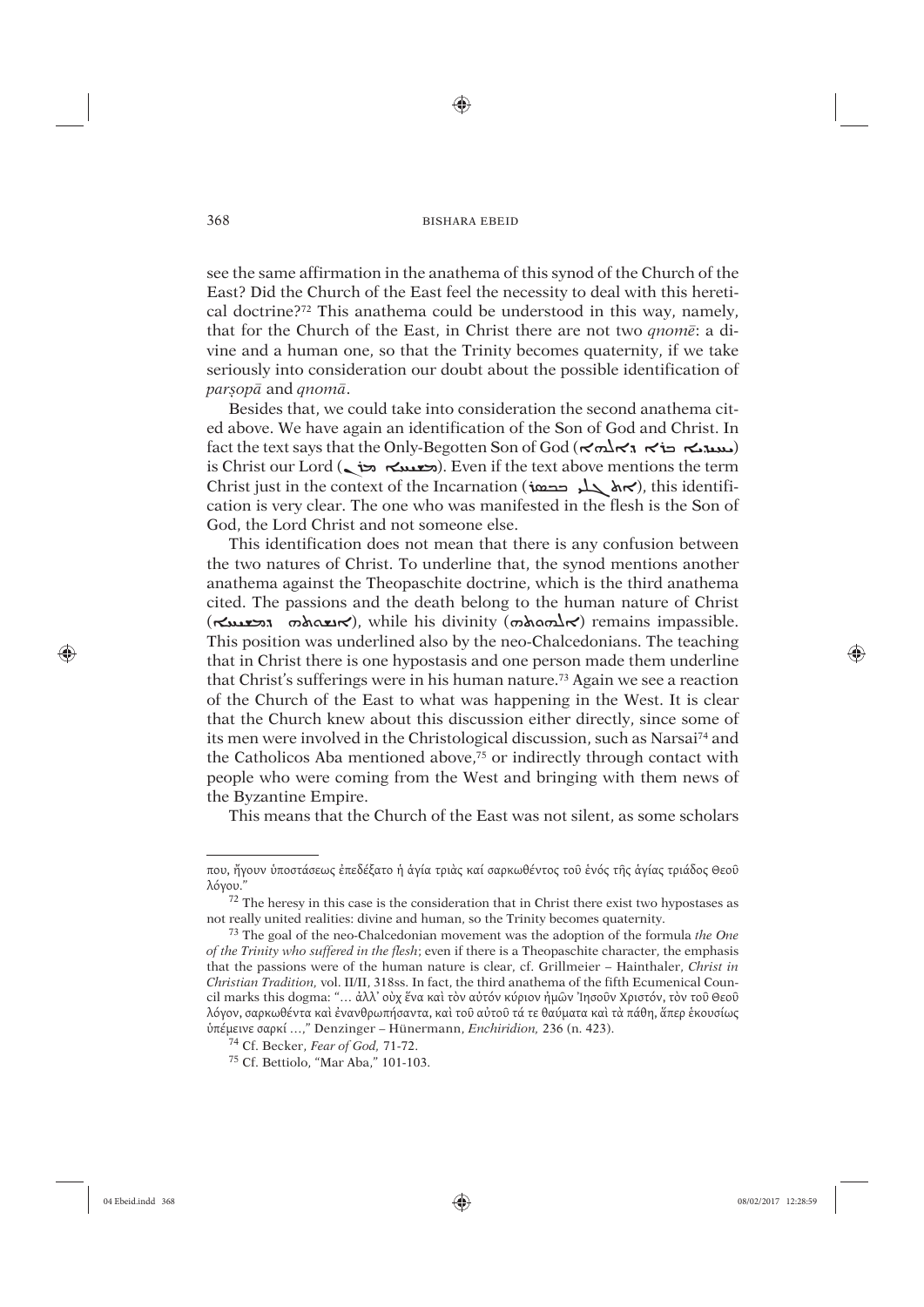♠

argue;76 rather, it took a clear but indirect stand on the events that were taking place in the West. This fact is clear also from the last anathema mentioned above. In our opinion, it is a response to those who were teaching two hypostases/*qnomê* in Christ.77 In fact, saying that the prayer should not be concluded with the name of the holy Trinity and the name of something else is reminiscent of the accusation of the non-Chalcedonians against the Nestorians and the Chalcedonians.78

In the end, we can conclude our analysis of this synod by saying that, even if the Church of the East did not use technical and philosophical terminology to express its doctrine, it does not mean that this doctrine is not important or cannot be a base for the progress and development of the Christology of that Church. We can see the stress on the subject of the Economy, which is Christ. This subject is identified with the eternal Logos and Son of God. Thus, if we could give an interpretation using the technical terminology that appeared in the previous synod, we could say that we are dealing with an identification of the terms *parúopâ* and *qnomâ*. 79 Also we can notice that the humanity of Christ, which is perfect and true, is described as that of an individual man. So this means that the same doctrine could be interpreted in a Nestorian way; the Christology of two *qnomê* and one *parúopâ*. The fact that the Catholicos Aba translated Nestorius into Syriac means that the Christology of Nestorius was becoming accessible to the thinkers in the Church of the East, but still needed time to be interpreted.80 In the same period, terms such as *qnomâ* and *parúopâ* continued to require further explanation to be used correctly. In the end, if we take the identification of *qnomâ* and *parúopâ* made by our interpretation, we could arrive at a concept close to the one of hypostatic union, but we still need more progress in Christological thought, as we will see in the next synods.

# *The Synod of 554*

Under Catholicos Joseph, in the year 554 — just one year after the fifth Ecumenical Council, Constantinople  $II - a$  synod of the bishops of the

⊕

<sup>76</sup> Cf. Baum – Winkler, *The Church of the East,* 30.

<sup>77</sup> About the existence of theologians who were teaching two hypostases in Christ one can give the example of the anonymous author of the citations in the work of Leontius of Jerusalem *Contra Nestorianos*; for more details see Abramowski, "Ein nestorianischer Traktat."

<sup>78</sup> It was, for example, one of the favorite accusations against Nestorians by Philoxenos of Mabbug, cf. de Halleux, *Philoxène de Mabbog,* 361.

<sup>79</sup> We can notice that Christ (*parúopâ*) is one, he is identified with the Son of God (*qnomâ*), and the Trinity does not become quaternity, so we can hypothesize that the *parúopâ* and *qnomâ* are identified.

<sup>80</sup> Cf. Bettiolo, "Mar Aba," 108.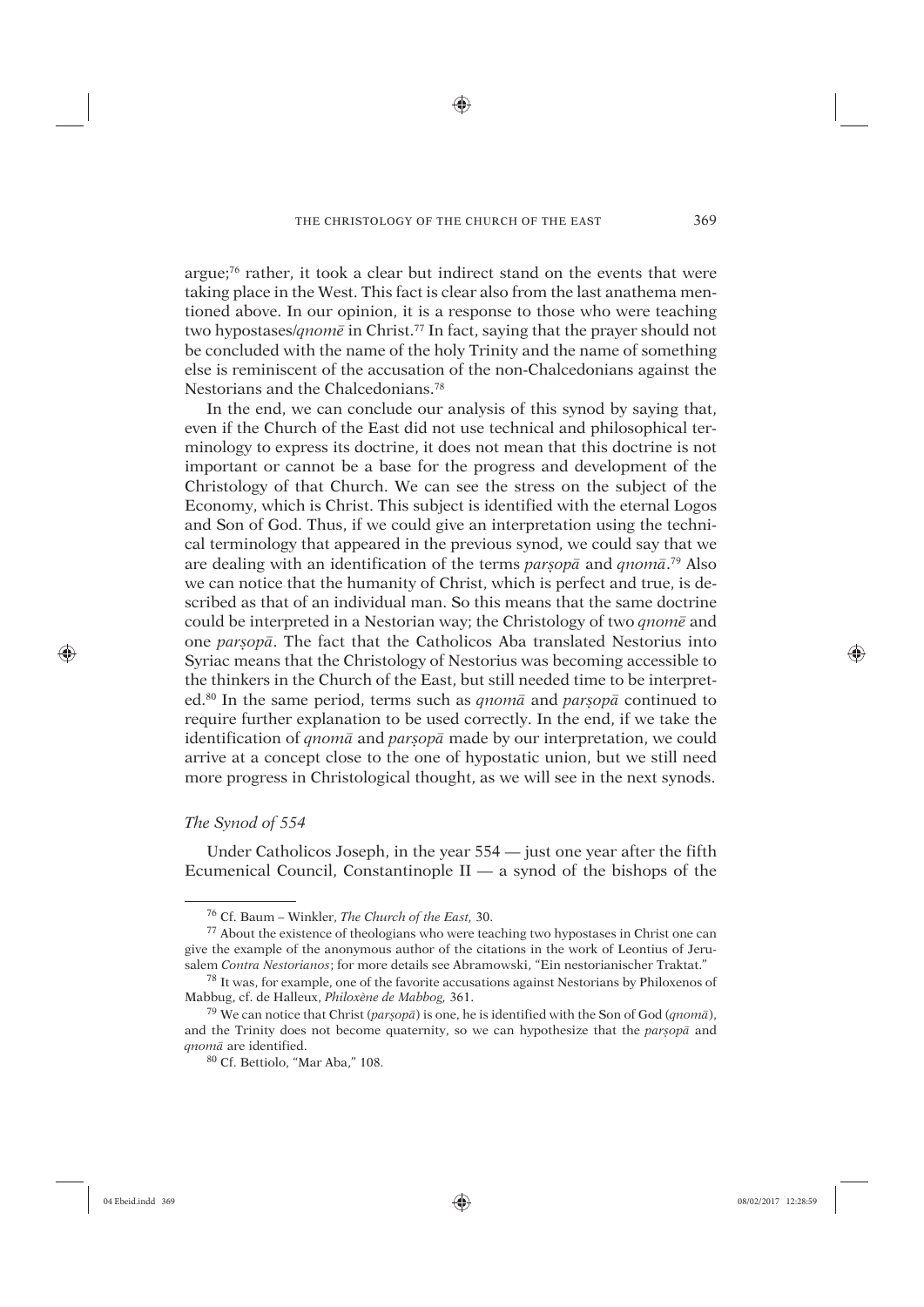⊕

Church of the East was held. In our opinion, this synod, even though, as Brock noticed,<sup>81</sup> it does not use technical or philosophical terminology to describe its Christological faith, is in one way a reaction to the anathemas of the Council of Constantinople II. It is also a very clear reaction to the religious policy of the emperor Justinian.<sup>82</sup> To understand the statement of faith which this synod offers, we need to remember the main points of the anathemas of Constantinople II against the Nestorians.<sup>83</sup> The fundamental point is the condemnation of the "three chapters," Theodore of Mopsuestia, Theodoret of Cyrus and Ibas of Edessa.<sup>84</sup> The fourth anathema is against the unreal (false) union: such union is considered to be "according to honor" or "according to relation," etc. The same anathema is against the doctrine of two persons in Christ, which is a classical accusation against Nestorius and subsequently against all Nestorians. The fifth anathema, as we said above, affirms that there is no addition in the Trinity, which remains Trinity: three hypostases/persons. Keeping in mind the content of the anathemas against the Nestorians and against the doctrines attributed to them, we will now look at the profession of faith of the synod of 554:

mity, such a person we had excommunicated<br>and we do excommunicate...

370

Before anything else we conserve the right (or- $\begin{array}{ccc}\n\text{Equation: } & \leftarrow & \leftarrow & \leftarrow & \text{Equation: } & \leftarrow & \leftarrow & \leftarrow & \text{Equation: } & \leftarrow & \leftarrow & \leftarrow & \text{Equation: } & \leftarrow & \leftarrow & \text{Equation: } & \leftarrow & \leftarrow & \text{Equation: } & \leftarrow & \text{Equation: } & \leftarrow & \text{Equation: } & \leftarrow & \text{Equation: } & \leftarrow & \text{Equation: } & \leftarrow & \text{Equation: } & \leftarrow & \text{Equation: } & \leftarrow & \text{Equation: } & \leftarrow & \text{Equation: } & \leftarrow & \text{Equation: } & \leftarrow &$ , from the midst of which (i.e., the midst of relief of thich (i.e., the midst of relief of  $\sim$ remove any disorder, معادلته المسلم معده المسلم معده معده معده معده معده المسلم معده المسلم معده الم and alteration. We conserve confusion, change and alteration. We conserve able union in the one and true Son of the one הא אבא האלא אבא האלא האר האלא הארא הארא האלא הארא האלא הא or השל אוֹם speaks of two christs or two sons, or because of some reason or device he arouses quater-

Reading this statement, or this profession of faith, we can notice some similarity with the definition by Chalcedon.<sup>86</sup> However, we do not observe the use of technical terms for the one subject of the Incarnation, either anomā or parsopā. We just have the use of the terms nature  $(\sim)$  and property ( $\sim$ ملمه,) for the Christological part and *qnom* $\bar{a}$  in the Trinitarian

⊕

<sup>&</sup>lt;sup>81</sup> Cf. Brock, "The Christology of the Church," 127.

<sup>&</sup>lt;sup>82</sup> Cf. Guillaumont, "Justinien et l'Église de Perse," 54ss.

<sup>&</sup>lt;sup>83</sup> For more see Grillmeier - Hainthaler, Christ in Christian Tradition, vol. II/II, 443-461.

<sup>&</sup>lt;sup>84</sup> See also Syriac dialogue, vol. I, 123-125.

<sup>&</sup>lt;sup>85</sup> Synodicon orientale, 97-98.

<sup>&</sup>lt;sup>86</sup> Cf. Brock, "The Christology of the Church," 127.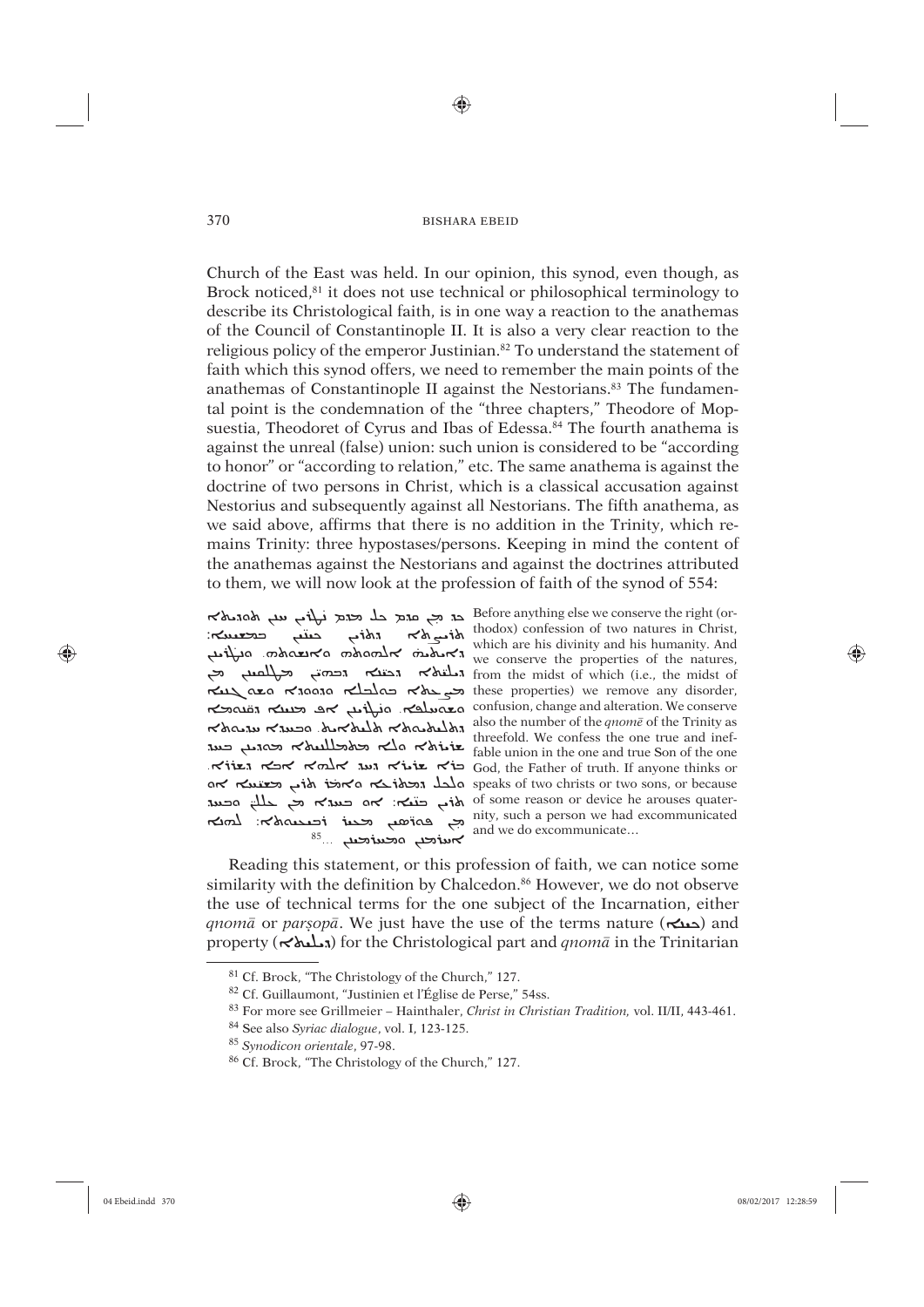⊕

section. So is there really a connection with the Chalcedonian definition, or do have we a traditional statement and profession of faith? To answer this question, we need to analyze this profession further.

First of all, the synod claims to hold the traditional doctrine on Christ. This doctrine teaches that in Christ there are two natures (*kyanê*): his divinity and his humanity. We can say that the subject of the doctrine is the Lord Christ, the *result* of the Incarnation. Can we call him  $\text{p}a\text{r}5\text{p}a$ , as the synod of 486 did? We think it is possible to do so because Christ is the subject of the Economy of God, or in other words, the subject — the result — of the Incarnation, as we saw above.

In addition, this doctrine, according to the profession of the synod of 554, has consequences. The first is the conservation of the properties of each nature. Teaching, in fact, that the two natures conserve their properties means that there are no grounds for thinking that mutations and confusions could happen between these two natures: the divinity and the humanity of Christ. The second consequence is very important as well. With this doctrine, the three *qnomê* (hypostases) of the Trinity remain three. Does this mean that they refute the accusation of the addition of another *qnomâ* to the Trinity? It seems to be so, and it means that, probably, Christ is one *qnomâ* and not two. This affirmation will be supported by the anathema at the end of the profession, which we will analyze afterwards. Now, let us see the relationship between the Trinity and the union in Christ.

Saying that in Christ there are two natures united means that it is a real union. For this reason, the synod affirms that this union is real and ineffable, indescribable ( $\kappa$ اهدمه). As a مطلسلام که های محمد هندمهای ها consequence of this union in Christ, the Father has just one Son. Again, we can see a kind of identification of Christ with the Son of God, the *qnomâ* of the Logos. This affirmation reminds us of the doctrine of the council of Constantinople II, especially the fourth anathema, which emphasized the reality of the union in Christ, as we said above. The synod, it seems to us, is trying to affirm the same thing here — that the union ( $\forall \lambda \infty$ וג real and true. Moreover, we need to notice that the fathers of the synod used the term "union" and not "conjunction" (הمدهه). We will return in the conclusions to discuss this use of terms.

The profession of faith finishes with one anathema against those who teach two christs and two sons, because this doctrine means that the three *qnomê* (hypostases) of God become four, the Trinity becomes quaternity. Now it is clear that speaking of just one Christ and one Son means one *qnomâ*. And if Christ is the *parúopâ* of the union, then we have, probably, an identification of the terms *parúopâ* and *qnomâ*, even without the use of these terms.

⊕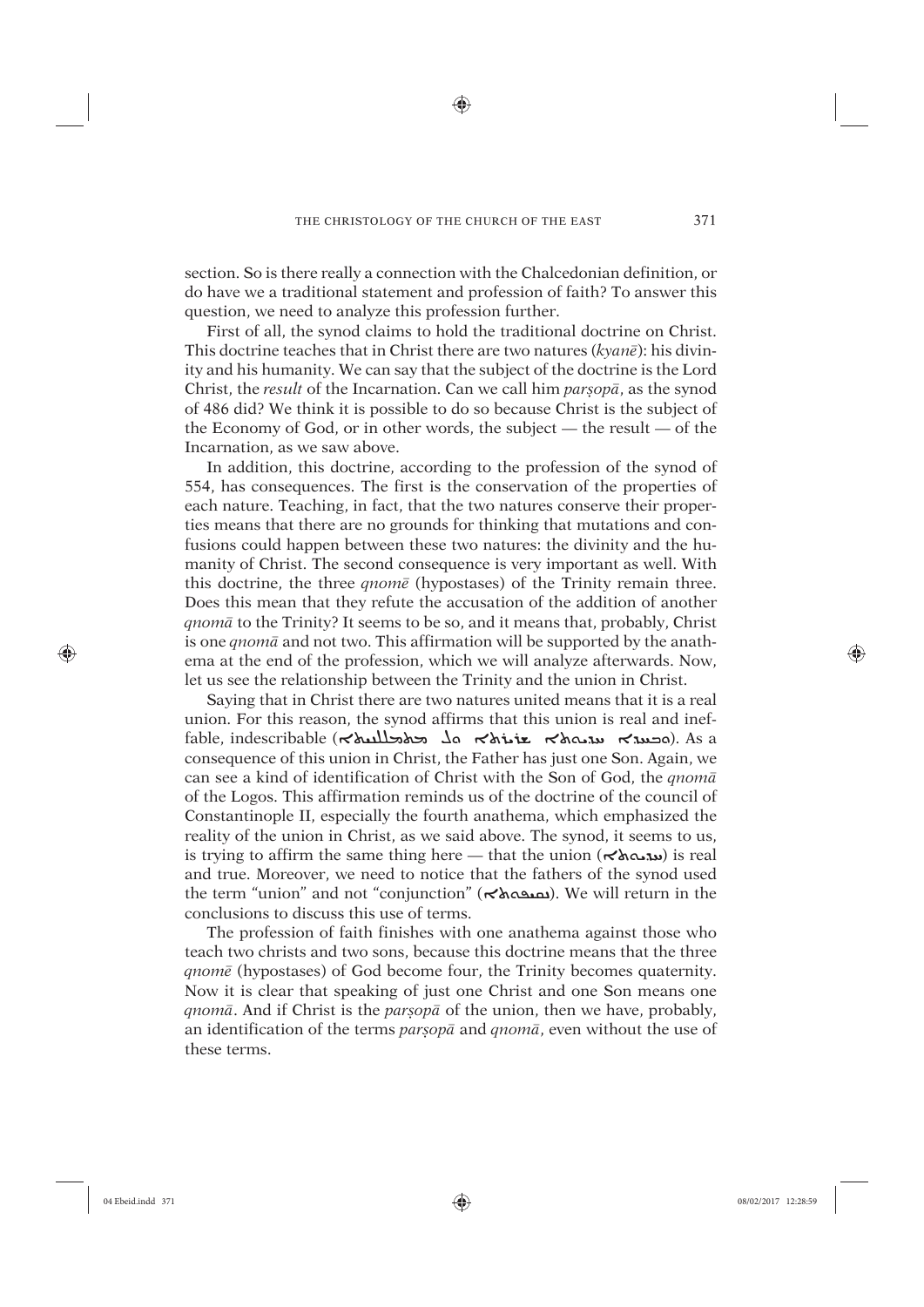⊕

Can we say now that there is a Chalcedonian or neo-Chalcedonian influence on the profession of this synod? Such a relationship is possible, but only indirectly. We need to take into consideration the fact that the presence of the Nestorians (those who teach two hypostases/*qnomê* in Christ)87 and the moderate Monophysites (the Severians) who were finding refuge in the Sassanid Empire, as a result of the religious policy of Justinian, is an important element in the historical context of this synod.<sup>88</sup> These newcomers could be an indirect source of the Christological development made in the West for the Christians of the Church of the East. In our opinion, the profession is written in an Antiochene language, probably under the influence of Theodorian Christology. Even if we can notice the emphasis on the non-confusion and non-division of the two natures in Christ, we cannot say, as some scholars have maintained, that this synod recalls the four adverbs of Chalcedon;<sup>89</sup> it is a clear anti-Theopaschite formulation rooted in an Antiochene Christology<sup>90</sup> which was also adopted by the Church of the East.<sup>91</sup>

So, as a conclusion, we can say that this synod was held to deal with the presence of the newcomers from Byzantium. The profession of faith adopted by this synod is against real Nestorianism, but at the same time it is also against real Monophysitism (Eutychianism). It is clear that the language of the synod is traditional and Antiochene, but this does not mean that we cannot make a possible interpretation of it, trying to understand the reasons that pushed the Church of the East to hold this synod and to compose this profession of faith.92 In other words, the presence of the Monophysites in the land of the Persian Empire and their accusation against the Church of the East — that the acceptance of the doctrine of two natures entails

⊕

<sup>&</sup>lt;sup>87</sup> As an example we can give *Habib* the Nestorian against whom Philoxenus of Mabbug wrote two works, see on this de Halleux, "Le Mamlelā de 'Habīb' contre Aksenāyā"; Grillmeier – Hainthaler, *Christ in Christian Tradition,* vol. II/III, 545-620. These Nestorians did not teach two christs or two sons in Christ as two subjects (real-Nestorianism), but they sustained that in Christ the two really united natures were hypostatized (singular and determinate natures), which is, according to us, the base of the doctrine of the synod of 612 in which the Church of the East adopted the two-*qnomê* Christology under the influence of Babai the Great.

<sup>88</sup> Cf. Abûna, *Târíæ al-Kanísah,*129-132.

<sup>89</sup> Cf. Baum – Winkler, *The Church of the East,* 34.

<sup>90</sup> Cf. Grillmeier, *Gesù il Cristo*, Vol. I/II, 790ss.

<sup>91</sup> Cf. Becker, *Fear of God,*117ss.

<sup>&</sup>lt;sup>92</sup> We do not believe that the reason for this synod was to deal with the problem of the Catholicos elected by the Persian authority, cf. Baum – Winkler, *The Church of the East,* 34. Reading the canons of this synod (especially canon XIV), we can notice that there was a fear from the newcomers and strangers from Byzantium and the new situation in the Persian empire, cf. *Synodicon orientale,* 103-104.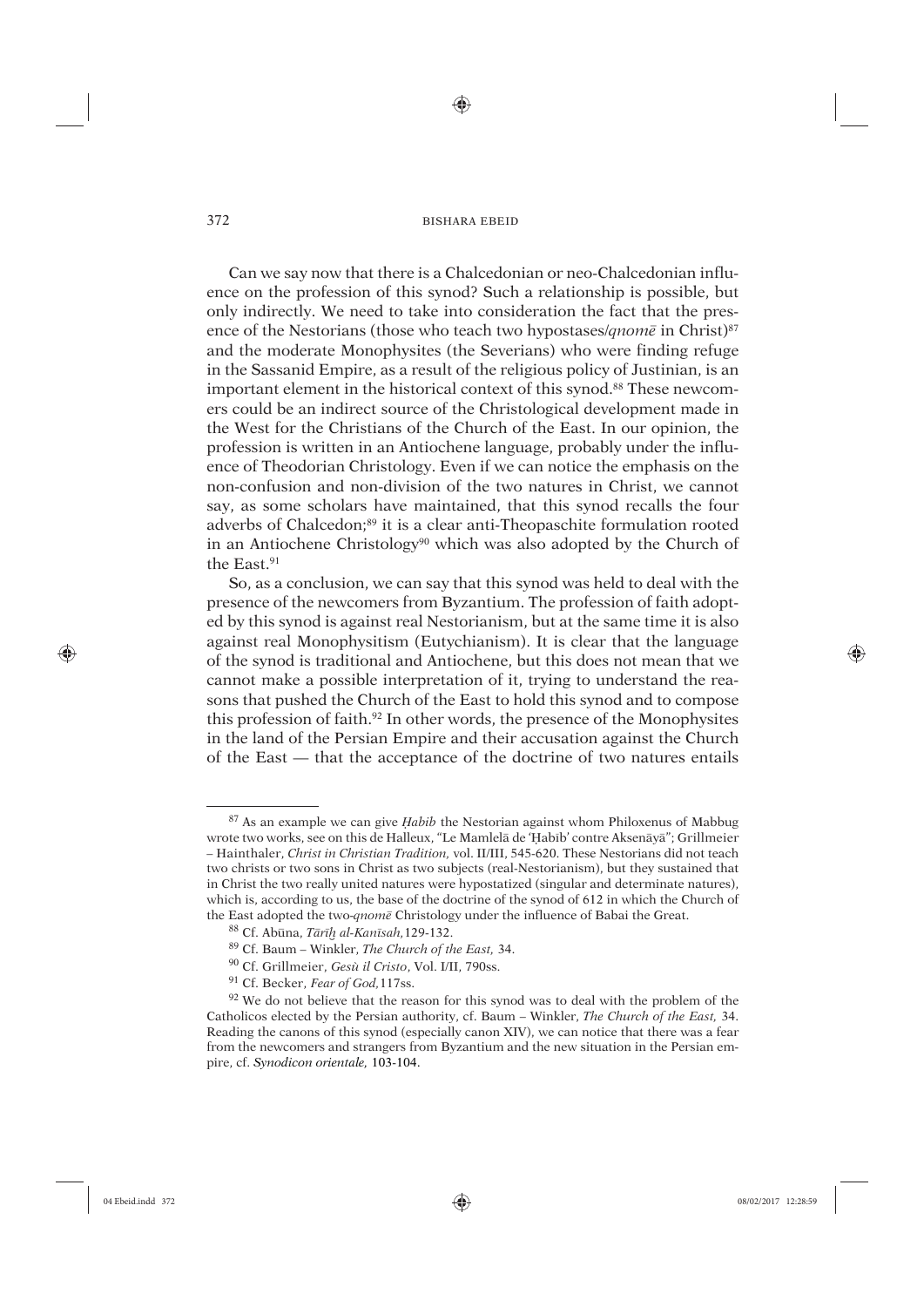♠

an adoption of the real Nestorianism $93$  — caused this Church to hold this synod and to deal with this accusation. The doctrine is expressed with traditional language: two natures in one Christ, but against the two extreme doctrines: real Monophysitism (one nature) and real Nestorianism (two christ-subjects). The fifth Ecumenical Council, Constantinople II, had to deal with the same problem, and we believe it is the reason behind the indirect similarity between the anathemas of the fifth Ecumenical Council and the profession of this synod, and thus an indirect relationship with the theology of Chalcedon and the neo-Chalcedonians.

# *The Synod of 576*

In the year 576 and under Catholicos Ezekiel, a new synod in the Church of the East was held. As Brock has noticed, we have no formal profession of faith, unlike with other synods, but we have a type of Creed included in the canons of the synod, in which we have some important Christological expressions that we can analyze, even if these expressions do not make use of the philosophical terms *qnomâ* or *parúopâ*. 94 Before we look at these Christological expressions, it is also important to realize that in the period of this synod, we have the organization of monasticism in the Church of the East made by Abraham of Kashkar.95 It is very important to mention that Abraham of Kashkar required his monks to read the translated works of Nestorius96 because this fact sheds light on how the current of two-*qnomê* Christology started to grow and gain support; moreover, Babai the Great was a monk in the Monastery of Abraham of Kashkar, and this explains his two-*qnom*<sup>*e*</sup> doctrine.<sup>97</sup> Also, the presence of moderate Monophysites in this period is more noticed in the Persian Empire. These two events could help us to understand the reason the Church held this synod. One event was actually a reaction to the other. The Church of the East felt the necessity to

⊕

<sup>93</sup> If we take, for example, the work of John of Tella "*Profession of Faith,*" we can find a clear accusation of real Nestorianism against the members of the Church of the East who were teaching two natures and one *parúopâ* in Christ, cf. Menze – Aklam, *John of Tella's Profession*  لته المستقدم المستقدم المستقدم المستقدم المستقدم المستقدم المستقدم المستقدم المستقدم المستقدم المستقدم المستقد<br>ك**ته مدّخب كهملب وتخطيك به نشائه وتصني** وتحافيته الملق حناية وتكافيه المستقدم المستقدم المستقدم المستقدم المس ֖ׅ֚֚֚֚֚֚֚֚֚֚֚֚֚֚֚֚֚֚֚֚֚֚֬֡֡֓֡֡֡֓֡֞֝֬֝֓֞֝֬֝֓֬  $\epsilon_{\text{max}}$  is the contribution  $\epsilon_{\text{max}}$  case  $\epsilon_{\text{max}}$  (case  $\epsilon_{\text{max}}$ ) and  $\epsilon_{\text{max}}$  is the same accusation was made by Philoxenus against Üabib who affirmed two-*qnomê* in Christ. As we said above, we are preparing an article about this topic that should be published soon. In fact, this shows the existence of the two Christological currents within the Church of the East that were, however, accused of being real Nestorianism by their opponents, a heresy that never existed.

<sup>&</sup>lt;sup>94</sup> Cf. Brock, "The Christology of the Church," 127.

<sup>95</sup> For the reform of monasticism by Abraham of Kashkar see Chialà, *Abramo di Kashkar*.

<sup>96</sup> Cf. Bettiolo, "Mar Aba," 108.

<sup>97</sup> Cf. Chialà, *Abramo di Kashkar,* 119ss, for his monastic orders and the importance of reading Nestorius, see *idem*, 122.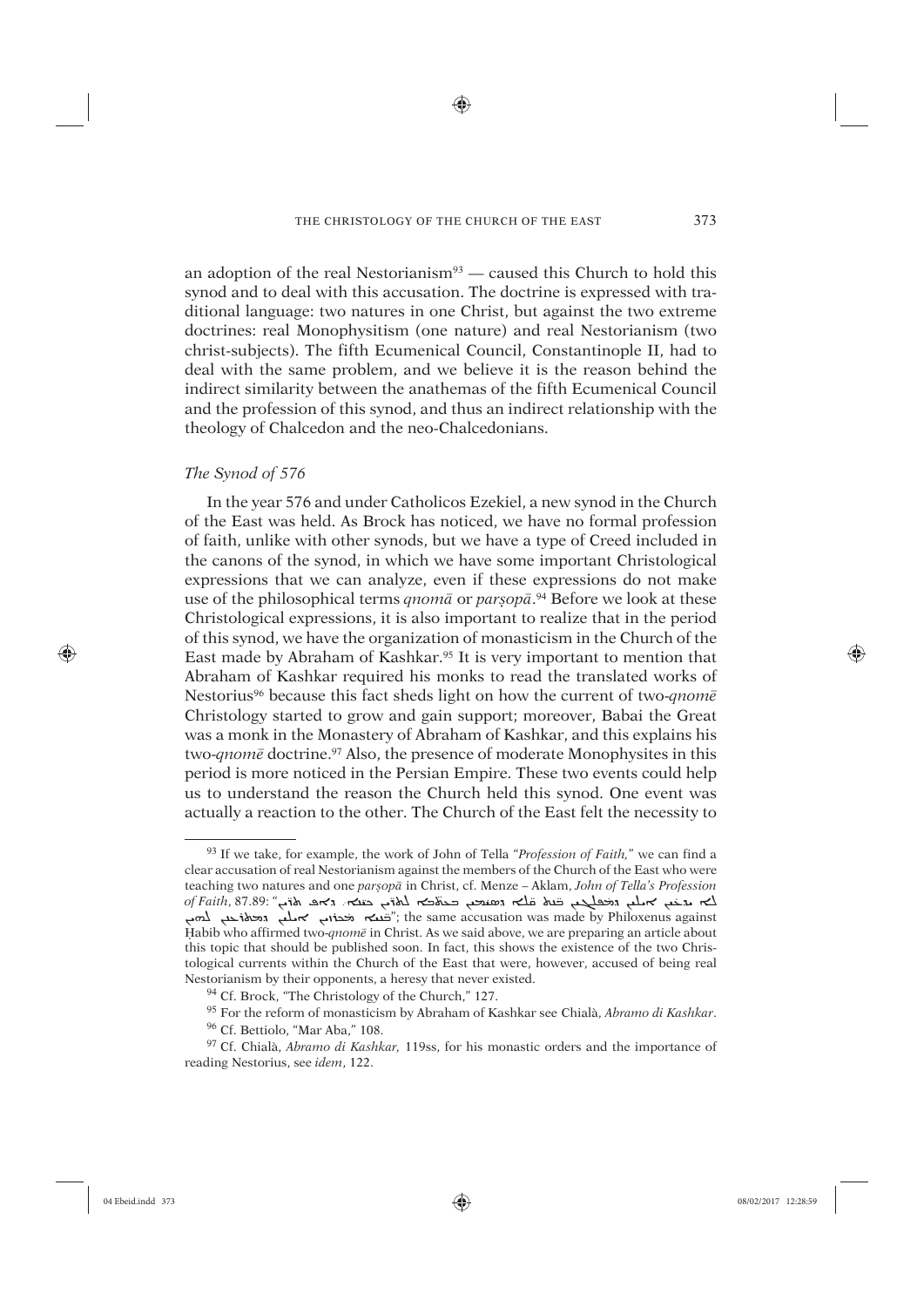⊕

protect herself from the presence of the Syrian Monophysites coming from Byzantium. That was one reason for the monastic re-organization of this Church. We need to mention, in addition, that the war between Byzantium and the Persian Empire restarted in this period.<sup>98</sup>

The Christological expressions of this synod are as follows:

moias صے صدہ r>ndrund,

374

 $\sim$  He humbled himself voluntarily for the salvaoutles de réalisation. It is dessient. It is to don to the red to the red red red to the red red red and the model of the metal of the metal of the metal of the metal of the metal of the metal of the metal of the metal of obs manufacture inhabitation (dwelling) of his divinity, from Mary the Holy Virgin. And the incarnate للج المتحلم المعلم المعدم المستعمل المستعمل المستعمل Christ (who is in the flesh) was conceived and י השבח. השבח היה של born from her by the power of the Sublime; he<br>caddress a text is known and confessed [to be] in two<br>natures: God and Man, one Son.

In this citation, we can observe the traditional language consistently used by the Church of the East. The use of the term "Temple" ( $\sim$ دی) to describe the humanity of Christ is one example. Also, the inhabitation  $(\sim$  is another example, is another example, is another example. ple of this traditional language. This is not the only important observation, however.

First of all, the subject of this passage is the Son of God, Christ the Lord the salvation of human nature. This subject took human nature, a Temple, from the Virgin Mary and made it a Temple for the inhabitation of his divinity. So, we can say that the Temple, the human nature, belongs to this subject "Son of God," to whom the divinity, as a nature, also belongs. This is a very important point because we have an identification between the Son of the Father and the subject of the Incarnation. In other words, we have an identification of the terms *qnoma* and *parsopa*, even if we have no mention of them. In fact, there is another expression that helps us to make this interpretation and hypothesis: the "incarnate Christ" ( $r = -\infty$ literally, "Christ who is in the flesh"), as the subject of the Incarnation. This means that Christ is identified with the Son, as was mentioned above, and after the Incarnation he could be called "the incarnate Christ."

To refer to the humanity of Christ just with the term Temple was not enough, though. This Temple is described as a perfect one ( $\kappa$ محلم) וכשבע). We should remember here what we already noticed about the

04 Ebeid.indd 374

⊕

<sup>98</sup> Cf. Baum - Winkler, The Church of the East, 34.

<sup>&</sup>lt;sup>99</sup> Synodicon orientale, 113.

 $100$  Idem.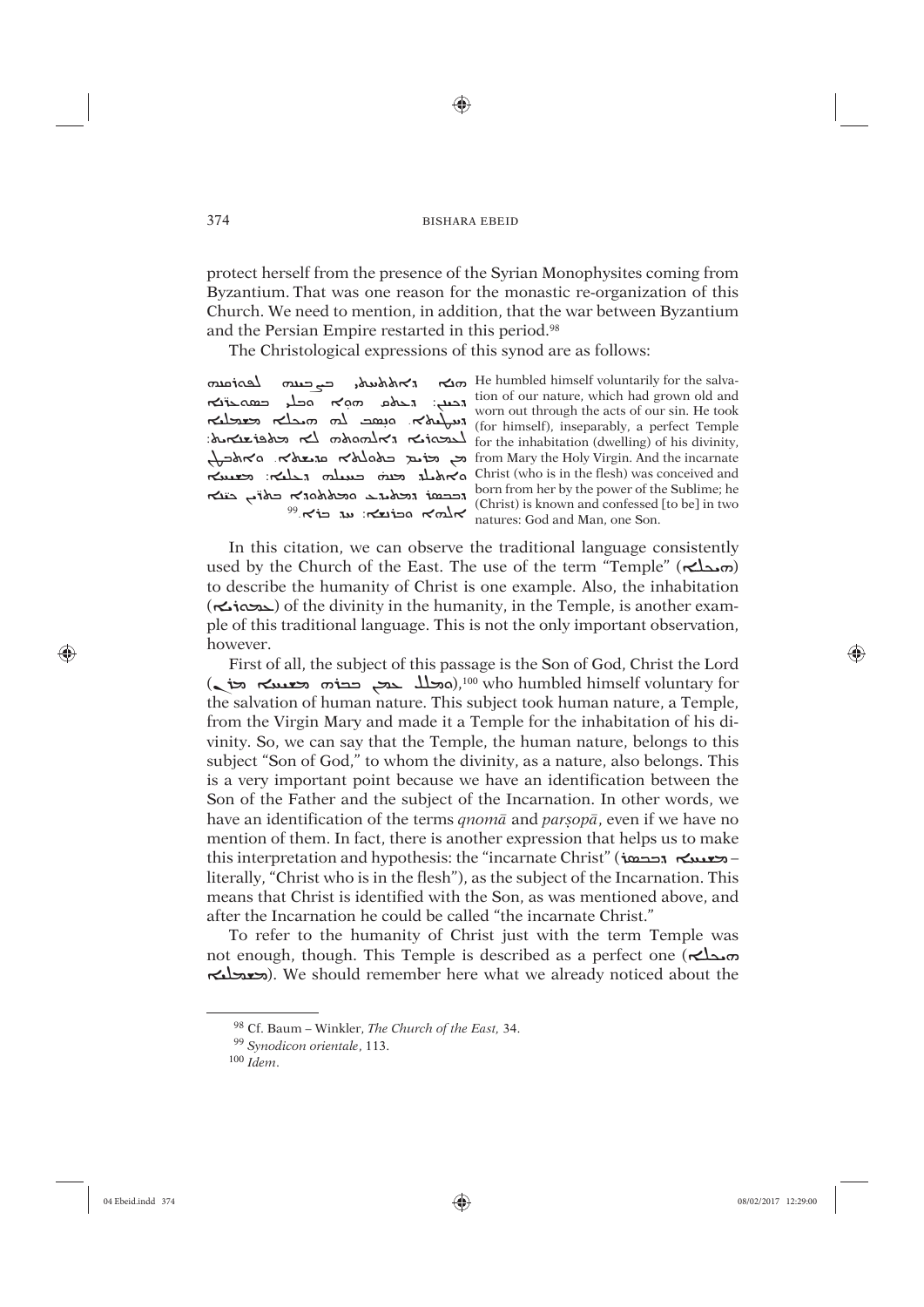♠

*qnomâ* as a perfect nature. So, if the humanity of Christ is perfect, does that mean that it is a *qnomâ*?

The last sentence of the citation could help us further. The expression we have is very similar to the Chalcedonian definition.101 It states that the e nate is very similar to the shatedoman definition. To states that the "incarnate Christ" must be known "in two natures" (دهاة مستقصة): God  $(\kappa \Delta \kappa)$  and Man (خنعه), but at the same time that he is one Son (مند  $\sim$ i. This expression, which does not use any technical term for the incarnate Christ, could be interpreted in two ways. The first interpretation is as follows: We have two natures that are perfect. This means that there are two *qnomê*, and for that reason, the two natures are called "God" (i.e., one divine hypostasis) and "Man" (i.e., an individual human being) and not "divinity" and "humanity." These two natures/*qnomê* are united in the one *parúopâ*, the one Son. The second interpretation takes into consideration the identification between *qnomâ* and *parúopâ* and says that the two natures are united in the *qnomâ-parúopâ* of the Son. This means that the human nature, even if it is perfect, does not possess its own *qnomâ* and for that reason we have not four *qnomê* in the Trinity after the Incarnation, but only three.

Certainly, these are two ways of interpretation. However, the ambiguity shows that the traditional way to express the faith in the Church of the East could be a basis of development for two different currents of Christology which have the same goal: describing the distinction between the two natures of Christ and the unity of the subject of the Incarnation, the one Christ and Son. The next anathema that comes from the same synod could help to explain this opinion of ours further.

̈-Spirit, one giorined and true nature. [This be in a metal refutes all the con-<br>lief] alienates, rejects and refutes all the cono<del>cine معامک هار محامل مح</del>تمه<br>محمة معامل محافة محافة محمد ̈ دهادلکه دیگه ده ̈  $^{102}$   $\kappa$ des $n \kappa$   $\kappa$ dos $\lambda$ u

ܗܕܐ ܗáÙÜ ܗÍæãØܬܐ ûØûüܬܐ Thus, this [is the] true belief, in three *qnomê*, of the Father and of the Son and of the Holy הכסט אלא>: גאפא סגבו'א סגוסעא  $\frac{1}{2}$ on השפטלא השפטלא הא המשלא הא בלה ו tentious companies of the followers of Mani,<br>Aarcian, Bardaisan and the rest of their fellow  $\overrightarrow{a}$  Ancian, Bardaisan and the rest of their fellow ÌàÜܘܢ ăÐüܐ ܕܒÿÙ ܐܪÍØܣ ܘܐܘêÙãå followers of Arius, Eunomius and Apollinarius with the rest of the heretics, their adherents, مستخدم تقديم تقديم تقديم المستخدم المستخدم المستخدم المستخدم المستخدم المستخدم المستخدم المستخدم المستخدم المستخدم المستخدم المستخدم المستخدم المستخدم المستخدم المستخدم المس who blaspheme the Father and make the di-<br>inity of the Son to suffer and move away the since away the vinity of the Son to suffer and move away the view<br>Holy Spirit, and [in this way] they [introduce] لـمهامه معاجزت المعل ĆßܐÌßܘܬܗ ܕܒûܐ ܘÎîÎâ Holy Spirit, and [in this way] they [introduce] Spirit, one glorified and true nature. [This beheretics. And in [this belief] are taken away, expelled and demolished all the sects of the [who] blaspheme the Father and make the diconfusion into the equality of the Holy Trinity.

⊕

<sup>101</sup> Cf. Brock, "The Christology of the Church," 127. We can notice the expression of Chalcedon "ἐν δύο φύσεσιν … γνωριζόμενον," adopted by this synod.

<sup>102</sup> *Synodicon orientale*, 114.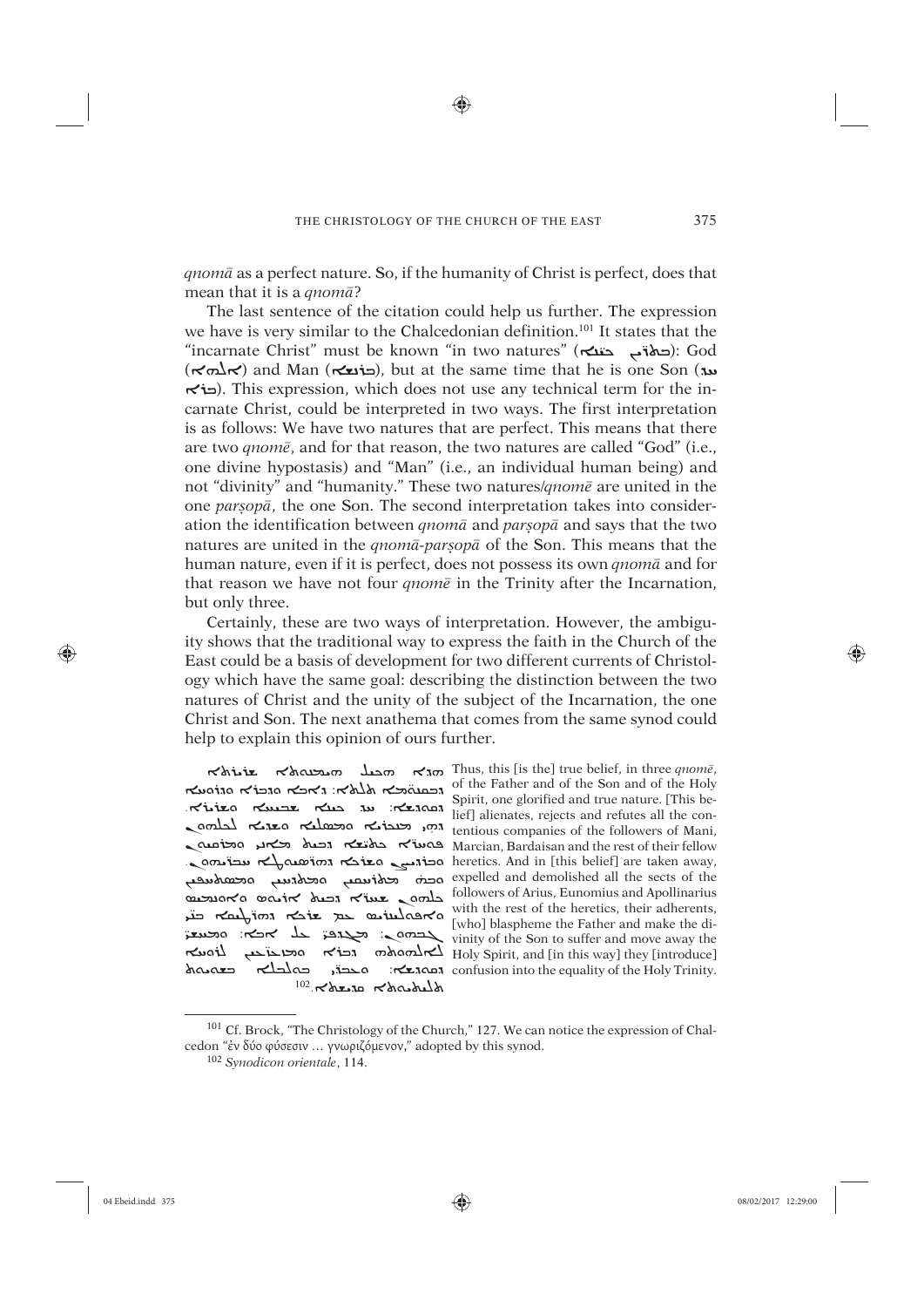⊕

The anathema begins with an affirmation of the correct and true belief, which consists in the three *qnomê* of the divine nature: the Father, the Son and the Holy Spirit. We can read this affirmation as a polemical answer to the accusation of the addition of a fourth *qnomâ* in the Trinity, similar to the anathema made by the previous synod.

The second part of this anathema is against those who cause the divinity of the Son to suffer (i.e., who believe that the divinity of the Son suffered). It is a clear polemic against the Syrian Monophysites whose presence in the Sassanid Empire was growing more noticeable. Despite this, the anathema does not mention the names of any of the great moderate Monophysites, such as Severus of Antioch; even the name of Eutyches, the real Monophysite, is not mentioned, as the synod of 585 will do.

This second part of the anathema is very important. Again, we have the affirmation that the divinity belongs to the Son. This means that the synod would choose the second way of interpretation we gave above. The Son as a *qnomâ* — and we can be sure of this because in the beginning of the anathema it was mentioned as a *qnomâ* — remains after the Incarnation one Son. For that reason, there is no addition of a fourth *qnomâ* in the Trinity. This one Son, after the Incarnation, is called, "incarnate Christ," which is the *parsop*<sup> $\bar{a}$ </sup> of the union. This leads us to see again an intention to identify the *qnomâ* with *parúopâ*, even without the use of this terminology. Such an interpretation could lead us to suppose that the human nature in Christ, even being perfect (ܐÙàãýâ), cannot be a *qnomâ*; at the same time, his human nature, being perfect, is considered as a Man (حذيع), an individual, but nevertheless an individual who seems to lack his own *qnomâ*.

As a conclusion, we can notice that with this synod, the Church of the East sought to answer the accusations made by the Syrian Monophysites against its traditional Christology. With regard to definitions and expressions, the Church remains traditional, but on the level of thought, we have a notable progress and development. The distinction between the two natures is necessary to protect the divinity of Christ from any introduction of passion. For that reason, the same synod remarks that Christ, the one Son, was crucified in his human nature.103 These two natures are united in the one Christ and Son. This belief protects the Trinity from any addition of a fourth *qnomâ*. We can see that the Church of the East had to respond to some questions and accusations. To do so, however, it did not choose to use technical terminology for describing her Christological doctrine. The use of the traditional expressions led different theologians of this Church to choose different ways of interpretation, as we pointed out above, and as

⊕

<sup>&</sup>lt;u>כאמאלא דאמאמ אולטז אלא האכלה הראש, כבלסוכנסולה לא</u> Cf. idem, 113: "אלבז האכלה בל הלשנסו הלאמאם הלצא."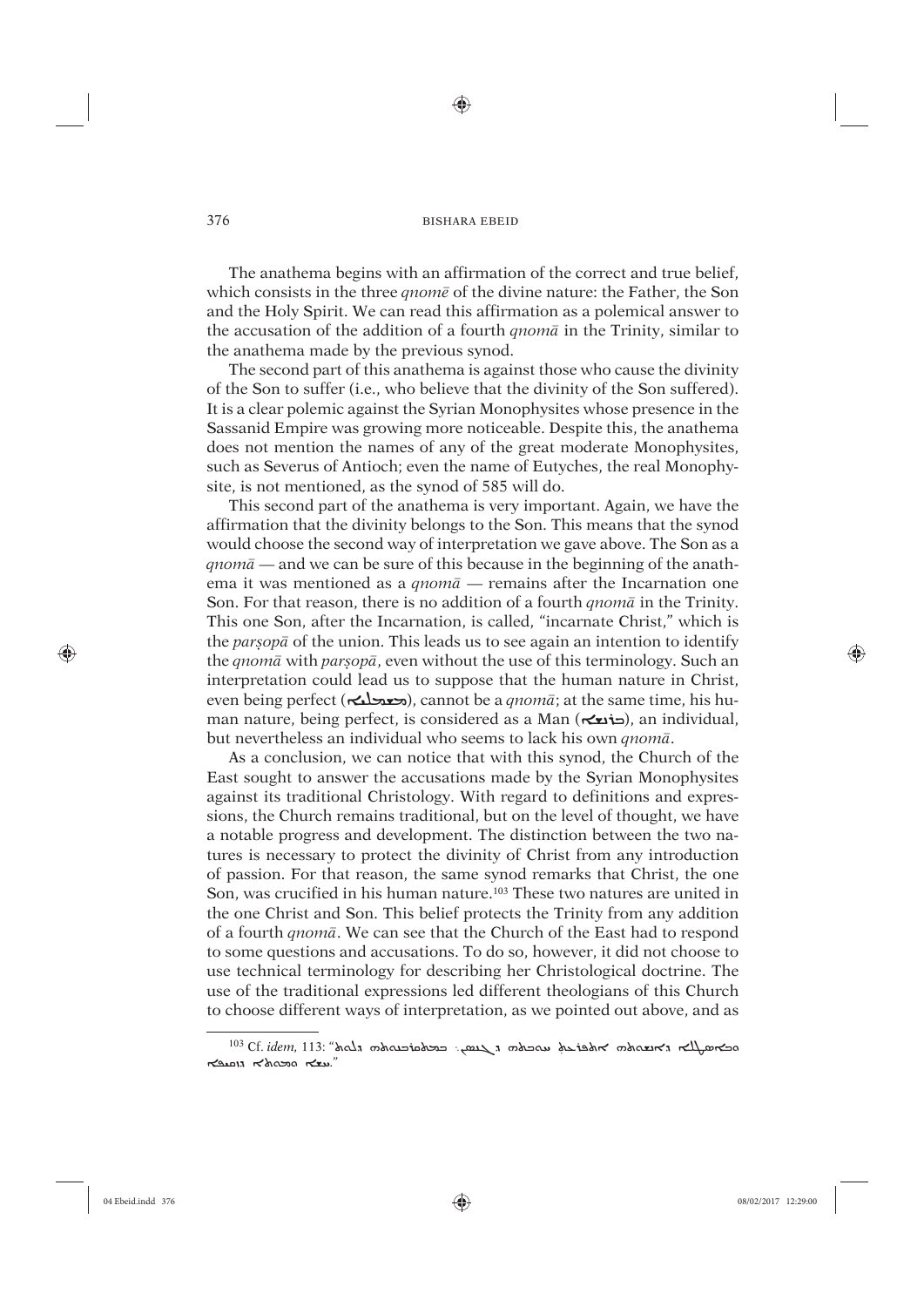♠

we will see clearly in the next pages, taking into consideration the movement of the two-*qnomê* Christology, which was already starting to be notably present in the Great Monastery of Abraham of Kashkar's community, and the opposite movement of Henana, the *qnomā*-par<sub>s</sub><sup>op</sup>*ā* current, about which we are going to speak in the next synod.

# *The Synod of 585*

The importance of this synod is to be found in its historical context. We have the beginning of the doctrinal movement of Henana of Adiabene at the school of Nisibis and his provocative Christology and hermeneutical doctrine. In fact, in his hermeneutical lessons at the school of Nisibis, of which he was the director in 571, Üenana preferred the works of John Chrysostom to those of Theodore of Mopsuestia.104 On the other hand, this theologian was, according to his enemies,<sup>105</sup> a supporter of Origen and of the Chalcedonian Christology.<sup>106</sup> These choices of Henana were so provocative that some of his students, two future Catholicoi of the Church of the East, Isho'yahb II and Isho'yahb III, left the school of Nisibis with other students and teachers. In addition, since Henana's movement had a big influence on the monasticism of the area,107 the community of Abraham of Kashakar started to argue against him and his followers.<sup>108</sup>

In Byzantium, we have the attempts of the emperor Maurice to bring about union with the Church of the East. In fact, Catholicos Isho'yahb I, under whom this synod was held, went to Constantinople as a head of a delegation 586/587. We can certainly see behind this event a political will to confirm the peace after the long period of war between the Persian and the Byzantine Empires.109 Isho'yahb I also wrote a profession of faith that, according to some historical sources, was accepted as orthodox by the Patriarchs of Constantinople and Antioch (the Chalcedonian one).110 Before we see this interesting profession of faith, we need to see and analyze first another profession, the one of the synod of 585 and its Christological statement.

⊕

<sup>104</sup> Cf. Baum – Winkler, *The Church of the East,* 36.

<sup>&</sup>lt;sup>105</sup> Unfortunately the works of Henana were destroyed because of the over against him, cf. Childers, J. W., "Üenana," 194; for that reason, what we know about his Christology and his exegesis comes solely from citations in the works of his opponents, cf. Abramowski, "Martyrius-Sahdona," 19.

<sup>&</sup>lt;sup>106</sup> Cf. Childers, "Henana," 194.

<sup>107</sup> Cf. Becker, *Fear of God,* 90.

<sup>108</sup> Cf. Chialà, *Abramo di Kashkar,* 57.

<sup>109</sup> Cf. Baum – Winkler, *The Church of the East,* 36.

<sup>110</sup> Cf. Brock, "The Christology of the Church," 127.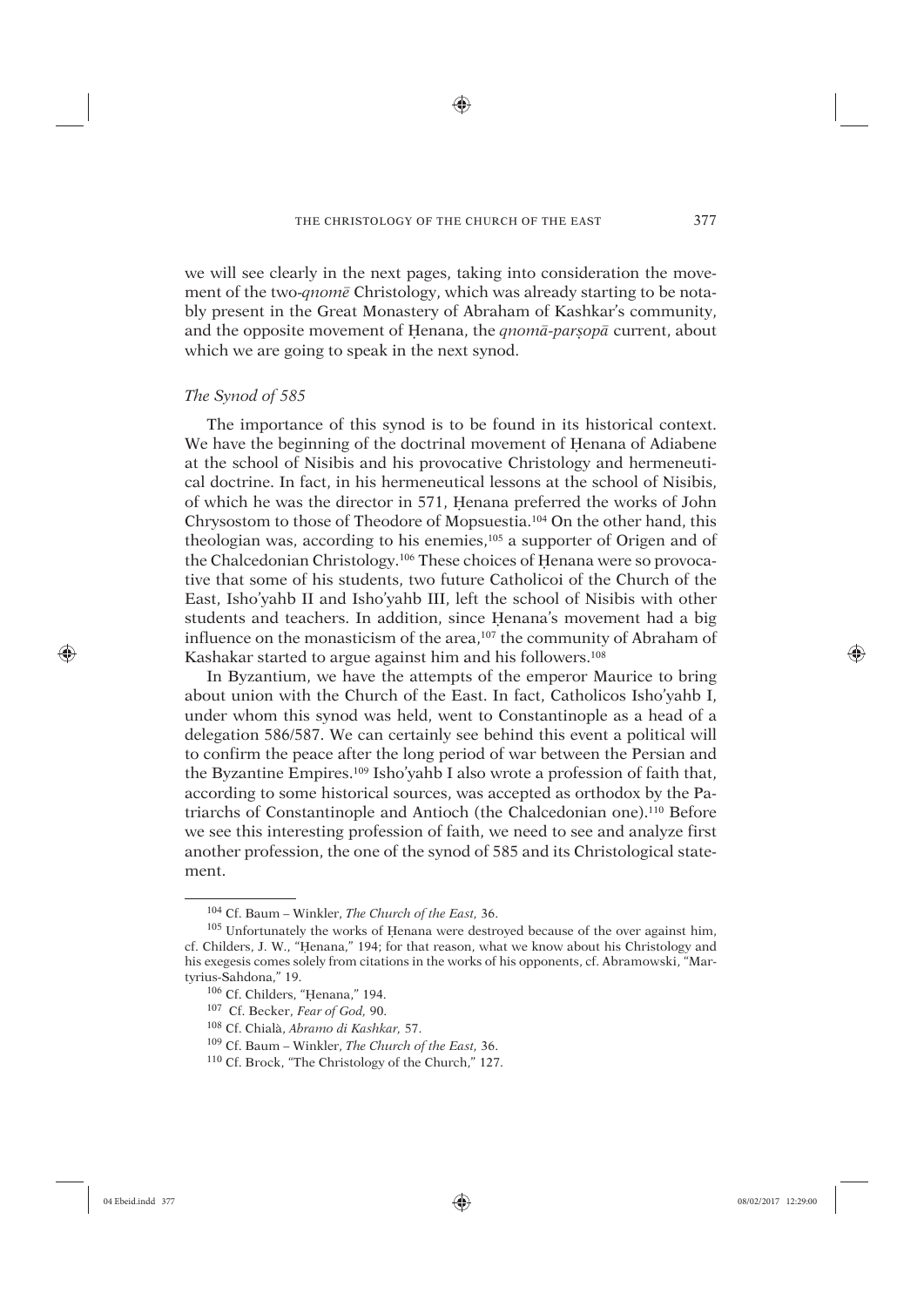⊕

The profession of faith of 585 could be considered as a comment on the Creed of Nicea. We will not make an analysis of the whole Christological part; we will just mark those expressions that could show us a progress in the thought and in the way of expressing the faith in Christ by the Church of the East.

First of all, we need to consider that the Church of the East could not remain silent, seeing the notable presence of the Syrian Monophysites in the Persian Empire. For that reason, we have a condemnation against Eutyches and his followers and their doctrine.111 The fathers of the synod say that they cannot agree that the humanity of Christ disappeared in his divinity, because the consequence of this doctrine is to introduce the passions and suffering into the divinity. Therefore, they mark the distinction between the two united natures in Christ:

| ဝက<br>גאלמסממה גבן אכא סאנשטממה גבן                     |                                                                                            |
|---------------------------------------------------------|--------------------------------------------------------------------------------------------|
| <u>panis تحلفیه&amp;ی دخل تحسده&amp; حتیه</u>           | and after, the doctrine [of the fathers] re-                                               |
| $\frac{1}{2}$ , notional $\kappa$ , notionalm notionalm | garding the unification of the two natures<br>of Christ, that is, of his immutable and im- |
| مطلعه ملك محاملاته: متكتبه من المحامل                   | mortal divinity and of his humanity that is                                                |
| $^{113}$ اللاكم الأكم المسلمة                           | not abused or forgotten                                                                    |

We can notice that the name "Christ" in this passage is given to the two natures, which means that it is a technical term in the context of the Economy of God, the Incarnation. Actually, we have no identification of the title "Christ" with the *qnomâ* of the Son, even in other passages of this profession of faith. We need to note also that in the first phrase cited above, we have a new way of talking about the double consubstantiality of Christ. His divinity comes from the Father and his humanity comes from his mother. The two natures are called in the traditional way: divinity and humanity; there is no technical term that could help us to interpret the type of these natures — as perfect natures (*qnomê*) or not. However, from the very fact that the divinity of Christ comes from the Father, we can be sure that this divinity is the *qnomâ* of the Son. The problem is that we cannot know what

⊕

<sup>&</sup>lt;sup>111</sup> Cf. *Synodicon orientale*, 134: "השבח למא לאנשה ֦֧<u>֚</u> אפ בילי וכטל אסלאבא סלאבא לוא לאנשהאואי גבוא: "Cf. Synodicon orientale, 134: "הובטא הלאבא האנשה<br>ג'אלומ'א ... 'אפ אסלאבא הכנד להטמאנים בלאבא הבנד המשבה האנשה האנשה ֚֚֚֚֡ האפל<sub>יץ</sub> באלא האמשה an השערה והשטאה האנטאה האנטאר an האנטאר האנטאר an האנטאר האנטארו האנטארו האנטארו האנטארו ה affirmation of our opinion that the Syrian Monophysites, who were moderate in their Christological doctrine, were accused to be the followers of the true Monophysite, Eutyches.

<sup>112</sup> *Idem*, 134.

<sup>113</sup> *Idem*, 135.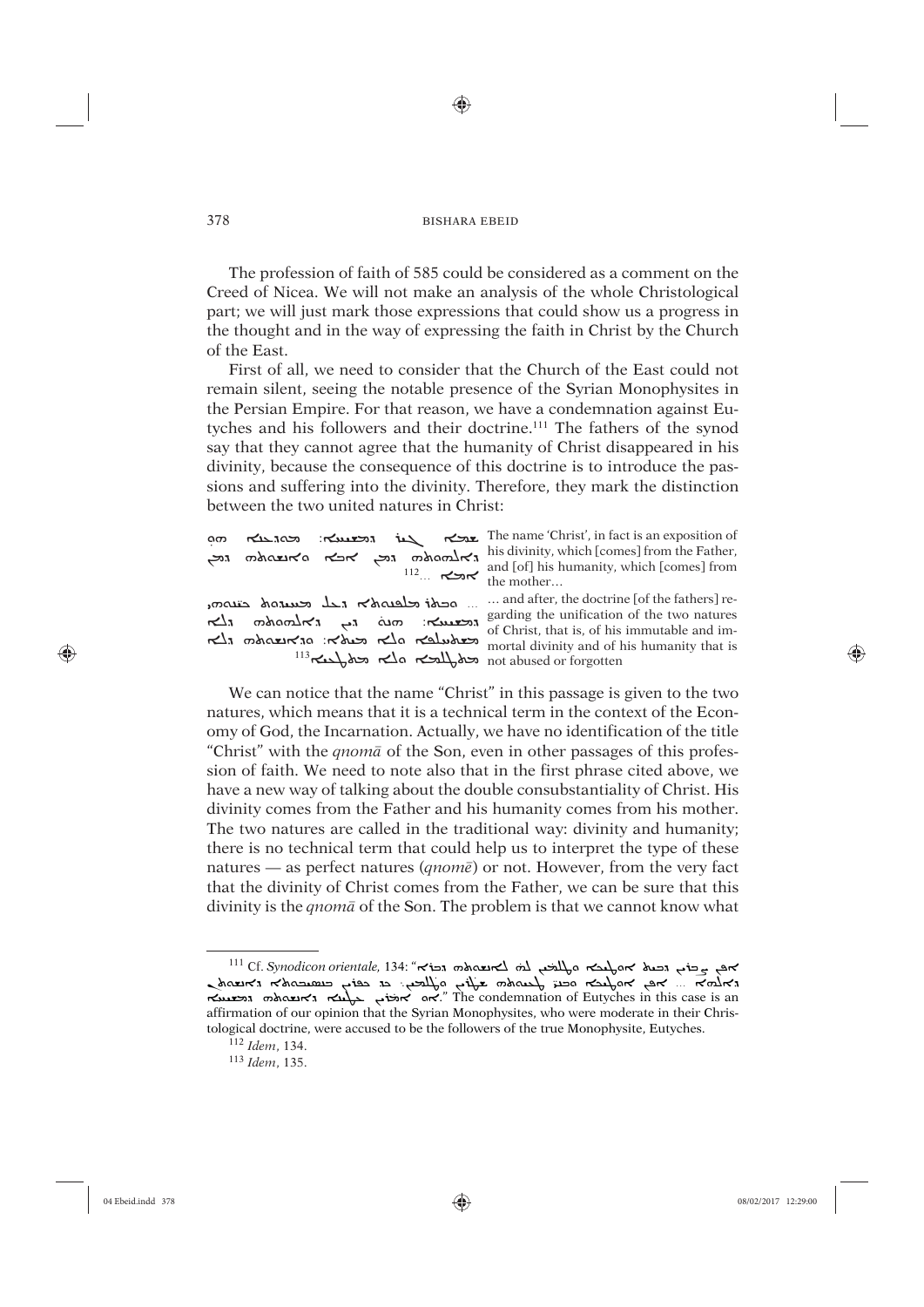⊕

the type of the human nature in Christ is; is it a single man or a general nature? To answer this question, we need to look at another citation.

Before that, however, we would like to point out the way in which the second phrase marks the unity and the distinction of the two natures and the importance of this phrase. First of all, we have a new term with which to describe the unity of the natures, the word "unification" ( $\prec$ אסאלא). In our opinion, the fathers of this synod chose this term to mark the reality of the union. That is, if the two natures are truly united it does not mean that the humanity could be abused (محمل المحكم) or forgotten (محمل بالمحكم) or that the divinity could change (محمد المحمد) or die (محمد (محمد). The importance of this phrase is its simplicity in expressing the conservation of the properties of each nature without the use of the term "property." Moreover, this last affirmation was clearly written against, or as an answer to the Syrian Monophysites. As we have said, the goal of making this distinction between the natures of Christ is to make sure that no one could think that the divine nature of Christ suffered; the same is clear also in the next expression of the creed of this synod:

Ala שו האוס האראה הבנה האראה האראי האראה האראה לא עד הא  $114$ ...  $\lambda$ <sub>2</sub> suffer and did not die ...

Even if simplicity is a very notable element in this profession of faith, at the end of the commentary, where we have a very important and interesting Christological statement that is considered by the fathers of the synod as a summary of all the commentary on the Creed, we can find the use of a very important technical term about the Economy: We have the reappearance of the term parsopa (et ج معة), after a long absence since the synod of 486:

o הבנס הלא גלא הלא הלא הלא האלא גלשומט וב- לשתמל א הלא הלא הלא הלא הלא הלא ה this is its sense, put briefly, following the كماه منه معهم ا*نما*ه معصلتهمة and the material stress, which when the<br>and the natures of his<br>and and the natures of his<br>and and the nature of his<br>and a compact of the claimed, against those who confess his di-<br>and a compact of the claimed, against thos reius, הבוצא המסגר, הבוצא באלחסות his divinity, and against those who deny his on divinity and confess that he is an ordinary . אם מצגמה לחם לעוד מ

sequence of its phrases, with which the  $116\pi$  and or who like him to one of the just.

379

This statement is formulated as a polemic against all those who do not confess the two natures of Christ. This polemic is directed, firstly, against

⊕

 $114$  Idem.

<sup>&</sup>lt;sup>115</sup> Idem, 136.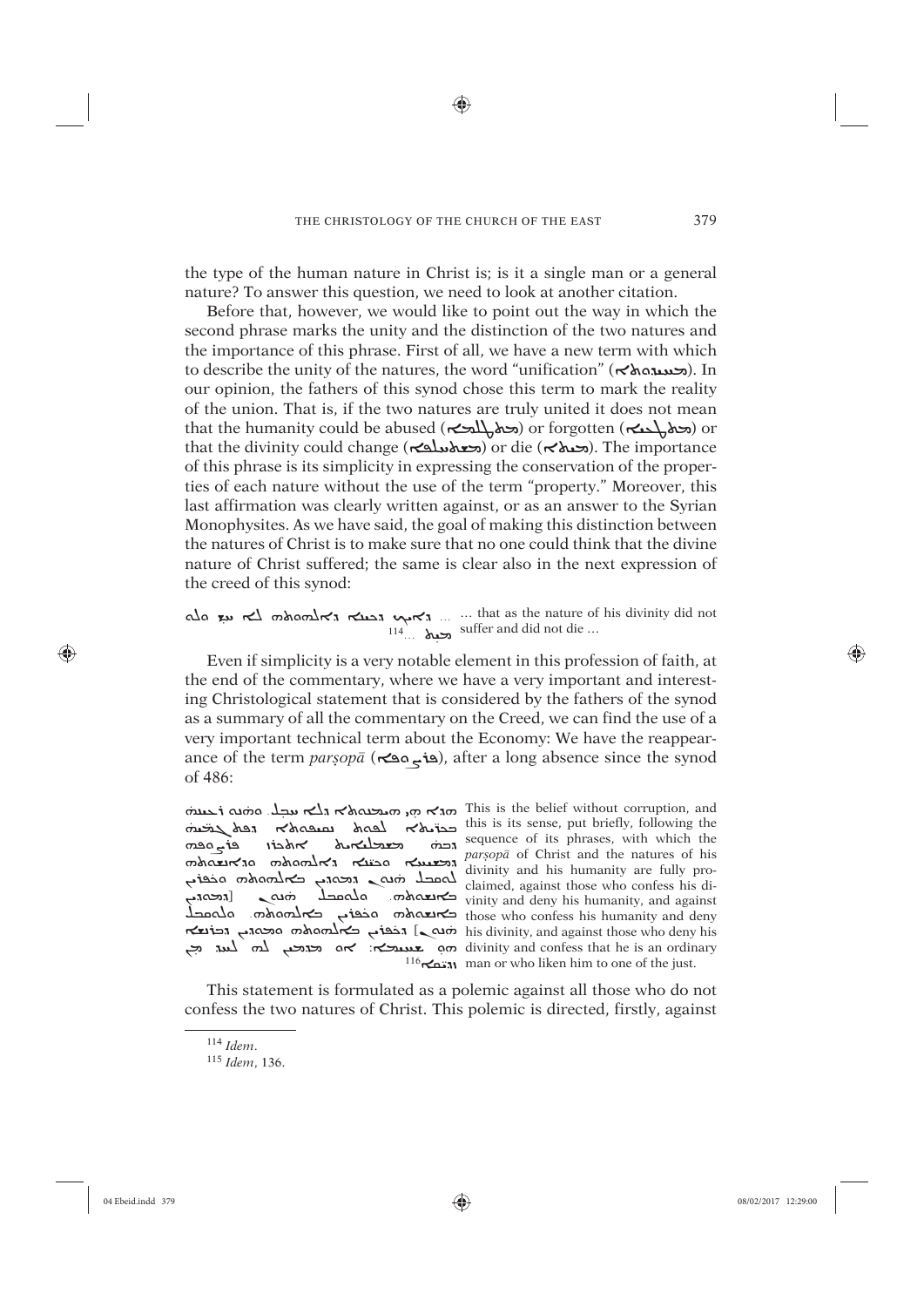⊕

Eutyches and his followers, the Monophysites who believe only in the one divine nature and refuse to confess the humanity of Christ. The second group against whom the polemic is directed are those who confess the human nature while ignoring the divine, those who consider Christ just as a simple or ordinary man (حذیعے محسد حضر ) or a man who is similar to the  $r_{\text{min}}$  and the just ( $\left(\frac{N_{\text{min}}}{N_{\text{min}}}\right)$ . It seems to us that, in this case, the Church of the East is again condemning the two heresies, real Monophysitism and real Nestorianism. It is clear, too, that the Syrian Monophysites at that time were accusing the Nestorians (the members of the Church of the East) of considering Christ to be just a simple man (حذيعة جمعيد جنوب), as we can see in the profession of faith of John, the Monophysite bishop of Tella (d. 538) who used this expression and attributed it to Nestorians.<sup>116</sup> Through this synod again the Church of the East rejected the accusation, made by the Syrian Monophysites, against it, that taught two subjects in Christ and, as a consequence, adored the humanity of Christ separately from his divinity, accusing them of being the followers of Eutyches, i.e., real Monophysites.<sup>117</sup>

We have already encountered the expression "simple man" (ܐ ܐĆãÙÐü) above, and we attempted earlier to explain its sense as a single man or an individual, trying to use the technical term *qnomâ* also in anthropology, with *qnomâ* meaning a concrete and single human nature. We think that we can see the same phenomenon here also. Saying that Christ cannot be just a simple and ordinary man, the fathers of the synod meant a single or an individual man. In fact the continuation of the phrase uses the word "or" to condemn others who were teaching that Christ was merely like the righteous ones, which could be a good interpretation of the concept "ψιλός ἄνθρωπος," as one single and individual man. In fact, the refutation of the belief that Christ cannot be just a simple man is because of the fact that humanity was united with the divinity. We are sure that the divinity of Christ is the *qnomâ* of the Son; so, if the humanity cannot be a *qnomâ*, then we can reach the same result as we did with the last synod. The humanity in Christ has no *qnomâ* of its own because it is united with the *qnomâ* of the Son, and the two natures form the one Christ. This possible interpretation can help us understand the first phrase in which we have the technical term for the Economy, *parșop* $\bar{a}$  (هذي مڪه).

The belief, according to the synod, should be in the one *parsop*<sup>*a*</sup> of Christ

⊕

<sup>...</sup> حلّد معنعت لمحمّد الله Cf. Menze – Aklam*, John of Tella's Profession of Faith,* 89: "مكّد معنو به الله عليه ا ֦ ֹיָם השונה של השונה היו המונח היו המלחמים היו המונח היו היו המשונה היו היו המלחמים היו היו היו היו היו היו הי<br>דאס כל הלא כל אופאז שנעדא איני נדי לא מי האלחנה ולא כל השני שהיא לפעקל כל היו היה שינות.<br>היו המלחמים לא היו לא ׇ֦֝ הלאוט המי השול כמה לה שישה מה להלותל האוגם הלוגל ׇ֚֕ האחל הס הלם נשי נשי מי איר הלאוש המושל האהל לא היא הלאסה ̈ $...$  המבוצ אקט גמסגם איך המלא ...

<sup>117</sup> Similar accusations could be found in works of theologians of the school of Nisibis, cf. Becker, *Fear of God,* 91.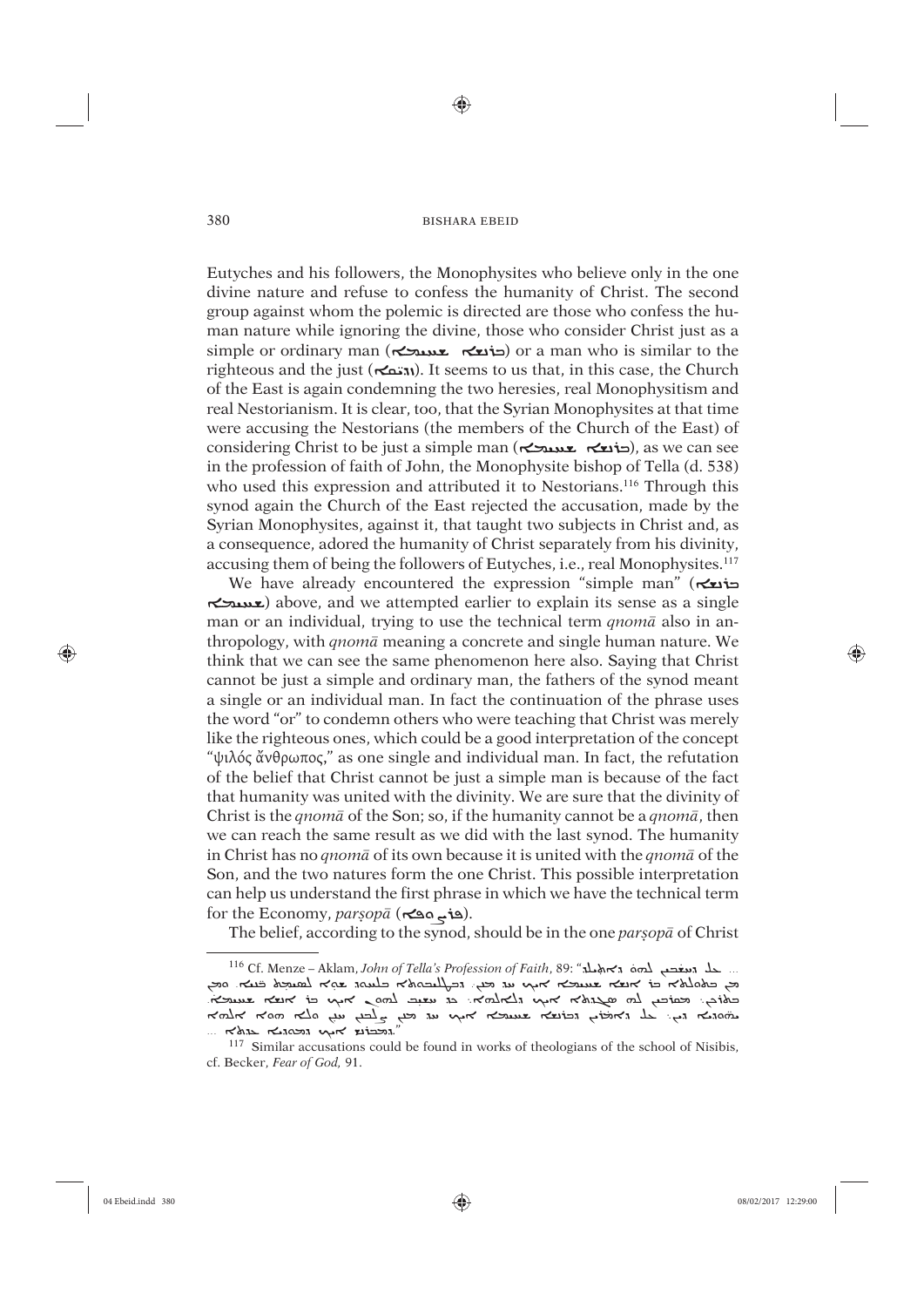⊕

and in the two natures, his divinity and his humanity. The natures belong to Christ and the *parúopâ* belongs to Christ too. What does that mean, and how can we approach these terms? In our opinion, Christ is the subject of the Incarnation and the Economy of God. He is the one manifestation of the two united natures. In other words, these united natures are manifested by the *parúopâ* of Christ.

A *qnomâ* is the manifestation of a perfect nature, and this term was used by the Church of the East only in its Trinitarian theology. In Christology they used the term *parúopâ* to say the same thing: the manifestation of the nature, but this time the *parsop*<sup>*a*</sup> manifests two natures and not one. The function of *parsop* $\bar{a}$  could be the same as *qnom* $\bar{a}$ , so we can identify them but with the caveat that each term has its field, *qnomâ* for Trinitarian doctrine and *parsopa* for Christology (the Economy). In fact, the same synod could help us to understand the identification we have made. In the next anathema, which is against the Syrian Monophysites who introduce, according to the synod, passions into the divine nature, we can read the following:

ನೂಹಿಗಳೂ ನಾಗೂರ್ಯ ಗುಂಡಾ mangrupo<br>Wayoyo הכלולא אוכוננה לביולא ה ̈خطه هندم جله جهان<del>ه م</del>ه هذه الله  $^{118}$ کست

ܗ̈ܪùÙÒܐ ÿÙÜ ܒÍàÓïܬܗܘܢ: ܒæÙÝܐ That is, the heretics, in their stubbornness, çÙå ̇ ýܐ ܕæÙÜܐ ܕܐÍýåܬܗ ܕÐÙýâܐ. ܗ ܘÏ of the human nature of Christ — those things ham הכנס הא בלא המסא לא גם that, sometimes, because of the perfect union  $\mathsf{S}$ לאנצטאס המשער לחומ המאמר לאנצטאר לו $\mathsf{S}$  Christ had with his dihave dared [to attribute] to the nature and to the *qnomâ* of the divinity and of the essence of the Logos the properties and the passions vinity, are allocated to God by Economy, but not by nature.

It is clear that we have a kind of use of the term *qnomâ* in the field of Christology, precisely in the divine nature of the Logos in Christ ( $\epsilon \rightarrow$ האסאמא הכלאלא האסאמא האסאמא גבלא $\sim$ a סגאסאמא הכלא terpretation that we make in this analysis, namely, being sure that in Christology the divine nature of Christ, i.e. the Logos, is considered as a *qnomâ*, even if is not always called so. The Church of the East could accept the identification between the *qnomâ* of the Logos and Christ, the union of the two natures, only on the condition that this identification be made according to Economy and not according to nature. Similarly, they could even accept the *communicatio idiomatum*, but only on the same condition. This means that because of the perfect union (ܬܐûÙãܓ ܬܐÍØÊÏ) between the two natures, the properties that belong to the human nature could be attributed to the divine nature of Christ, which is the *qnomâ* of the Logos. All this could happen without any problem if we acknowledge that it regards

⊕

<sup>118</sup> *Synodicon orientale*, 136.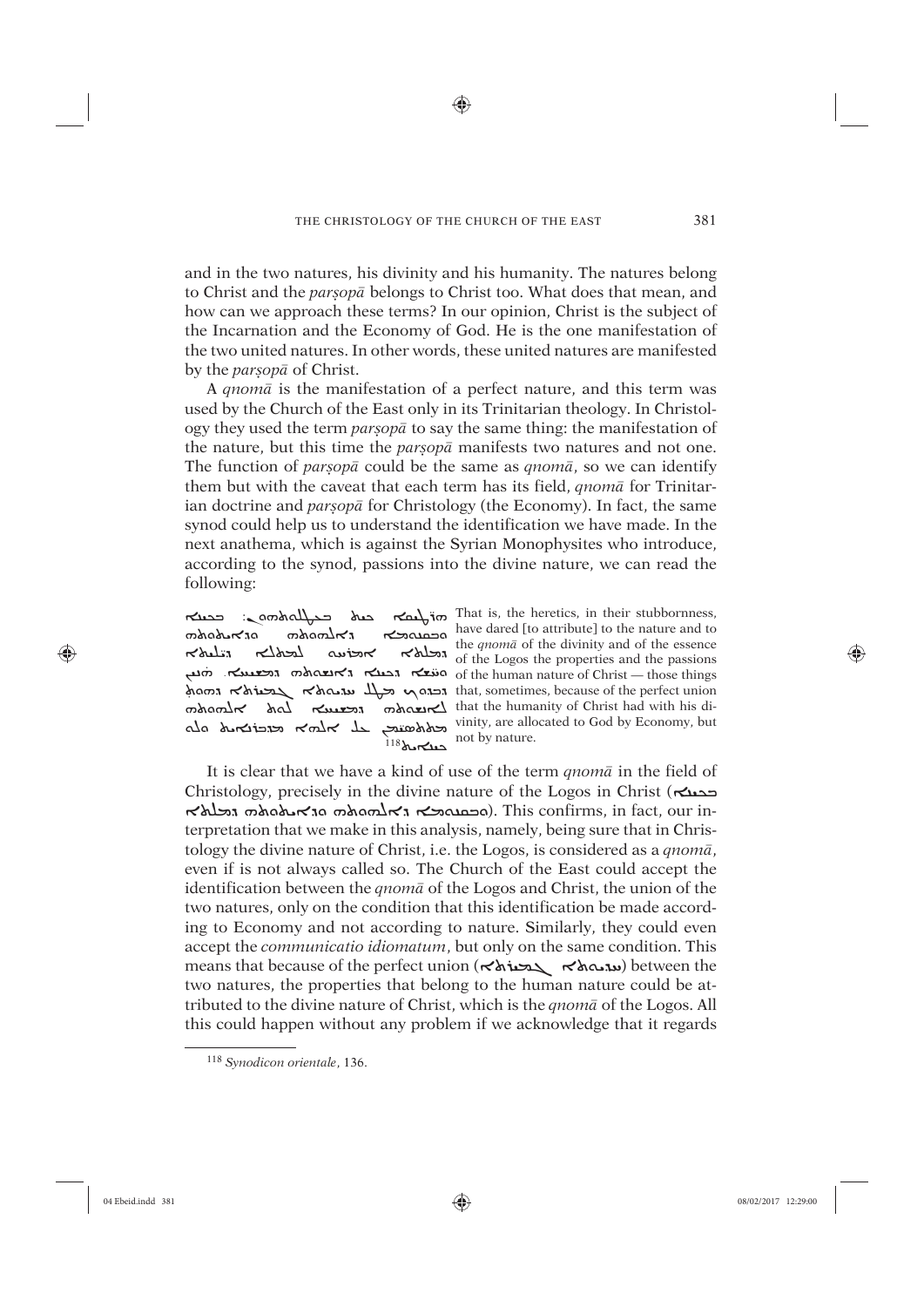⊕

the Economy of God, which means the Incarnation of the Logos. Saying additionally "not by nature" the fathers of the synod sought to re-emphasize that the *parúopâ*, which is the manifestation of the two natures of Christ, could not be identified with the *qnomâ* of the Logos by nature, because this *qnomâ* is of the divine nature and not of the two natures, or else the result of the union would be one nature and not two distinct natures.

If we make such an interpretation, we need to explain another problem. Can we suppose that the humanity has no *qnomâ* of its own, but is not the divinity the *qnomâ* of the Son? In our opinion, if we take into consideration what we have noticed in the last synod, we can make another hypothesis. The *qnomâ* of the Son was united with a human nature without *qnomâ*; the union took place in the one *qnomâ* of the Son, which henceforth was a *qnomâ* of two natures; and for that reason it is called *parúopâ*. This can really help us to understand how some thinkers of the Church of the East could make an exchange between these two terms. They were not just influenced by the Chalcedonian and neo-Chalcedonian currents; rather, the official documents of their Church form the basis that led them to make use of such terminology and to engage in this progression in thought. In fact, Henana, whom we mentioned above, was one of these thinkers who identified the eternal Son and Christ, using a type of identification between the terms *parúopâ* and *qnomâ* to describe the result of the union,119 which we can also see being done by the last synod. He even adopted the concept of the composition (σύνθεσις),120 which we could see in the function of the metaphysical term of *parsop*<sup>*a*</sup> according to our interpretation, namely, *parúopâ* could have the same metaphysical function of the "σύνθετος ὑπόστασις": *parúopâ* could be understood, in fact, as the *qnomâ* of the Logos with the human nature.

We can find an identification between *qnomâ* and *parúopâ*, also, in the profession of the Catholicos Isho'yahb I which he made in front of the Byzantine Emperor Maurice and which was accepted as orthodox, as we said above. In this profession, we cannot find any technical term in the Christological part. In our opinion, we have a traditional language with a clear progress in thought. It is not, as some scholars might think, a profession under the influence of Chalcedonians or neo-Chalcedonians;121 rather, in our opinion, it is a profession of the faith of the Church of the East that reflects the theological current and thought within it during that period.

The Catholicos identifies Christ, the subject of the Economy, with the

⊕

<sup>119</sup> Cf. Abramowski, "Die Christologie ," 315ss, see also, Abramowski, "Babai der Grosse," 233ss, see also Becker, *Fear of God,* 199-200; Reinink, "The Cause," 526-527.

<sup>120</sup> Cf. Abramowski, "Martyrius-Sahdona," 25.

<sup>121</sup> Cf. Brock, "The Christology of the Church," 127.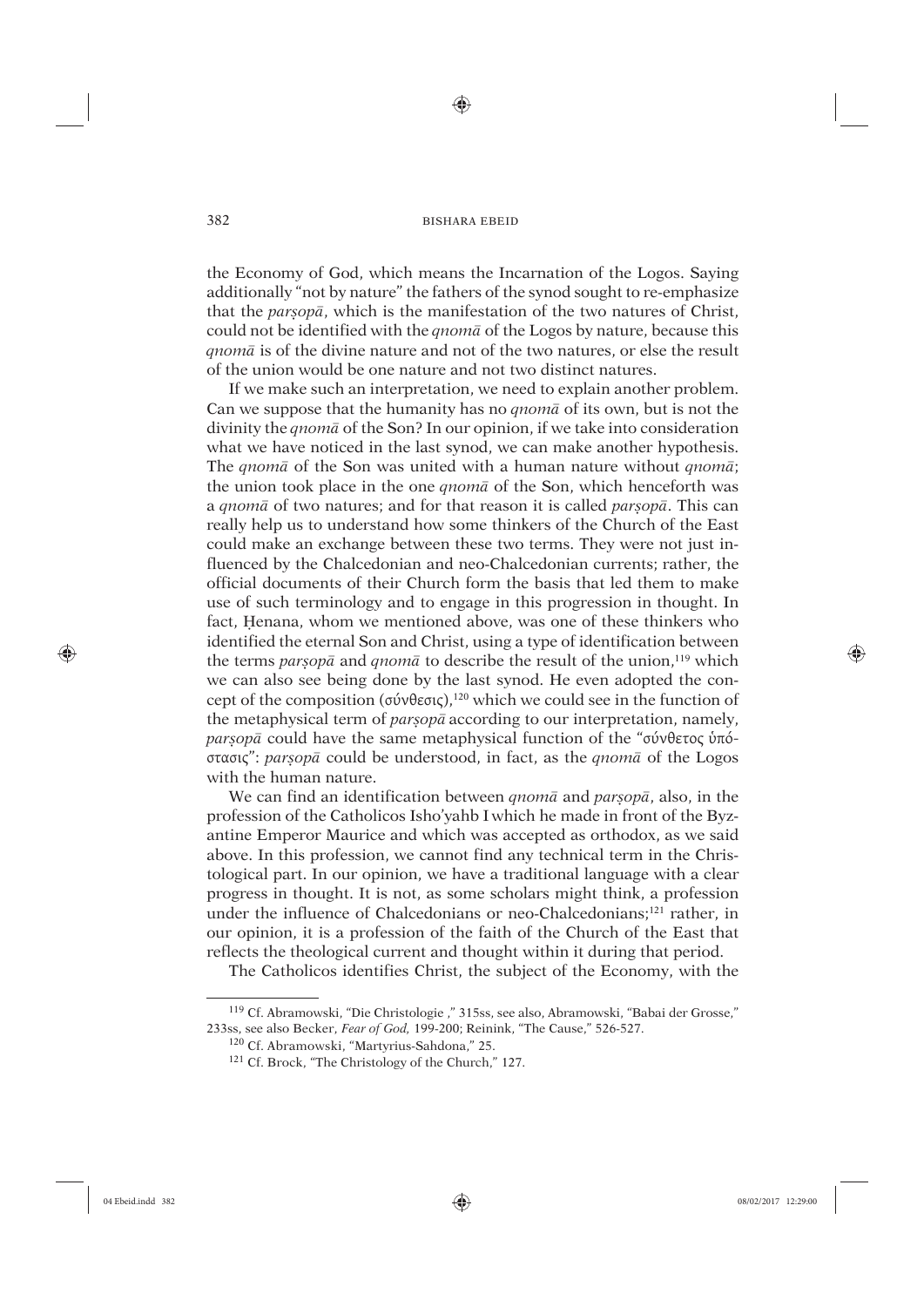⊕

Son of God, so the *qnoma* of the Son, under this identification, could be called Christ. These are some expressions that could demonstrate what we are talking about:

among us.

האל הלוח Jesus Christ, the Son of God, God the Logos,  $\frac{1}{\sqrt{1000}}$   $\frac{1}{\sqrt{1000}}$   $\frac{1}{\sqrt{1000}}$   $\frac{1}{\sqrt{1000}}$   $\frac{1}{\sqrt{1000}}$   $\frac{1}{\sqrt{1000}}$   $\frac{1}{\sqrt{1000}}$   $\frac{1}{\sqrt{1000}}$   $\frac{1}{\sqrt{1000}}$   $\frac{1}{\sqrt{1000}}$   $\frac{1}{\sqrt{1000}}$   $\frac{1}{\sqrt{1000}}$   $\frac{1}{\sqrt{1000}}$   $\frac{1}{\sqrt{1000$ או אי הא בגבוצא ה היה לא הא בגבוצא הא בא הא בגבוצא הא בגבוצא הא בגבוצא הא בגבוצא הא בגבוצא. היה הא בגבוצא הא ב<br>וכל הא בגבוצא הא בגבוצא הא בגבוצא הא בגבוצא הא בגבוצא הא בגבוצא ה המחלה הא בגבוצא הא בגבוצא הא בגבוצא הא בגבוצ or change. our bold faint dod resus crimes,<br>condition who was born from the Father before all ages:<br>condition and a media media media on the flesh from the flesh from the ever-Virgin Mary in the latter times – one and محمدهم  $\kappa$ 1  $\kappa$ haws  $\kappa$ am  $122 \rightarrow \infty$ 

christ, who, being unembodied, descended אפ כצבצה: מם כאנשם אמ וכלבלא  $123.720$ 

ობაიო∆≺ა محفظعا:  $\sqrt{ }$  $^{124}$ .  $\kappa$ all,  $\lambda$ b  $\kappa$ la  $\kappa$ la  $\kappa$ la or consumed...

הרא התנהא האונאה וא Christ is the Only-Begotten and united: he is only-Begotten [in relation] to the Father, and<br>he is united and unseparated [so that] his dia changed and the southern was the contract of the set of the set of the vinity does not die or get destroyed or changed, ארבא and his humanity is not stolen away or hidden

It is clear from these citations that Jesus Christ is the Son of God, the Logos who became incarnate, who descended from heaven without any change in his divinity and became a man. If we take this identification and apply it to the profession of the synod we could arrive at the same conclusion. The *qnoma* of the Son belongs to Christ as Only-Begotten, and the *parsopa* belongs to Christ as united (incarnate), so it is clear that the *qnoma* and the *parsopa* could give the same metaphysical meaning. The human nature, as a consequence, could not have its own *qnoma*, and because of that, there is no addition of a fourth *qnom* $\bar{a}$  in the Trinity.<sup>125</sup> We could say that the human nature of Christ exists in the qnoma and the parsopa of Christ, which is the divine *gnoma* of the Son. Can we say that, with these non-philosophical expressions and explanation, especially if we look again

⊕

<sup>&</sup>lt;sup>122</sup> Synodicon orientale, 194-195.

<sup>123</sup> Idem, 195.

 $124$  Idem.

 $^{125}$ Cf. idem, 491: "מוג מבא גלא מה אלא מהכא גלא המאוכבר,"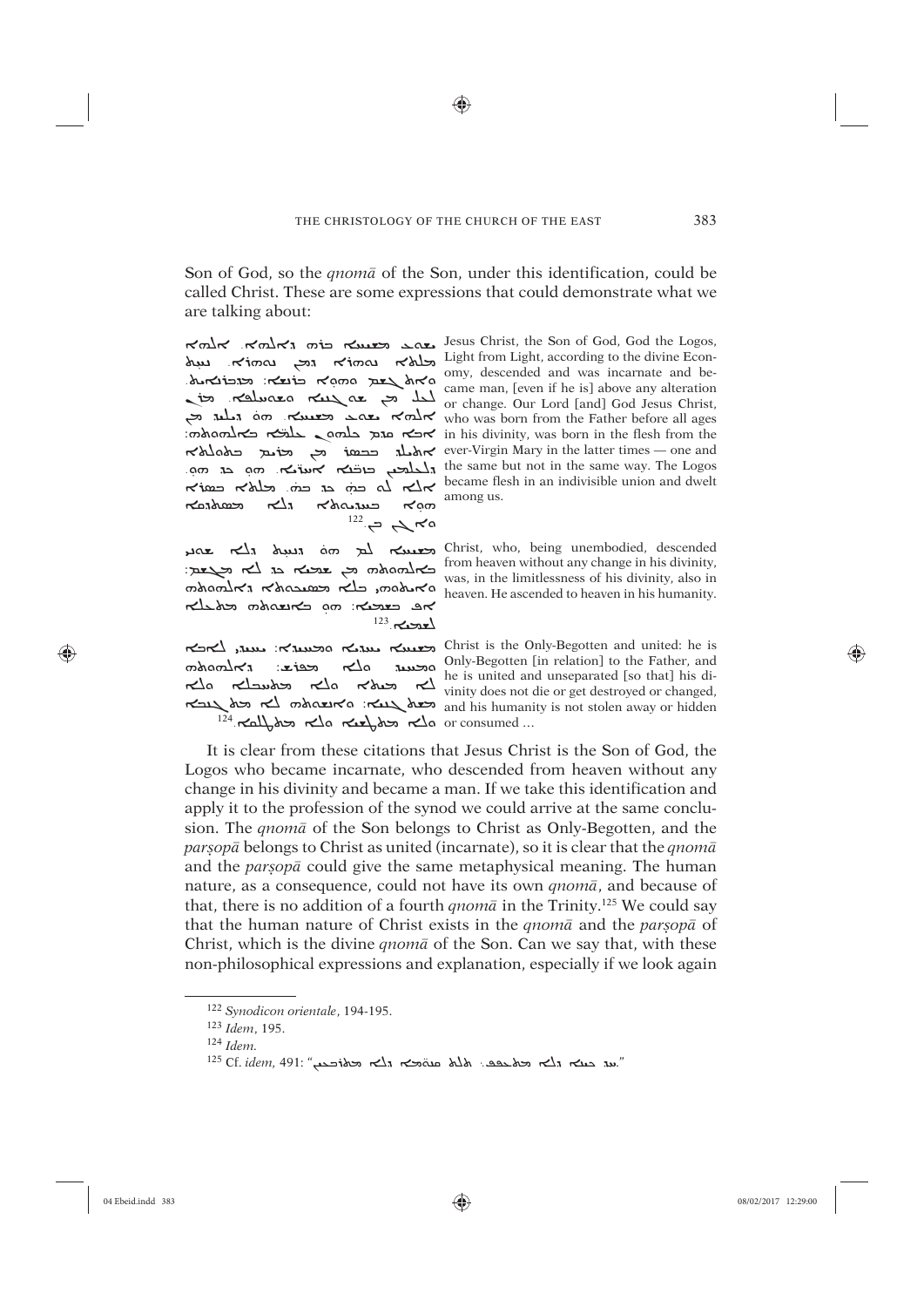at the third citation above, the Catholicos affirms a hypostatic union? Or a union according to composition?126 Probably yes, but we cannot talk about a hypostatic union using the term *qnomâ* because we have the condition that this identification can be made "only by Economy." So we can say that the term *parsopa* could really mean a union according to composition.

In such a profession, with which the Catholicos sought to pave the way towards an agreement between the two Churches, i.e., the Chalcedonian and the Church of the East, we do not have the use of any technical terms for the Economy; however, even if this lack of technical terminology seems to be a political attempt on the part of the Catholicos, this way to express Christology is traditional for the Church of the East, as we have seen above. In conclusion we can say that the Catholicos's statement confirms the existence of a Christological current in the Church of the East that identifies the term *qnomâ* with *parúopâ*. In fact, the official documents allow us to make this affirmation, even if they do not always use these technical terms; their metaphysical content is clear. For that reason, we can be sure that this synod was a victory for the Christological current of Henana and not a condemnation of it, as some scholars maintain.<sup>127</sup> In fact, the synod takes a negative attitude towards those who do not accept the works and the doctrine of Theodore of Mopsuestia,<sup>128</sup> but that does not mean that the Christological position of Henana was condemned. For that reason, we think, the fathers of the synod did not mention his name,<sup>129</sup> not only because he was supported by the Metropolitan of Nisibis Simon and other bishops,<sup>130</sup> but also because of the fact that his Christology was in the same current as that of the Catholicos Isho'yahb I and of the fathers of the synod.

# *The Synod of 598*

A new synod was held in the year 598 under the Catholicos Sabrisho. This synod does not have a profession of faith or a commentary on the Creed, as the other synods do. We do, however, have a list of anathemas that contain Christological doctrine; we will analyze these to understand the progress of the thought of this Church and the relation of this synod and its doctrine with those of the other synods. Before doing so, we need to

⊕

<sup>126</sup> Union according to composition means that the two natures in Christ coexist together in the one hypostasis of the Logos; see the fourth anathema of the ecumenical council of Constantinople II, cf. Denzinger – Hünermann, *Enchiridion,* 238 (n. 424). See also Grillmeier – Hainthaler, *Christ in Christian Tradition,* vol. II/II, 448.

<sup>127</sup> Cf. Baum – Winkler, *The Church of the East,* 36.

<sup>128</sup> Cf. *Synodicon orientale,* 136-138. (The second canon of this synod).

<sup>129</sup> Cf. Chialà, *Abramo di Kashkar,* 57

<sup>130</sup> Cf. *idem.*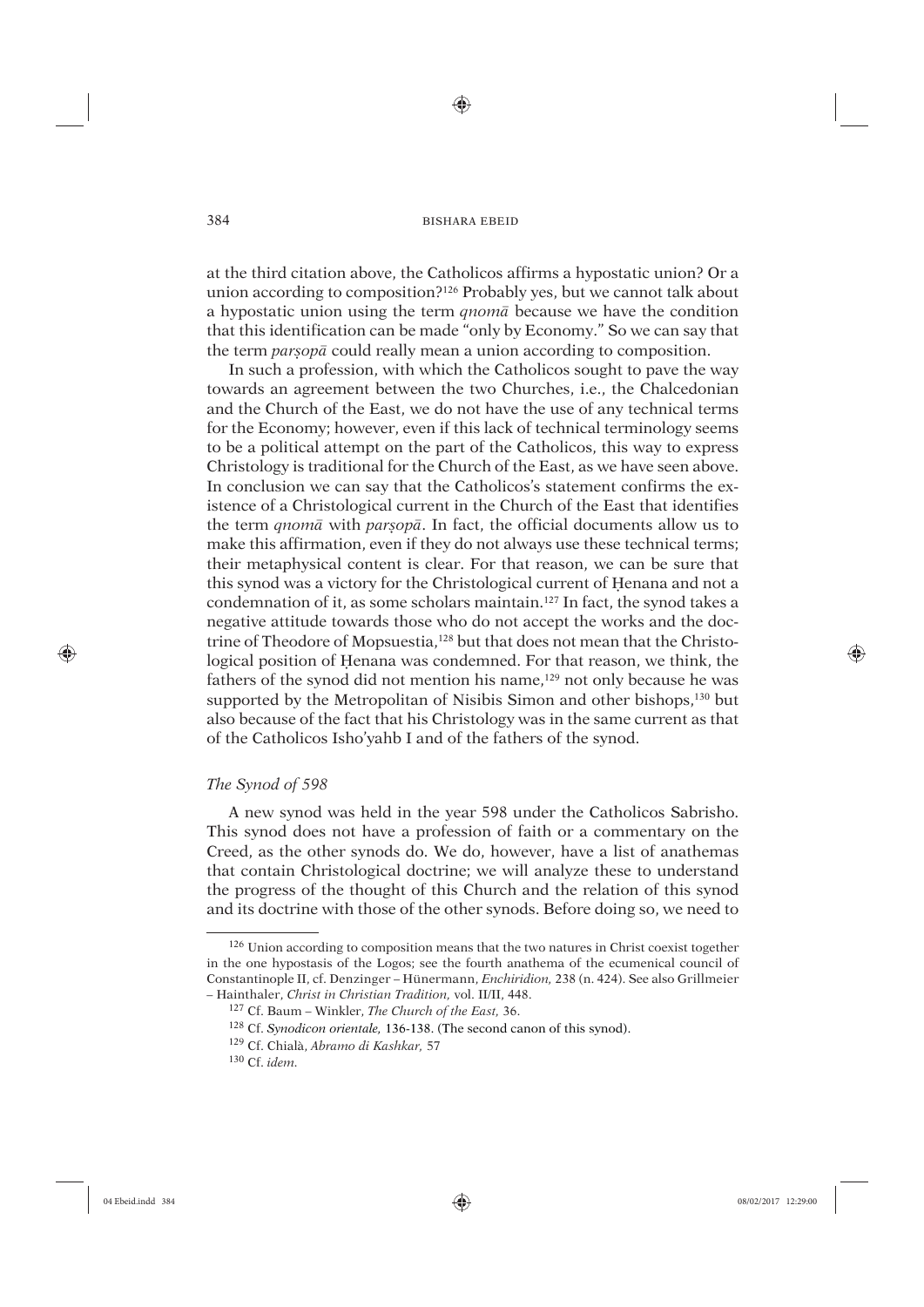⊕

remember that this period is marked by the long wars between the Persian and Byzantine Empires.<sup>131</sup> This could explain the anathematic character of this synod: the Church of the East was trying to define its identity so that it could appear different from the other Churches and confessions: the Syrian Monophysites (Jacobites) in Persia and the Chalcedonians of Byzantium. With this synod, we have, in fact, the start of a movement that had as its goal finding a clear definition of the faith. At the same time, we have some very important progress in how to express Christological doctrine, following the current that identifies parsopa and *gnoma* with each other — the current we discussed above.

company anyone who rejects the divine na-<br>a mand the human nature of our Lord Je ture and the human nature of our Lord Je and the human nature of our Lord Je and the whole and the reception of the record and the record and the reception of confusion into the union of the Son of God; or who [attri- $R$  and  $R$  and  $R$  and  $R$  and  $R$  and  $R$  and  $R$  butes] suffering or death or any of the base<br>  $R$  and  $R$  and  $R$  and  $R$  butes] suffering or death or any of the base<br>  $\therefore$   $\therefore$   $\therefore$   $\therefore$   $\therefore$   $\therefore$   $\therefore$   $\therefore$  as ordinary man the dominical Temple of القب: لحملته محصوبه من محمد من من God the Logos which, in inexplicable mys-<br>
God the Logos which, in inexplicable mys-יהודורא גלא באפעם (לא $\sim$ א: מס גבאוֹוא גלא באפעם am incomprehensible union, He  $\sum_{\text{odd}} \sum_{\text{odd}} \sum_{\text{odd}} \sum_{\text{odd}} \sum_{\text{odd}} \sum_{\text{odd}} \sum_{\text{odd}} \sum_{\text{odd}} \sum_{\text{odd}} \sum_{\text{odd}} \sum_{\text{odd}} \sum_{\text{odd}} \sum_{\text{odd}} \sum_{\text{odd}} \sum_{\text{odd}} \sum_{\text{odd}} \sum_{\text{odd}} \sum_{\text{odd}} \sum_{\text{odd}} \sum_{\text{odd}} \sum_{\text{odd}} \sum_{\text{odd}} \sum_{\text{odd}} \sum_{\text{odd}} \sum_{\text{odd}} \sum_{\text{odd}} \sum_{\text{odd}} \sum_{\$ ה ובמאס הא הבא הכלא המוצא המשלא בעד.  $^{132}$ .  $\kappa$ ashaan  $\kappa$ la  $\kappa$ ihun  $\kappa$ la  $\kappa$ la

we excommunicate and alienate from our at which are working in the working.

The first list of anathemas we cited deals with the union in Christ and its consequences. Everyone, according to the text, who does not confess both of the natures of Christ the Lord is excommunicated. It is a clear polemic against the Syrian Monophysites who were proclaiming the one nature of Christ. The continuity of the text confirms our opinion. Confessing just one nature has dangerous consequences: first of all, it means mixture and confusion (המסו בא and composition (המסו בא and composition (הסבבא) in the union of the Son of God. It is the first time we have a refutation of the term "composition" (σύνθεσις), which was used both by the Monophysites (Severians)<sup>133</sup> and by the neo-Chalcedonians<sup>134</sup> and was adopted, as we said above, by the fifth Ecumenical Council. The refutation of this term is due to the fact that the Church of the East understood it as a composition of a new nature and not, as it was used by the others (Severians and neo-Chalcedonians),

⊕

<sup>&</sup>lt;sup>131</sup> Cf. Abūna, Tārīh al-Kanīsah, 137-140.

<sup>&</sup>lt;sup>132</sup> Synodicon orientale, 197-198.

<sup>&</sup>lt;sup>133</sup> Cf. Grillmeier - Hainthaler, Christ in Christian Tradition, vol. II/II, 126-128.

<sup>&</sup>lt;sup>134</sup> Cf. idem, 283.294.336-338.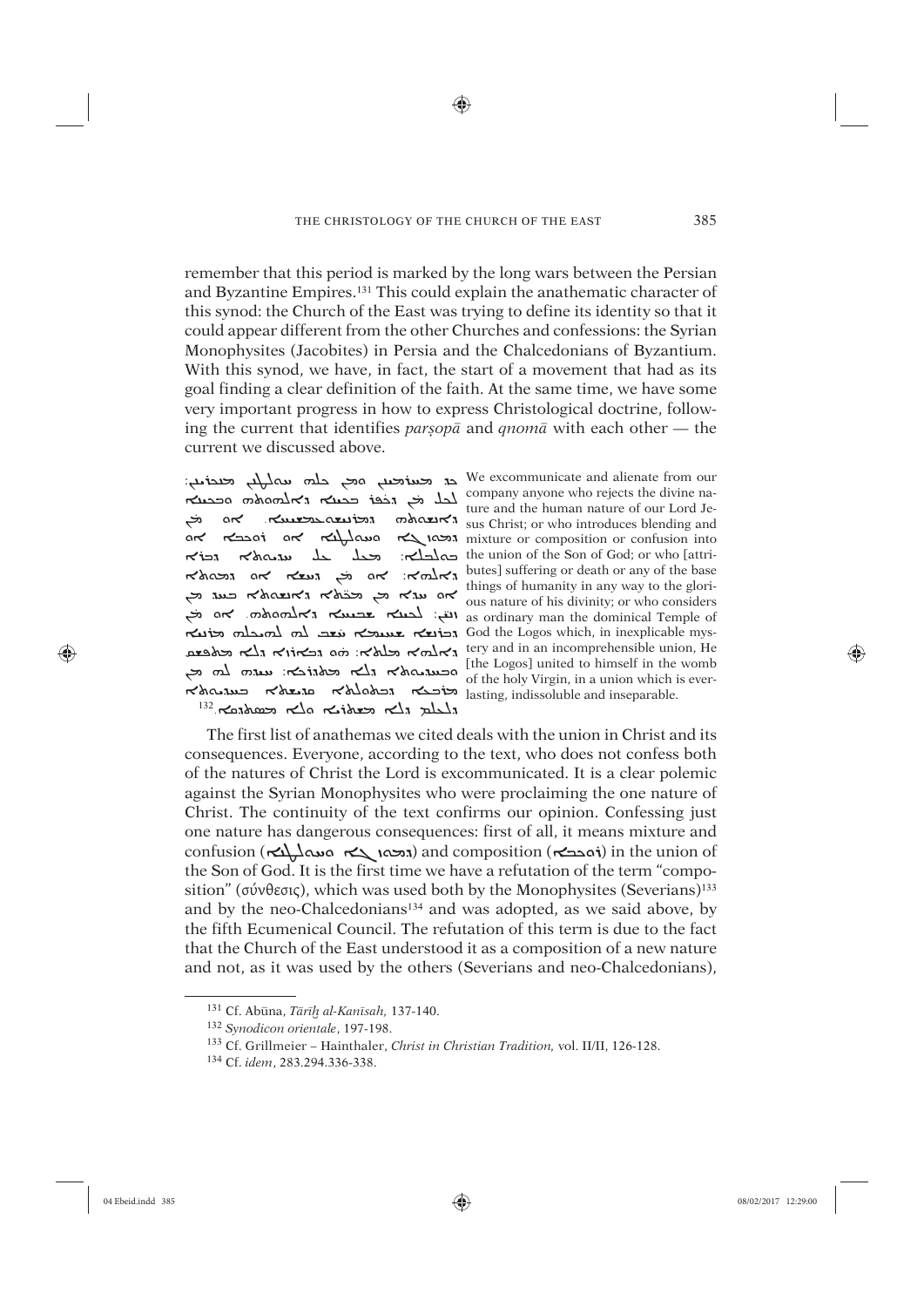⊕

as a synonym of the hypostatic union.<sup>135</sup> Indeed, in our discussion of the last synod, we argued that some of the expressions could refer to a type of "composition." This anathema could not be contrary to our interpretation, since the composition to which we referred above does not mean a mixture of natures; rather, the term "composition" in our explanation above simply explains the way of existence of the two united natures that are manifested by one parsopa. That this is the case will be shown by the next interpretation.

For the Church of the East, the teaching of composition, adopted by Monophysites and neo-Chalcedonians, means mixture, and such doctrine cannot preserve the union of the Son of God (הוג האלה הבוא האלה). We should ask now which kind of union the fathers of the synod do affirm. Is it a hypostatic union?

We need to notice, first of all, that this union is called by the term "הנה הלא" Also, this union belongs to the Son of God; in other words, it is a union of the *qnoma* of the Son of God. Can we consider this a hypostatic union? To understand more and to answer this important question, we need to analyze the rest of the text cited. On the one hand, this union means that every nature must conserve its properties, and for that reason, everyone, says the text, who attributes the sufferings and the death to the divine nature is anathema. On the other hand, the humanity of the Logos of God, which is called a dominical Temple (האבלה האלהי האל $\lambda$ ) cannot be considered a simple or ordinary man (כוצא בא בא בא בא ). Again, we have the use of the term "simple man." We need to look for the reason why the humanity of the subject of the union cannot be considered as a simple man. The quotation says that this humanity belongs to the Logos of God. This means two important things: the humanity belongs to the *qnom* of the Logos, and the subject is the same Logos of God who is identified with Christ, the subject of the Economy. The consequence of this is that, according to our interpretation, the humanity of Christ does not have its own *qnomā*, and for that reason, it cannot be seen as a simple or mere man. In fact, this analysis confirms our hypothesis, as we said above, about the use of the term "הוצא שטערא". The second reason for the rejection of considering the humanity of Christ as a simple man is the union by itself.

At the end of the anathemas, we have a kind of explanation of the type of union that the fathers of the synod affirm. It is an indescribable and inexplicable union, starting in the womb of the Virgin; moreover, the union ה הלא המסה (ס $\sim$ ). To know that we are going in the right direction in our

386

⊕

<sup>135</sup> Cf. idem, 128.249-295. It is good to notice, also, that the interpretation that every group gave to this term is different.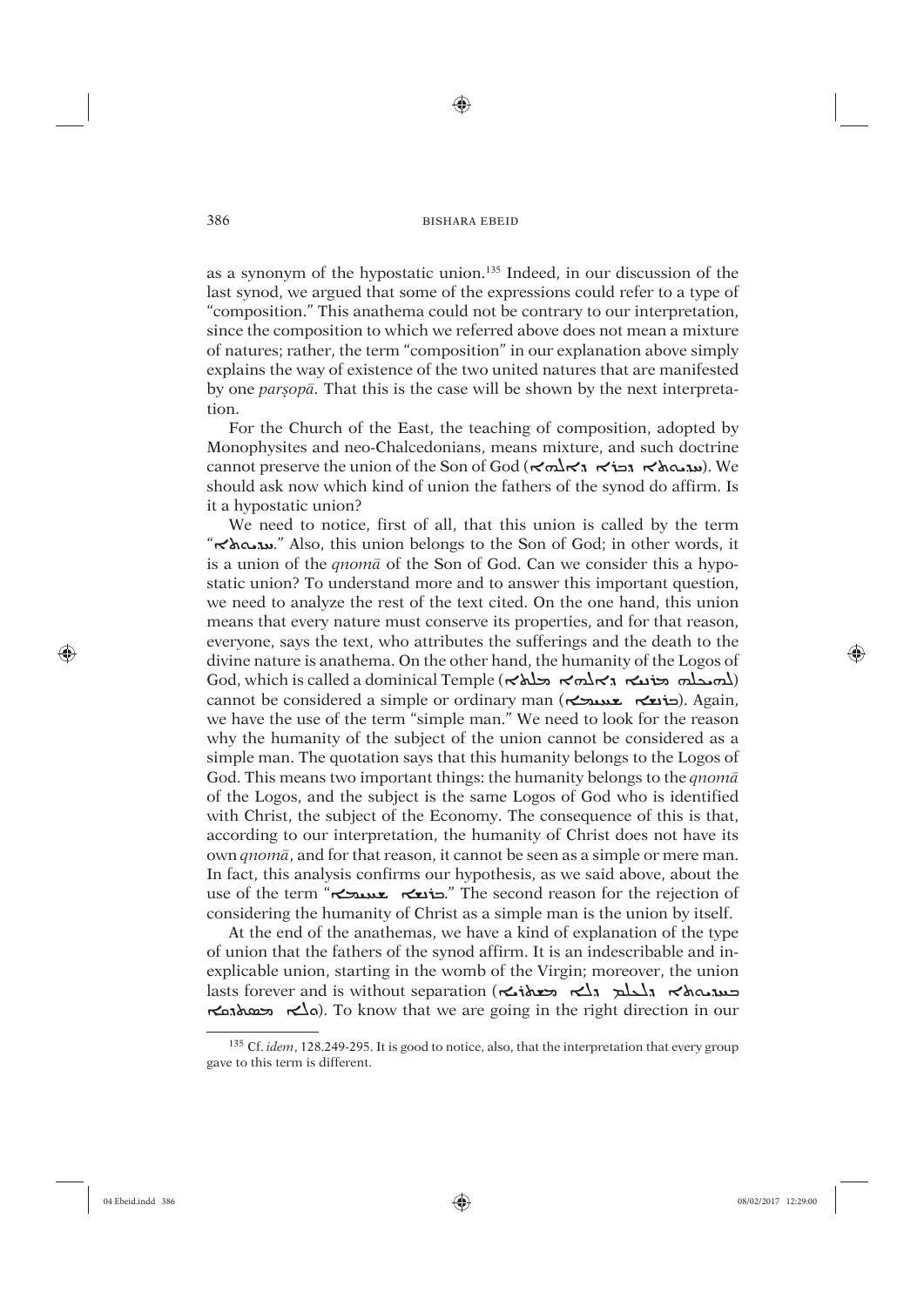♠

interpretation, we need to see the expression that the text gives to the humanity of Christ; it is called a dominical temple (הمدلم محافظه به). The adjective "dominical" was given also by Leontius of Jerusalem to the humanity of Christ, calling it "κυριακός ἄνθρωπος." For Leontius, this term, as noticed by Grillmeier, was chosen to refer to Christ as a perfect term to explain the consequence of the union for the human nature, which was divinized, since it did not have its own hypostasis.136 Leontius of Jerusalem, in fact, in the thirteenth chapter of his work *Contra Nestorianos*, tries to answer the question asked by an anonymous Greek Nestorian: to explain the composition between the Logos and the human being taken from us. In answer to this question, Leontius makes it clear that the humanity in Christ, which he calls "κυριακός ἄνθρωπος," has no hypostasis of its own because it was united with the divine nature in the hypostasis of the Logos.137 Expressions such as "the Logos united to himself the human nature," which we find in our text, can be found in the work of Leontius in a similar polemical context, just as in our text here.138 Again, we can notice, in our opinion, a reciprocal influence between the neo-Chalcedonians and the theologians of the Church of the East. The influence made by the neo-Chalcedonians remains indirect,139 because the thinkers of this Church had made their own developments in Christology so that they could arrive precisely at such an affirmation. We say that the influence is indirect, because in this profession we have no use of the technical terminology that is used by Leontius of Jerusalem, such as "*en-hypostaton/etero-hypostaton*" etc. This fact means that the Church of the East was far removed from the progress in metaphysical thought that was occurring among the Chalcedonian Greeks, but at the same time, the Church could reach, with simple and traditional language, the same Christological ideas. So, as a first conclusion, by calling the humanity of Christ "a dominical temple," the fathers of the synod

⊕

<sup>136</sup> Cf. *idem*, 309-311. For the history of this concept in the patristic tradition see Grillmeier, "Ό κυριακός ἅνθρωπος."

<sup>137</sup> Grillmeier – Hainthaler, *Christ in Christian Tradition,*vol. II/II, 309-311.

<sup>138 &</sup>quot;Τὸ συντεθῆναι τὸν Θεὸν Λόγον τῷ ἑξ ἡμῶν ἀνρώπῳ καθ' ὑμᾶς, ἥ αὐτὸν μόνον εὐρηγέτησεν, ἤ τόν ᾦ συνετέθη ἅνθρωπον, ἤ ἀμφοτέρους ἅμα, ἤ οὐδ' ἑαυτὸν οὐδὲ ἐκεῖνον, ἀλλ' ἡμᾶς αὐτοὺς μόνους, ἤ Θεόν καὶ ἡμᾶς, τὸν δὲ ἑξ ἡμῶν ἑαυτῷ συντεθέντα ἅνθρωπον οὐδαμῶς, ἤ αὐτόν τε καὶ ἠμᾶς ἄμα, ἤ ἠμᾶς τε καὶ τὸν ἑξ ἡμῶν ἅνθρωπον, Θεόν δὲ οὐδὲ ὅλως," *PG* 86, 1465C.

<sup>139</sup> We do not have any information about an extant Syriac translation of the work *Contra Nestorianos* of Leontius of Jerusalem, cf. *CPG* 6813; for that reason, we cannot affirm that his work was known in Persia, even if it could have arrived and been known in Greek. Nevertheless, the fact that Leontius made a very interesting metaphysical progress of thought and use of terminology, which are not used by the fathers of this synod, leads us to maintain that solely the general opinion of this neo-Chalcedonian thinker was known by the thinkers of the Church of the East, especially if, as we said, his work was composed in a polemical atmosphere.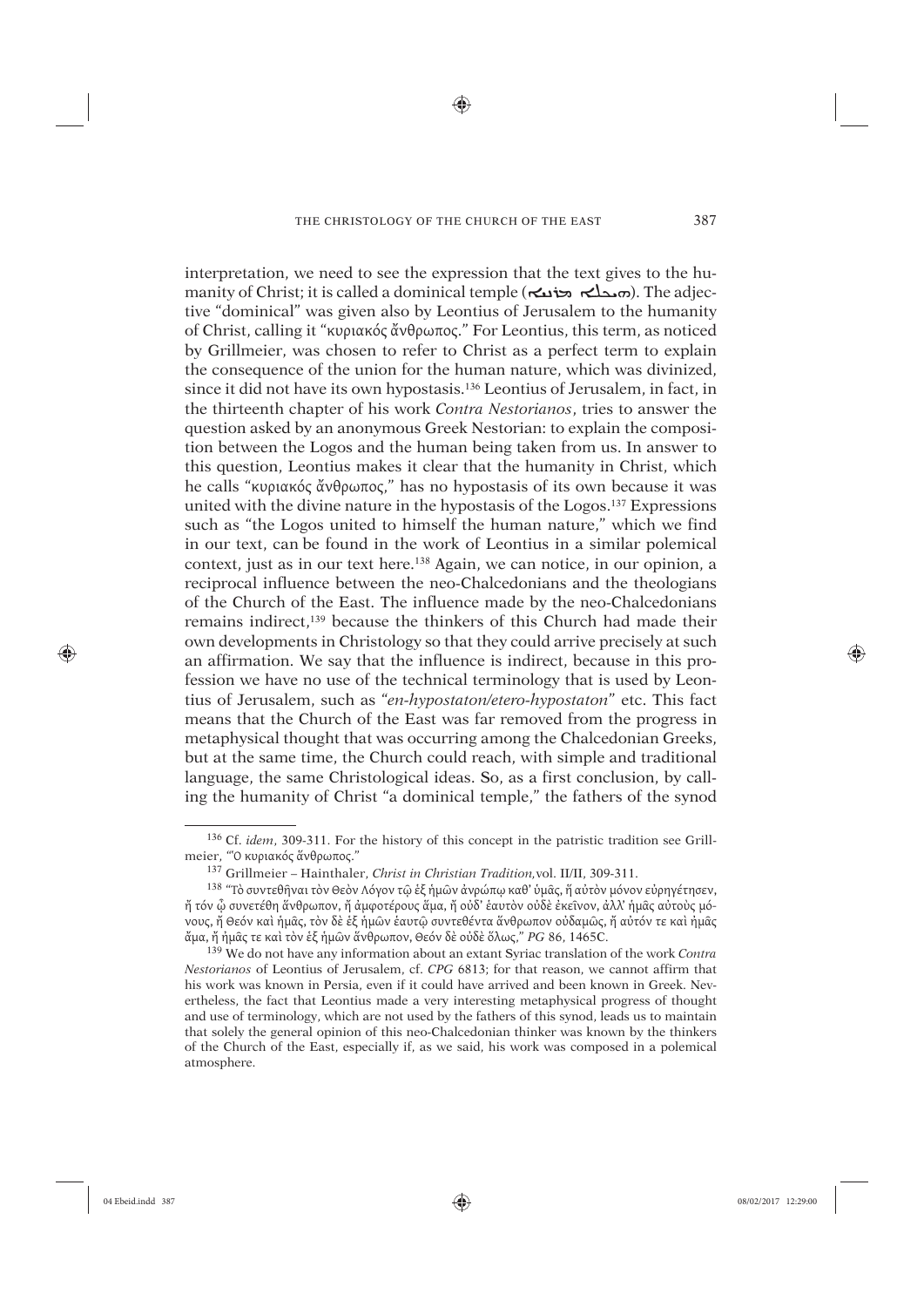⊕

probably wanted to say, taking also into consideration everything we have noticed above on the whole passage, that this humanity does not have its own qnomā.<sup>140</sup>

After all this analysis, can we affirm and say that they are talking here about a hypostatic union? In our opinion and the interpretation we have made, saying that this union belongs to the Son of God, that the humanity cannot be a *qnoma*, and that the Logos united the humanity to himself, all leads us to maintain that such union could indeed be interpreted as hypostatic. Actually, only in this way could the Church of the East affirm that there is no fourth *qnoma* added in the Trinity, as the second group of anathemas mentions:

waternity into the Holy Trinity; or who calls the one Christ, Son of God, two sons<br>or two christs; or who does not say that it or wo chinsis, or who does not say that it<br>was God the Logos himself who perfected was God the Logos himself who perfected the passion of our salvation in the body of the passion of our salvation in the body of mshalo mas a care of the distribution in the bouy of the distribution in the bouy of  $\frac{1}{2}$   $\frac{1}{2}$   $\frac{1}{2}$   $\frac{1}{2}$   $\frac{1}{2}$   $\frac{1}{2}$   $\frac{1}{2}$   $\frac{1}{2}$   $\frac{1}{2}$   $\frac{1}{2}$   $\frac{1}{2}$   $\frac{1}{2}$   $\frac{1}{2}$   $\frac{1}{2}$   $\frac{1}{2}$   $\frac{1}{2}$   $\frac{1}{2}$   $\frac{1}{2}$   $\frac{1}{2}$   $\frac{1}{2}$   $\frac{1}{2}$   $\frac{1}{2}$  any of [these] passions. הא מצא בעלה any of [these] passions.

388

محمليلم محصل We also reject anyone who introduces a

Again, we have a connection between the addition of a fourth  $qnom\bar{a}$  to the Trinity and the accusation of the teaching of two christs or two sons. Moreover, this connection affirms our hypothesis about the understanding of the type of human nature in Christ. It could not be considered as another son or as another christ because that would imply another *qnom* $\bar{a}$ , i.e., two separate subjects. We need to notice that in this anathema, we have a clear identification between Christ and the Son of God: one is Christ and one is the Son of God ( $\kappa$  $\alpha$   $\kappa$   $\alpha$   $\kappa$   $\alpha$   $\kappa$   $\alpha$   $\kappa$   $\alpha$   $\kappa$   $\alpha$   $\kappa$   $\alpha$   $\kappa$   $\alpha$   $\kappa$   $\alpha$   $\kappa$   $\alpha$   $\kappa$   $\alpha$   $\kappa$   $\alpha$   $\kappa$   $\alpha$   $\kappa$   $\alpha$   $\kappa$   $\alpha$   $\kappa$   $\alpha$   $\kappa$   $\alpha$   $\kappa$   $\alpha$   $\kappa$   $\$ about the identification of the terms parsopa and qnoma when we see that their meanings and their metaphysical use are identical.

The second part of this anathema is also very important. It is a clear acceptance of the Theopaschite formula which was adopted by the council of Constantinople  $II^{142}$  after being long in use and elaboration by the neo-Chalcedonian thinkers.<sup>143</sup> In fact, the synod here anathematizes those who

⊕

<sup>&</sup>lt;sup>140</sup> Being the author against whom Leontius wrote his work a Greek Nestorian, shows, in fact, the indirect link between the theologians of the Church of the East, the neo-Chalcedonians and the Greek Nestorians.

<sup>&</sup>lt;sup>141</sup> Synodicon orientale, 198.

<sup>&</sup>lt;sup>142</sup> See the fourth anathema of this Council.

<sup>&</sup>lt;sup>143</sup> Cf. Grillmeier - Hainthaler, *Christ in Christian Tradition*, vol. II/II, 317ss.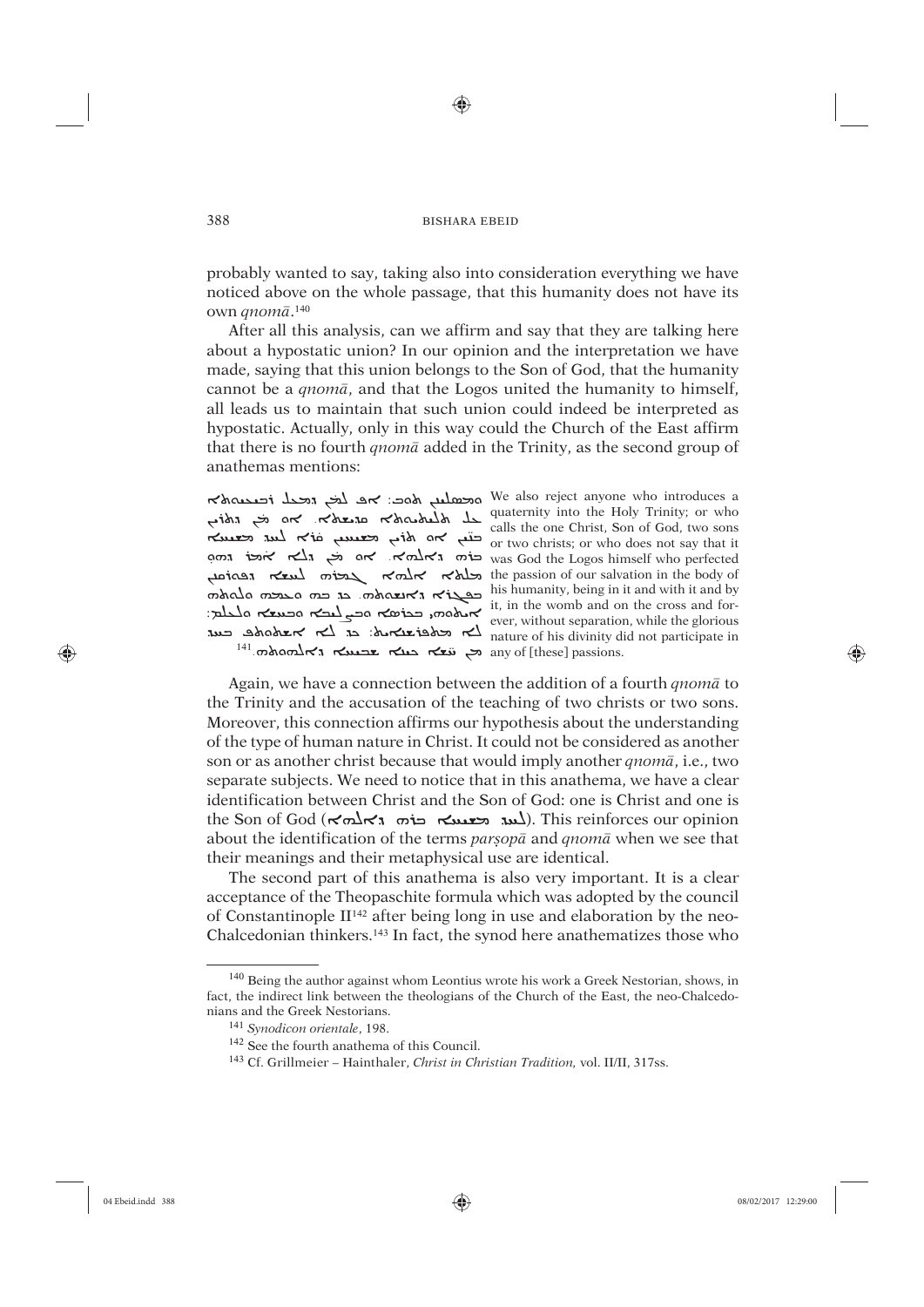⊕

do not accept that the Logos of God perfected and realized the passions by the body of his humanity. The Theopaschite formula in Latin, "unus de Trinitate passus est carne," sounds strikingly similar to the synod's Syriac formula, "the Logos, God himself, perfected the passion of our salvation in the body of his humanity" (ܐýÐß ܗûãܓ ܐÌßܐ ܐÿàâ ܕܗܘ ̣ ܬܗÍýåܕܐ ܐûܓòܒ çæøܪÍñܕ(. In our opinion, this is a clear influence that the Church of the East received through its contacts with Byzantium and with its theology after the fifth ecumenical council. The one of the Trinity is the Logos, and he suffered in his body; in this way, the Church of the East gave its interpretation and elaboration of the Theopaschite formula.

Again, also, in this Theopaschite formula, we see how the humanity belongs to the Logos of God; that is, it belongs to the *qnomâ* of the Son. This human nature, as the text says, never left the divine nature of the Son of God from the moment of the conception and will stay with him forever. This does not mean that there is a confusion or blending between the natures. Rather, the divinity cannot receive and participate in the passions that belong exclusively to the humanity of Christ. We can say in a few words that we have considerable progress in the Christology of the *qnomâparsopa* current, or the Christological movement of Henana: One subject, Logos and Christ in whom there are two united natures that are at the same time distinct.

After this analysis, we can conclude by saying that this synod, in fact, tried to define its doctrine against the Severian Monophysites. There is no need to discuss their doctrine and Christology; it is simply regarded as heterodox. This is clear from the rest of the acts and decisions of this synod.<sup>144</sup> If we observe a similarity with the Christology of Chalcedon and of Constantinople II, it does not mean that the Church of the East adopted that Christology. Instead, we can be sure that this synod is even against the Chalcedonians, who are anathematized because they refute the teaching of Theodore of Mopsuestia,145 condemned by Constantinople II.146 For us, the condemnation of those who reject the teachings of Theodore of Mopsuestia could not be seen as an indirect condemnation of all the teach-

⊕

<sup>144</sup> Cf. Synodicon orientale, 198: "خطيج مخلصية محمد الله بين محمد المحمد المحمد المحمد المحمد المحمد ֦֧֚֜ Es Osnoution orthant, 150. בשלבה הלומשים האומים האומים המאבירה היהודים ܐæÓßÍÏ 툆 çâ ܆Ìß çæØÊ̇ ĆãÙéßܐ ܗåܐ ܕܗÍæãØܬܐ ûØûüܬܐ܆ ØûÜÍåܐ ܘÊØûÒܐ ܘܕùÙÏܐ îܒ ֖֦֦֦֦֦֦֦֖֦֦֦֖֚֚֚֚֚֚֚֚֚֬֝֝֬֝֝֝֝֬֝֝֬֝ הלאשה המלוש הלאמשים לא היא הלא המכני המלושה "האלא

ociant oceanier and international services and international services of the security of the security of the security of the security of the security of the security of the security of the security of the security of the ֖֢ׅ֧֢ׅ֧ׅ֧֖֧֧֚֚֚֚֚֚֚֚֚֚֚֚֚֚֚֚֚֚̈̈֬֜֝֬֝֝֟֓֡֬֓֝ ייווייבריבר המשפח המביעה ומשפח המומחים המומחים המביעה המביעה המשפח המאומרים המומחים המומחים המומחים.<br>המומח המשפח המשפח המביעה המומחים המומחים המביעה להודעה המומחים המומחים המומחים המומחים המומחים המומחים המומחים món Norsado Norbe Norceaes e mar penso nence a neu penso Norsado Norbe ̇הא האנשטאלא האס האט האט הא הא הא הא האט האוי האנוסיבוס.

<sup>146</sup> Cf. Grillmeier – Hainthaler, *Christ in Christian Tradition,* vol. II/II, 411ss.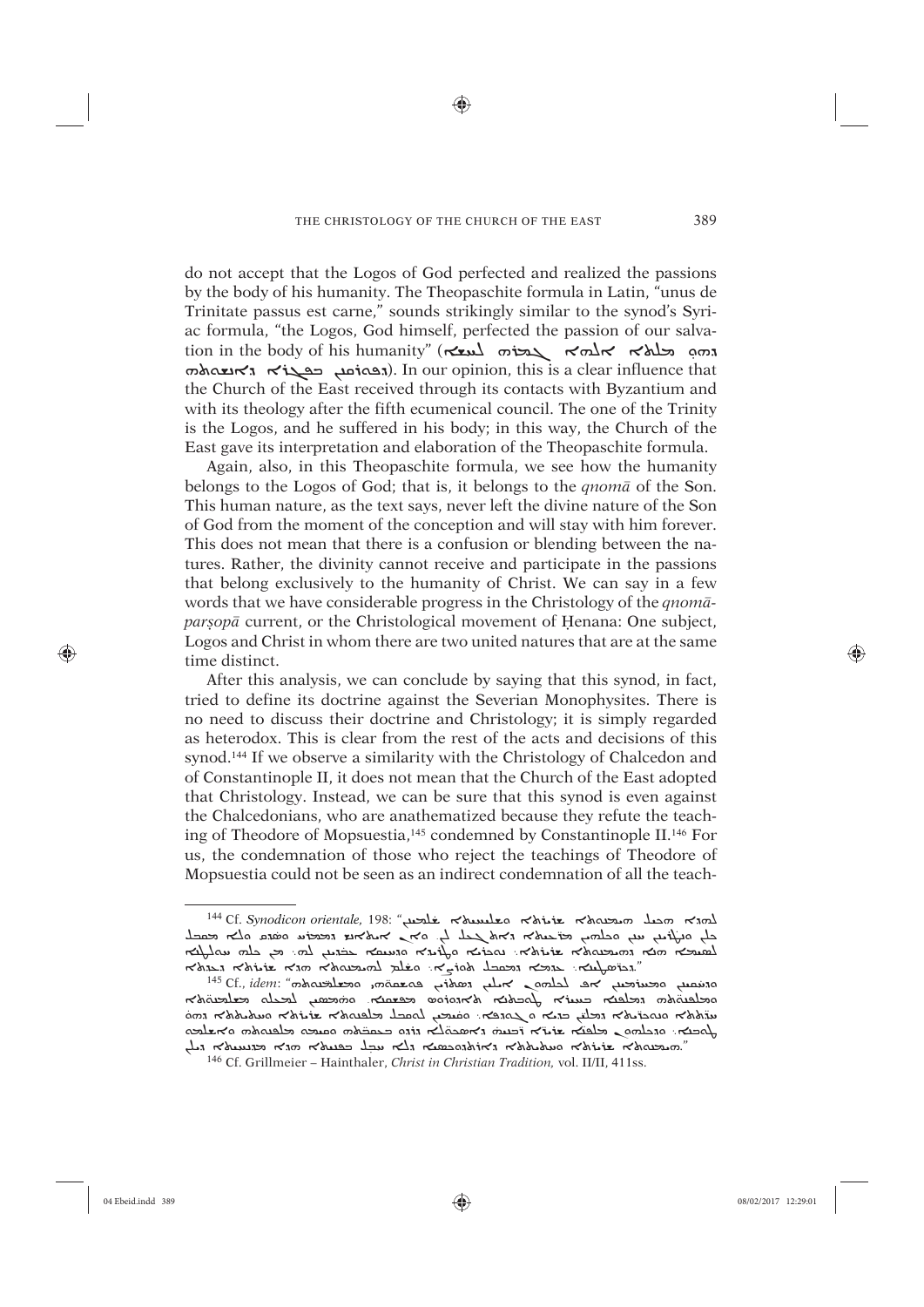⊕

ing of Henana and his movement, as some scholars suggest;<sup>147</sup> rather, it could be a condemnation of the position of Henana regarding Theodore of Mopsuestia, even if the synod did not mention his name openly. Üenana, in fact, did not consider Theodore the doctor (محلقت) of the Church, even if he did not refute his works.148 In any case, we cannot see that the synod condemned the Christological doctrine of Henana and his movement; on the contrary, the synod adopted this current of Christology, as we demonstrated in our analysis above.<sup>149</sup>

It is clear also that the doctrine of this synod is against the Nestorianism, i.e., the two-*qnomê* Christology. We are not sure, however, if this two*qnomê* Christology was considered as real Nestorianism, that is, the teaching of the two christs and two sons.150 We can safely say that if the Church of the East had continued her adoption of this Christological current, that is the *qnomâ*-*parúopâ* Christology, and had developed it more it could even have accepted the *communicatio idiomatum*. However, as historical events tell us, the victory of this Christological current did not remain for long, and the work of the enemies of Henana and of his followers started to get stronger, as we will see reflected in the next and last synod of our analysis.

<sup>150</sup> In fact, this period should be considered as a period of tensions between these different Christological currents within the Church of the East. As A. Becker demonstrated, in this time there appeared also works of individual theologians, members of the same Church of the East, who were accusing each other of wrong doctrines, cf. *idem*, 91-92. For the case of Henana we know that he was accused to be Monophysite, Chalcedonian, or Originist, cf. Childers, "Henana," 194; we do not know however, if the two-*qnomê* Christological current was accused, by the *qnomâ*-*parúopâ* current, to teach two christs and two sons.

⊕

<sup>147</sup> Cf. Baum – Winkler, *The Church of the East,* 37. In note 145 above, we can notice in the cited text the word " $\pi\Delta\pi$ ," which could refer to the school of Nisibis, even if it is in the plural. Nevertheless, we see in this condemnation a position against the hermeneutical teaching of Henana and not against his Christological way of thinking.

<sup>148</sup> Cf. Becker, *Fear of God,* 90, 199-200.

 $149$  Some scholars consider also that the indirect condemnation of Henana's movement in these synods was because of his exegetical position regarding Theodore of Mopsuestia, cf. *idem*, 199. We think, however, that this synod of 598, that we are analyzing here, condemned just the exegetical position of Henana, the director of the school of Nisibis, and not his Christological thought, trying by this to calm the situation at the school of Nisibis. In fact, we know that as a reaction to such an exegetical position some teachers and students left the school, cf. Vööbus, A., *History*, 308-312. Then, however, some opponents of Henana, especially Babai the Great, started to write against his Christological thought, linking it with his exegetical and spiritual theology. So, after a time of indirect condemnation of his exegetical thought, in the synod hold during the year 605 and the one of 612 we have an indirect condemnation of Üenana's Christology too. This is our hypothesis to be considered as a revaluation of the opinions of L. Abramowski and A. Becker; for their opinions see Becker, *Fear of God,* 199-202.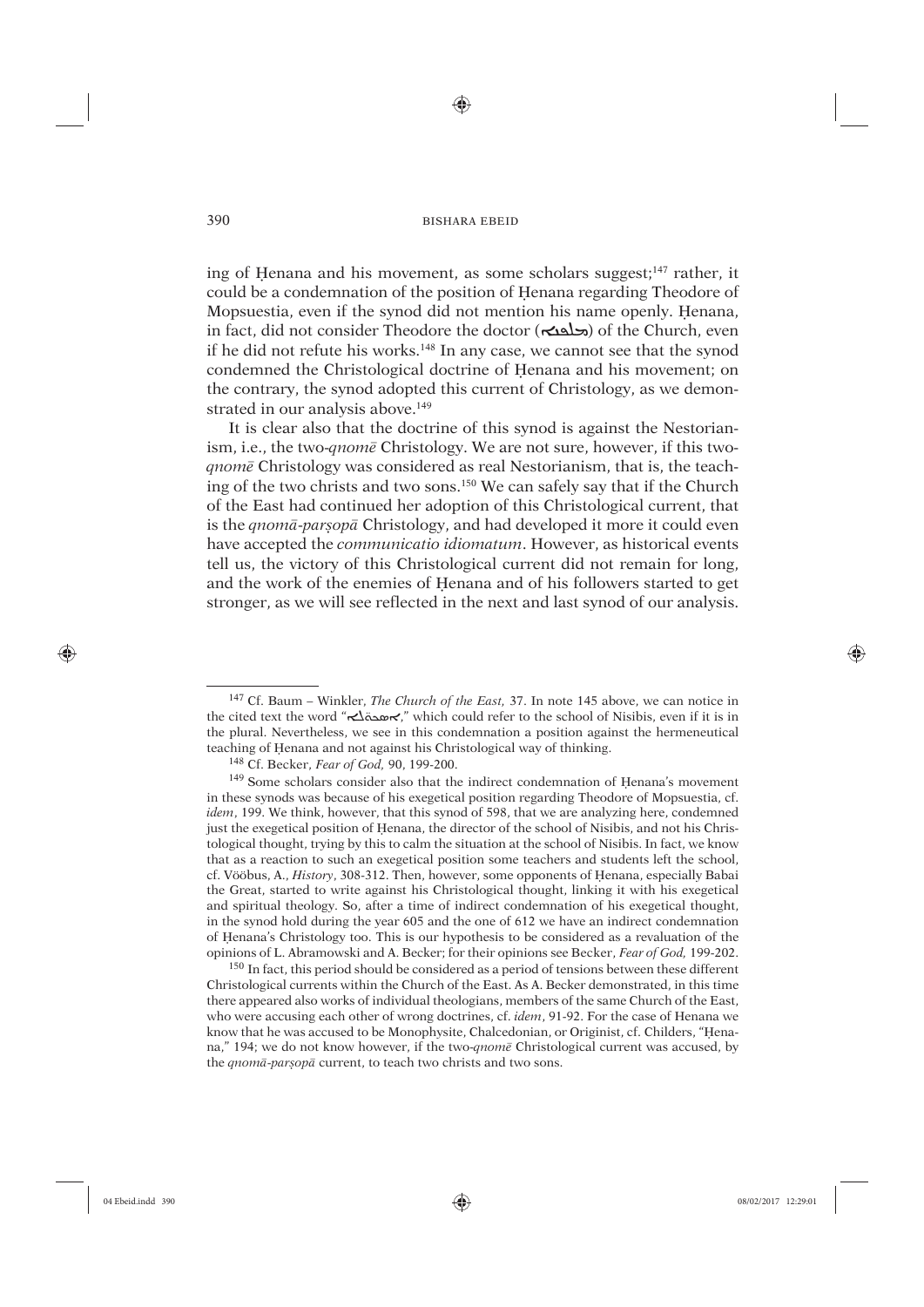♠

# *The Synod of 605*

The historical context of this synod is particular. The wars between the Persian Empire and Byzantium were still ongoing. The Church of the East continued to try to define its doctrine in the face of other confessions and especially, this time, in the face of the Christology of the Chalcedonians. For that reason, as Brock has noticed, we have the most powerful statement against all those who refute the teaching of the great Theodore of Mopsuestia.151 Some scholars see in such a position a condemnation of Henana and his movement;<sup>152</sup> in our opinion, however, this time it could be not just against his hermeneutical doctrine, but also indirectly against the Christological *qnomâ-parúopâ* current.153 As we will see, starting from this synod, the two*-qnomê* Christological movement became stronger and more notable, a fact which is reflected in the Christological expressions of this synod. Also, we need to observe that in this period, Babai the Great started his activity in the two*-qnomê* Christological movement, adopting the Christology of Theodore of Mopsuestia and of Nestorius and giving it an interesting interpretation and making at the same time a notable progress in thought.154 We should remember also that Babai started his action from the Great Monastery of the community of Abraham of Kashkar, the center of the two*-qnomê* Christological movement;155 this means that we have a controversy between two monastic communities, the one which was influenced by Henana<sup>156</sup> and the other, the community of Abraham of Kashkar.157 In this context, Catholicos Gregory I held a synod in which we find the next Christological statement:

155 See the note 97, above, see also Baum – Winkler, *The Church of the East,* 36, 38.

156 Cf. *idem*, 35-36.

<sup>157</sup> Henana accepted Alexandrian ways of exegesis, i.e. more spiritual and less historical and literal, and this influenced the spirituality of some monastic communities of the Church of the East, cf. Becker, *Fear of God,* 90; The reaction against this spiritual doctrine could be reflected in the canons of the community of Abraham of Kashkar and the conditions of its establishment, cf. Chialà, *Abramo di Kashkar*, 49-96. Babai, in fact, being a member of this community and its future guide, cf. *idem*, 119-136, linked this spiritual doctrine with the

⊕

<sup>151</sup> Cf. Brock, "The Christology of the Church," 127. See the position of the Church in *Synodicon orientale,* 210-211.

<sup>152</sup> Cf. Baum – Winkler, *The Church of the East,* 37.

<sup>153</sup> In fact as G. Reinink noticed, Babai developed the two-*qnomê* Christology as a reaction to the doctrine of Henana, cf. Reinink, "The Cause," 525. So, taking into consideration that the Christological current of Babai was very strong at the time of this synod, which is reflected through its Christological statement as we are going to see, we can consider the decisions and the Christology of this synod as an indirect condemnation of the Christology of Üenana and also of his exegetical tradition.

<sup>154</sup> Cf. *idem*; On the thought of Babai and its relation to the Christology of Nestorius see Scipioni, *Ricerche.*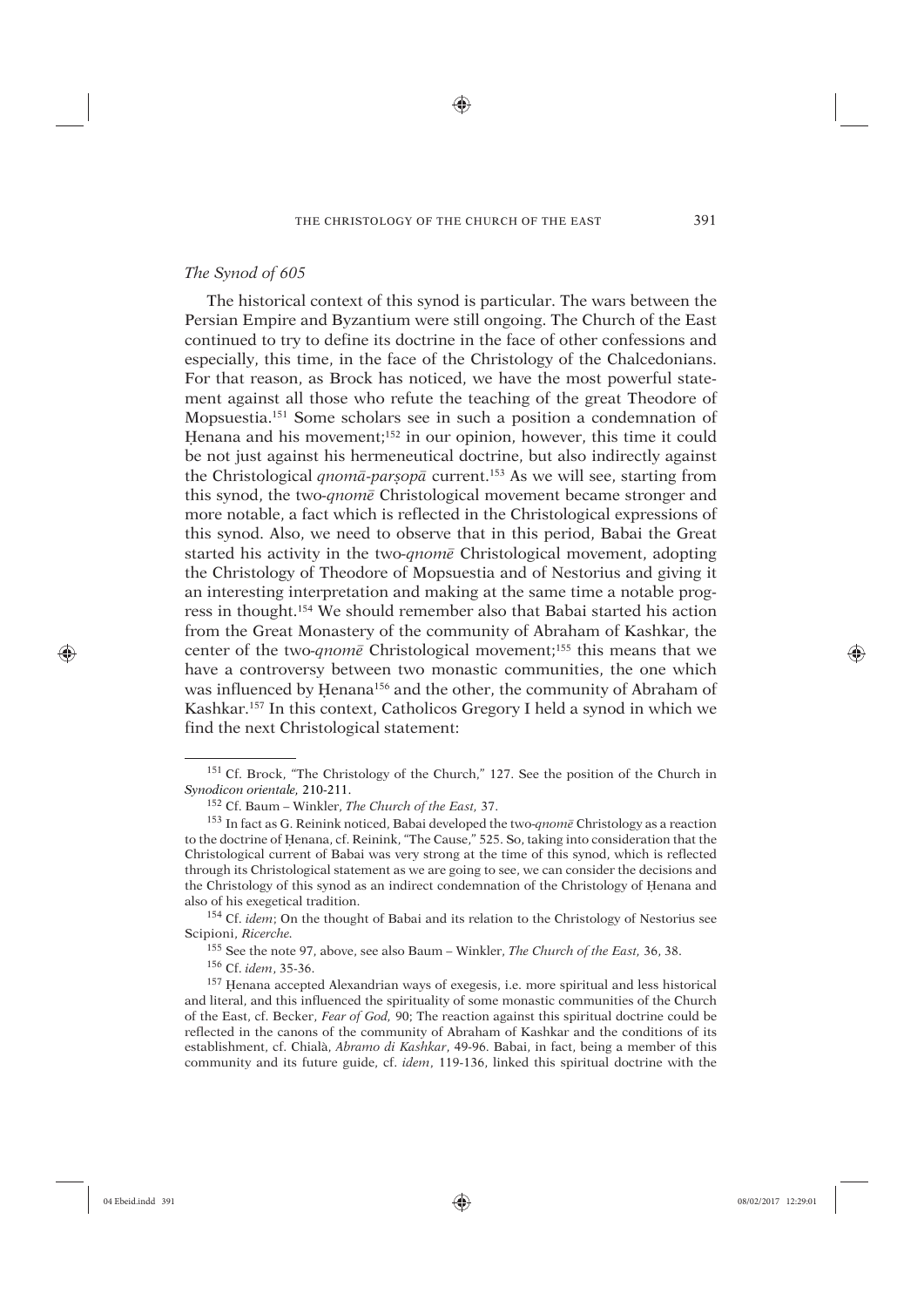⊕

حدمك معلمته kr ب  $\kappa$ hom $\kappa$ حبتب  $^{158}$ . $\lt$ homk

on Christ, through הבא המה מה וכלא היו ... על היו הא הוא הבא הוא המא האו טיט שטע שטארער ture of his divinity, and perfect Man in the cohomature of his humanity, two [natures] of di-האופס solved ivinity and humanity, the divinity conserved <u>ראשה האמצור לאומסאלה אלחסטאל (passion, as it is written, while passion, change,</u> and alteration of any kind did not enter into אم ה בא כה נש

The first thing we can notice in this Christological profession is the identification of the one Son of God with Jesus Christ, the subject of the Economy. This identification has become traditional, and it is not a new element. Another element, which is more important, is the way of speaking about the two natures of the one subject, Son and Christ: perfect God  $(\kappa x)$  וכוֹנצא השלכנה) and perfect man (כוֹנצא השלכנה). We note the appearance of the adjective perfect ", وحعلحنه," which is an important key for understanding the dogmatic statements of this Church, as we said. By "perfect God," the fathers of the synod meant the *qnom* a of the Son, as we already explained regarding this connection between the perfect nature as a single nature (*gnoma*) of a common nature and the common nature by itself. If the perfect God is the *gnoma* of the Son, does saying "perfect man" mean that the human nature of Christ is a *qnoma* (a single and individual nature)? Again we still have no application of the technical term *qnoma* in the context of Christology, but such a hypothesis could probably be the best interpretation of this expression, as was the case with the synod of 486, where we had the appearance of the same expressions. The rest of the Christological profession helps us to confirm our opinion. "Perfect God" means perfect in the divine nature (obtain), and "perfect man" means perfect in the human nature (הבלושא השלבה)  $\sigma$ ובבעה . In our opinion, with this explanation, the fathers of the synod tried to give a definition to the term *qnomā*, as a perfect nature. This definition is similar to one that Leontius of Jerusalem had given earlier.<sup>159</sup>

392

⊕

Christology of Henana, and after a long controversy, he won, making the two-qome Christology as the official Christology of the Church of the East in 612, cf. Reinink, "The Cause," 525. <sup>158</sup> Synodicon orientale, 210.

<sup>&</sup>lt;sup>159</sup> Cf. Grillmeier - Hainthaler, Christ in Christian Tradition, vol. II/II, 280-282. This, in fact, confirms our opinion about the different metaphysical meanings that were given to the Greek hypostasis, which was translated into Syriac by the term *gnomā*.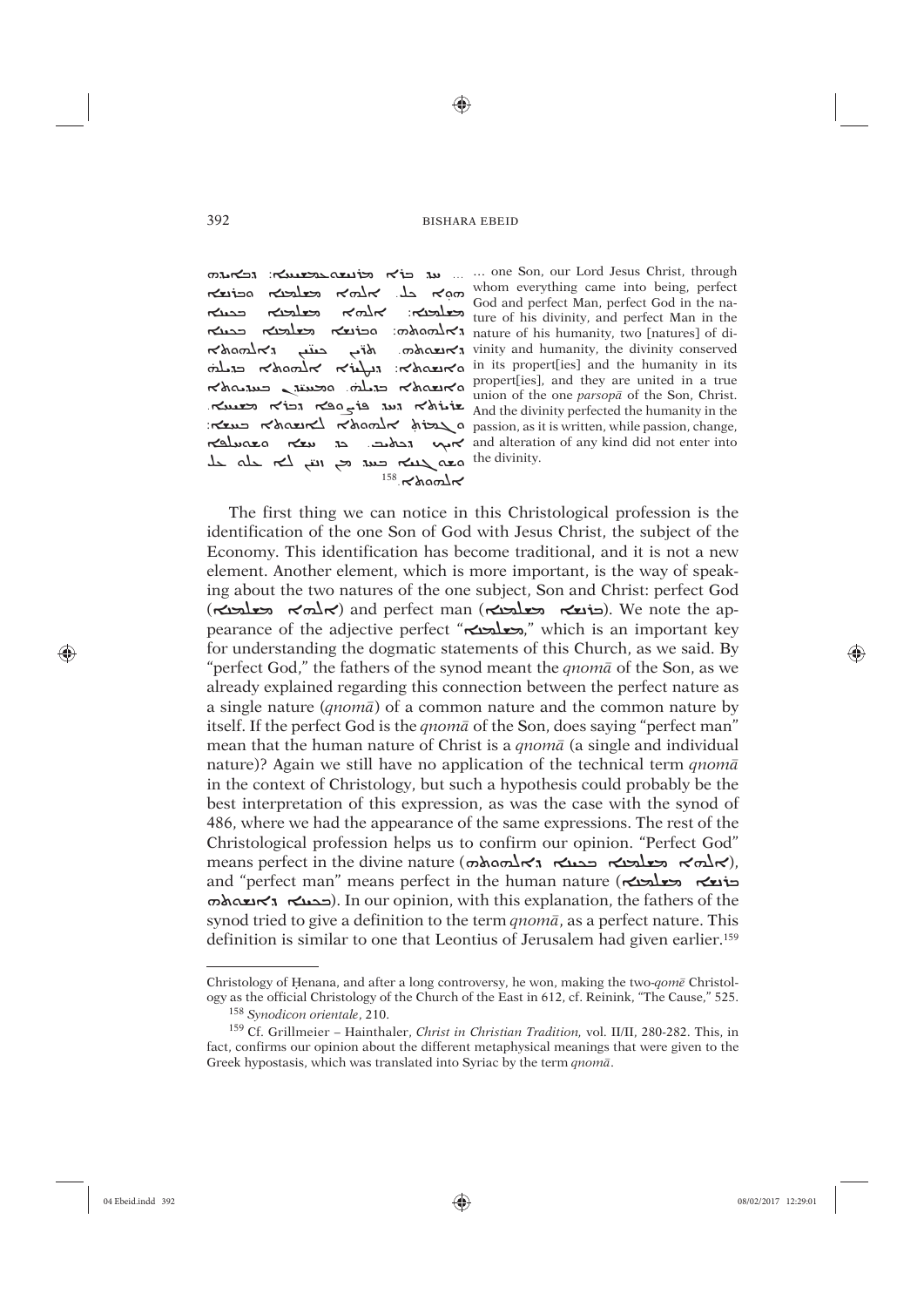⊕

Even if our text here does not mention the term *qnomâ*, we can interpret the words "perfect God" or "perfect man" as a *qnomâ*, which is perfect in the common nature to which it belongs. To understand this explanation better we should take into consideration that the fathers of the synod by perfect probably meant a concrete nature that exists by itself (subsistent). So the perfect God as *qnomâ* is a subsistent divine nature which belongs to the common nature of divinity, and the perfect man is a subsistent human nature which belongs to the common human nature.

dic when belongs to the common numan nature.<br>These two natures conserve their properties (ح**قدرات**), lit. in what belongs to it) even if they are united. The reason for that is the type of the union. The union is a real union ( $\prec$ شده  $\star$ ه هذه  $\star$ ه ) of the *parșop* $\bar{a}$  of the one Son and Christ (האג פֿו<sub>אַ</sub> term "ܬܐÍØÊÏ" and not "ܬܐÍòÙùå" (conjunction) as was done in the synod of 486, so even if we have similar Christological expressions, and even if in both synods the union is described as real and true and perfect, this time we have the use of the term "הובאלא" (union) — a term that other synods after 486 also employed. Does this mean that the fathers of this synod, and maybe those of the synod of 486, understood the term "מתובא "as "union" and not as "conjunction," according to its Theodorian Greek background, "συνάφεια"? We can answer this question affirmatively, confirming our opinion in opposition to that of Macomber. In fact, the synod of 585, too, had used the adjective "perfect" to describe the union "תה האל ܬܐûÙãܓ, "and that would confirm our hypothesis.

We can notice also that the properties are more related to the common natures than to the concrete ones, and precisely because the natures conserve their properties the union is real. This is a refutation of the accusation made by Chalcedonians and Monophysites against the real Nestorianism and against the Nestorians, including the Church of the East and its traditional official Christology at that time (two natures, one *parsop*<sup>*a*</sup>) and the two Christological currents within it (*qnomâ*-*parúopâ* and two-*qnomê*): that the lasts (so called Nestorians) teach that the union in Christ was not real.160 This accusation, in fact, was the result of the interpretation made by the Chalcedonians and Monophysites to the union according the pleasure or the will, i.e. the doctrine of Theodore of Mopsuestia and other Antiochians. Again, the Church of the East rejects the real Nestorianism, and rejects the accusation of being considered real Nestorian, i.e. teaching two, not really united, subjects (natures) in Christ. However, we do not have a definition of this real union that the synod proclaims. Both Chalcedonians

⊕

<sup>160</sup> See the IV anathema of the council of Constantinople II; the same accusation we can find in the *Profession of faith* of John of Tella, and in the *Contra Nestorianos* of Leontius of Jerusalem.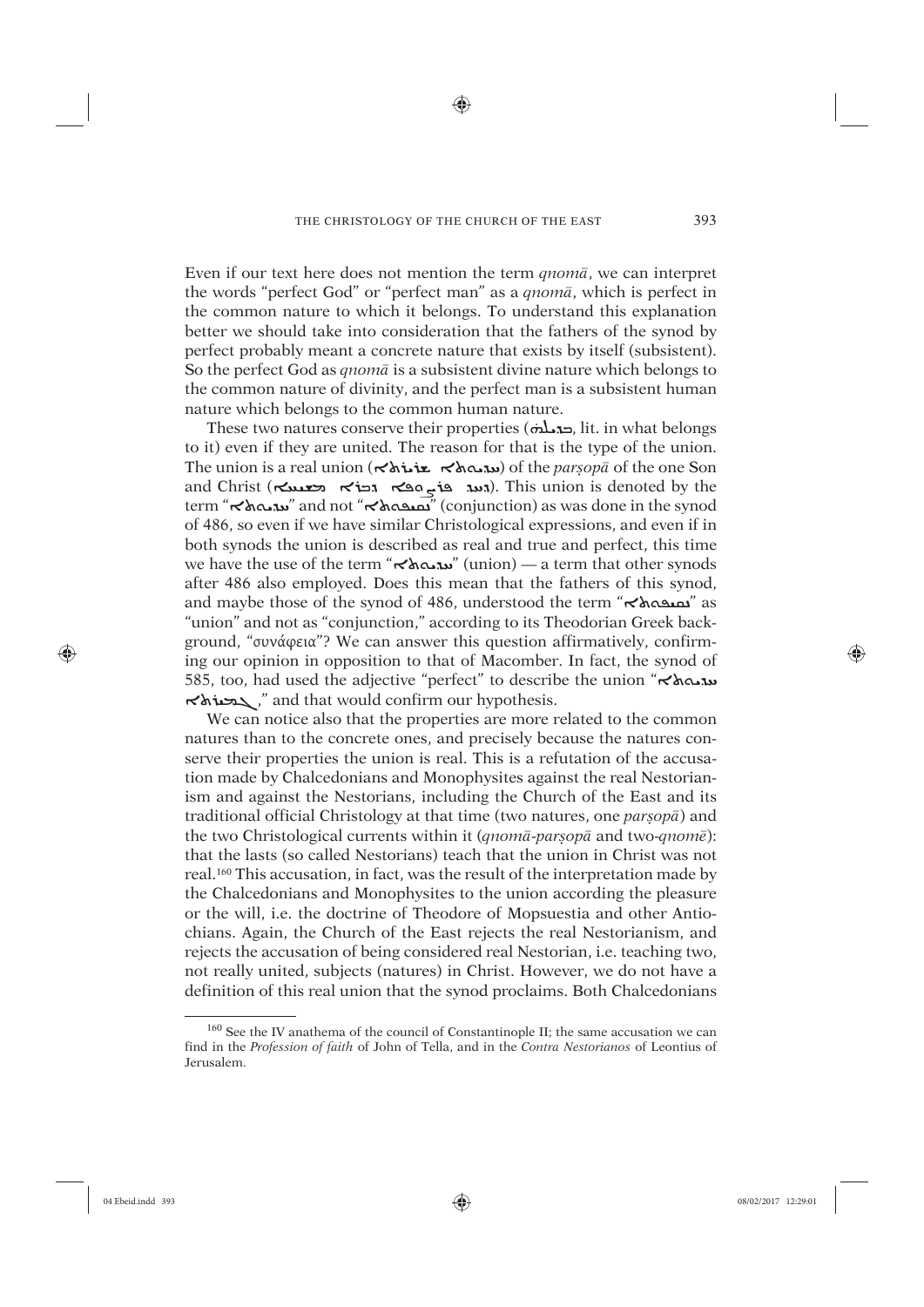⊕

and non-Chalcedonians talk about a real union, marked the hypostatic type of union, and some thinkers even went so far as to talk about a "natural" or "substantial" union, to emphasize the reality of the union of the two natures, as Leontius of Byzantium did.161 For the Church of the East, however, saying that this union was "of the one *parsopa*" of the Son and Christ was enough to show that the union is real. It could be the way they chose to express the Theodorian doctrine of the *prosopic* union.162 It is clear, in addition, from the text that the result of the union is one, and for that reason they used the technical term *parúopâ*, which, as we have said earlier, was used exclusively in the context of the divine Economy to refer to the one subject. The question now could be the following: what is the relationship between this one *parúopâ* and the united perfect natures? Moreover, since the synod states that this *parsopa* is of the one Son and Christ, who is identified with the Logos of God, the *qnomâ* of the Son, is there any connection between *parúopâ* and *qnomâ*? Are they synonyms, or does every term have its own metaphysical function?

In our opinion, we have in this passage a new approach to the Christology of the Church of the East. We cannot use the same interpretation that we used with the other Christological statements for one reason: In this profession of faith, we have a clear definition of the human nature of Christ as being perfect man, which means a concrete and subsistent nature, namely a single *qnomâ*, even if the fathers did not use the term *qnomâ* in the Christology. Moreover, it is clear that there is a difference between the terms *qnomâ* and *parúopâ*. In fact, we have the same analysis as with the synod of 486, in which we encountered the adjective "perfect" and the technical term *parúopâ*.

This synod does not explain all this metaphysical background of our analysis-interpretation, but taking into consideration that the movement of Babai the Great was started before this synod, and that we already had thinkers who were starting to use the translated works of Nestorius, we can affirm that probably with this synod, we have the beginning of the influence of this second current of Christology on the official doctrine of the Church of the East. That does not mean that one current took the place of the other. The victory of this current will occur in the next synod of this Church in 612, in the assembly of the bishops under Babai the Great himself. Our synod here still identifies Christ and the eternal Logos, and it did not employ the term *qnomâ* in a Christological context. Babai and his followers could find in this synod and the one in 486, and in their professions of faith, a good background and preparation for expressing the two-*qnomê*

⊕

<sup>161</sup> Cf. Grillmeier – Hainthaler, *Christ in Christian Tradition,* vol. II/II, 205-212.

<sup>162</sup> On this doctrine see McLeod, *The Roles,* 163-175.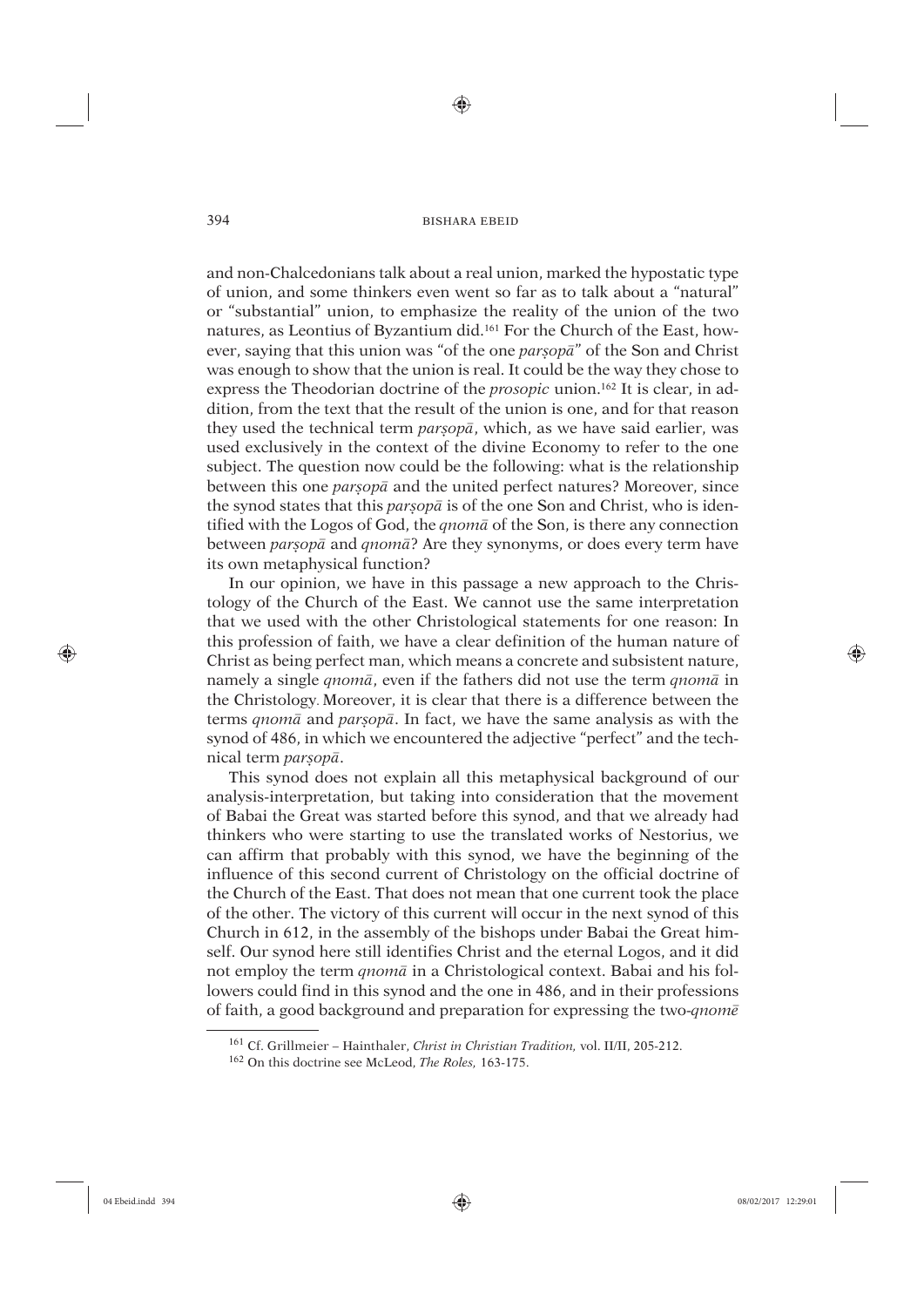⊕

Christology. It is clear, in fact, that there is a desire not simply to refute the other Christological current, but rather to be different from the other Christian confessions — especially, in this period, from the Chalcedonians and from neo-Chalcedonian Christology. In our opinion, the Church of the East tried with this synod to define its traditional doctrine in the face of the other confessions, using the Christology of Theodore of Mopsuestia. This time, even the Christology of Henana is refuted, because it could be identified with the Chalcedonians.163 In addition, although we have an identification of the Logos with Christ, the two-*qnomê* Christological current won the victory in this synod. Yet we cannot consider this synod, just as we did regarding the one in 486, to have adopted "Nestorianism," namely the teaching of two natures and two *qnomê* in one *parúopâ*, which was to happen only in the year 612. These two synods, then, could be considered as a preparation for the final victory of the two-*qnomê* current, which makes a distinction between Christ and the Logos and uses the term *qnomâ* in the Christological context.

# *Conclusions*

⊕

After our analysis of the official synods of the Church of the East, we can arrive at some conclusions that regard the Christology of this Church and the discussion between scholars about it. First of all, it is clear that the terminology chosen by this Church in its official synods is distinctive in two categories, Trinitarian theology and Christology (i.e., the divine Economy in Christ's Incarnation). Each field has its own metaphysical terminology: *qnomâ* for Trinitarian theology and *parúopâ* for Christology, while the term nature (*kyanâ*) is used in both fields.164 For this reason, we have tried to approach the Christological professions and statements of those synods, applying this terminology, even if sometimes the term *parsop*<sup>*a*</sup> does not appear in reference to the divine Economy. We have also noticed that *qnomâ* is a perfect nature. Even if this definition was used exclusively in the context of Trinitarian doctrine, we have tried to apply it in the context of Christological doctrine where we noted the appearance of the expressions "perfect humanity," "perfect divinity," "perfect God," or "perfect Man." This application helped us to observe how the two-*qnomê* Christological current or the *qnomâ-parúopâ* current could base their doctrines on the first synods of the Church of the East, i.e., the traditional Antiochene Christology of two natures and one πρόσωπον (*parúopâ*).165

<sup>163</sup> For more see *Syriac dialogue*, vol. II, 125-129.

<sup>164</sup> Cf. Abramowski, "Martyrius-Sahdona," 18. See also Grillmeier – Hainthaler, *Christ in Christian Tradition,* vol. II/III, 615-620.

<sup>165</sup> See also the opinion, without lots of details or even detailed analysis, of G. Reinink who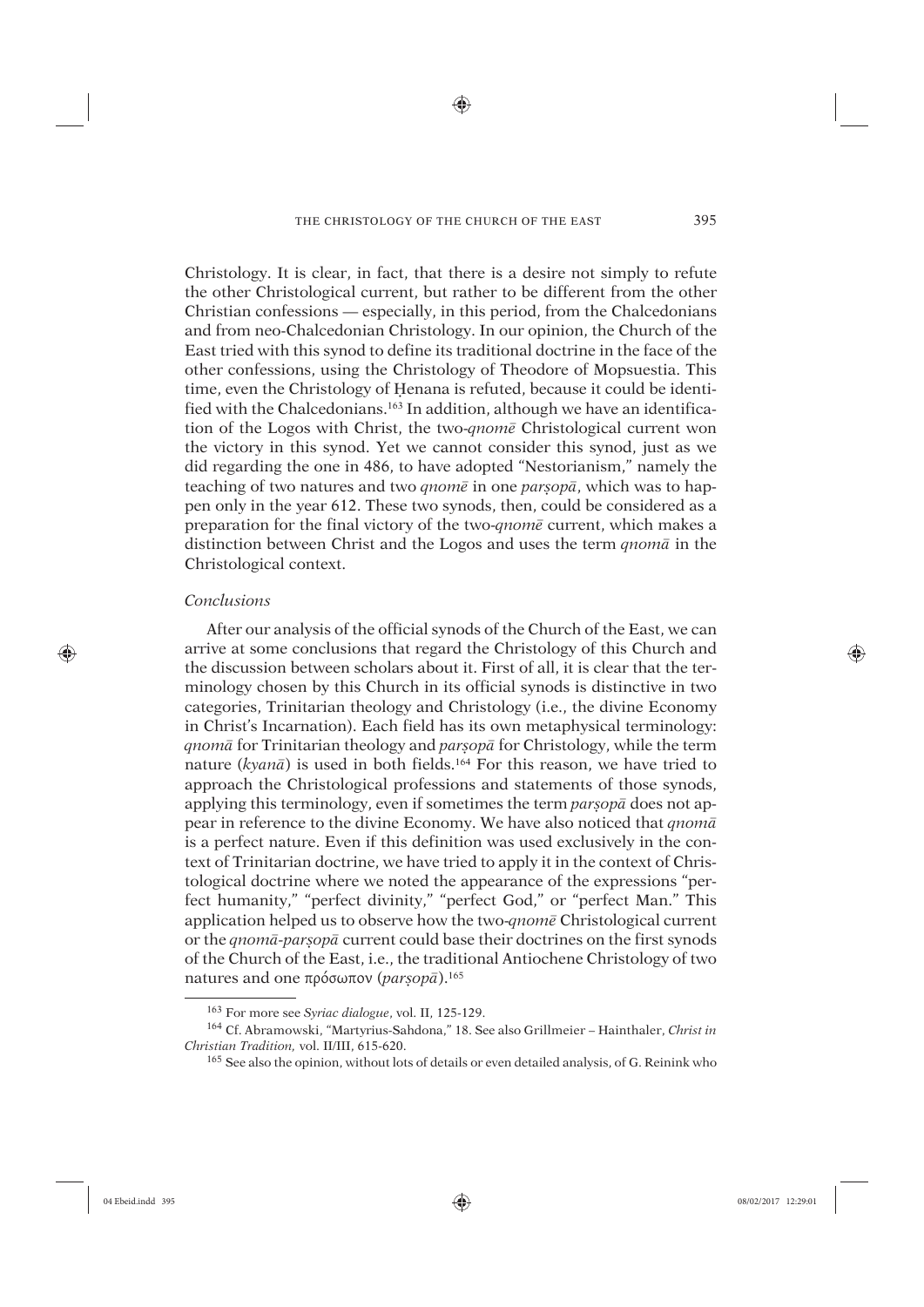$\bigoplus$ 

The following summary in tabular form will help us to make a final reflection on all our analysis:

| Synod | Subject of the<br><b>Incarnation</b> | <b>Description</b>                                                                                                                                     | Other information                                                                                                        |
|-------|--------------------------------------|--------------------------------------------------------------------------------------------------------------------------------------------------------|--------------------------------------------------------------------------------------------------------------------------|
| 486   | Christ<br>parsopā                    | Perfect Conjunction of<br>two natures, with their<br>exemplars: Perfect God,<br>perfect Man.                                                           | Conjunction without<br>confusion or separation                                                                           |
| 544   | Son<br>Christ                        | God and Man:<br>Divinity and humanity<br>together                                                                                                      | Not ordinary man,<br>Not God without<br>humanity,<br>Perfect humanity                                                    |
| 554   | Christ<br>Son of God                 | Ineffable union of<br>divinity and humanity<br>without confusion or<br>change; conservation of<br>properties.                                          | No quaternity,<br>No two christs or sons                                                                                 |
| 576   | Christ<br>Son Logos                  | Two natures: God and<br>Man:<br>Incarnate Christ                                                                                                       | Perfect temple of the<br>dwelling                                                                                        |
| 585   | Christ<br>parsopā                    | Unification of two<br>natures: divinity and<br>humanity; the <i>qnoma</i> of<br>the Logos in Christ,<br>Perfect union between<br>divinity and humanity | Not ordinary man,<br>Identification with the<br>Logos by Economy,<br>Defense of Theodore of<br>Mopsuestia                |
| 598   | Christ                               | Inseparable union of<br>divine nature and human<br>nature without confusion<br>or composition                                                          | Dominical temple,<br>Not mere man,<br>No quaternity, no two<br>christs or sons.<br>Acceptance of<br>Theopaschite formula |
| 605   | Christ Son<br>parsopā                | True union of perfect God<br>in his divinity and perfect<br>man in his humanity                                                                        | Conservation of<br>properties                                                                                            |

We do not believe, after all this analysis we have made, that the Church of the East, in composing these professions of faith, was directly influenced

 $\bigoplus$ 

⊕

confirms the existence of two different interpretations of the same traditional Christology, cf. Reinink, "The Cause," 525-526; We, actually, call these two different interpretations as two different Christological currents within the Church of the East.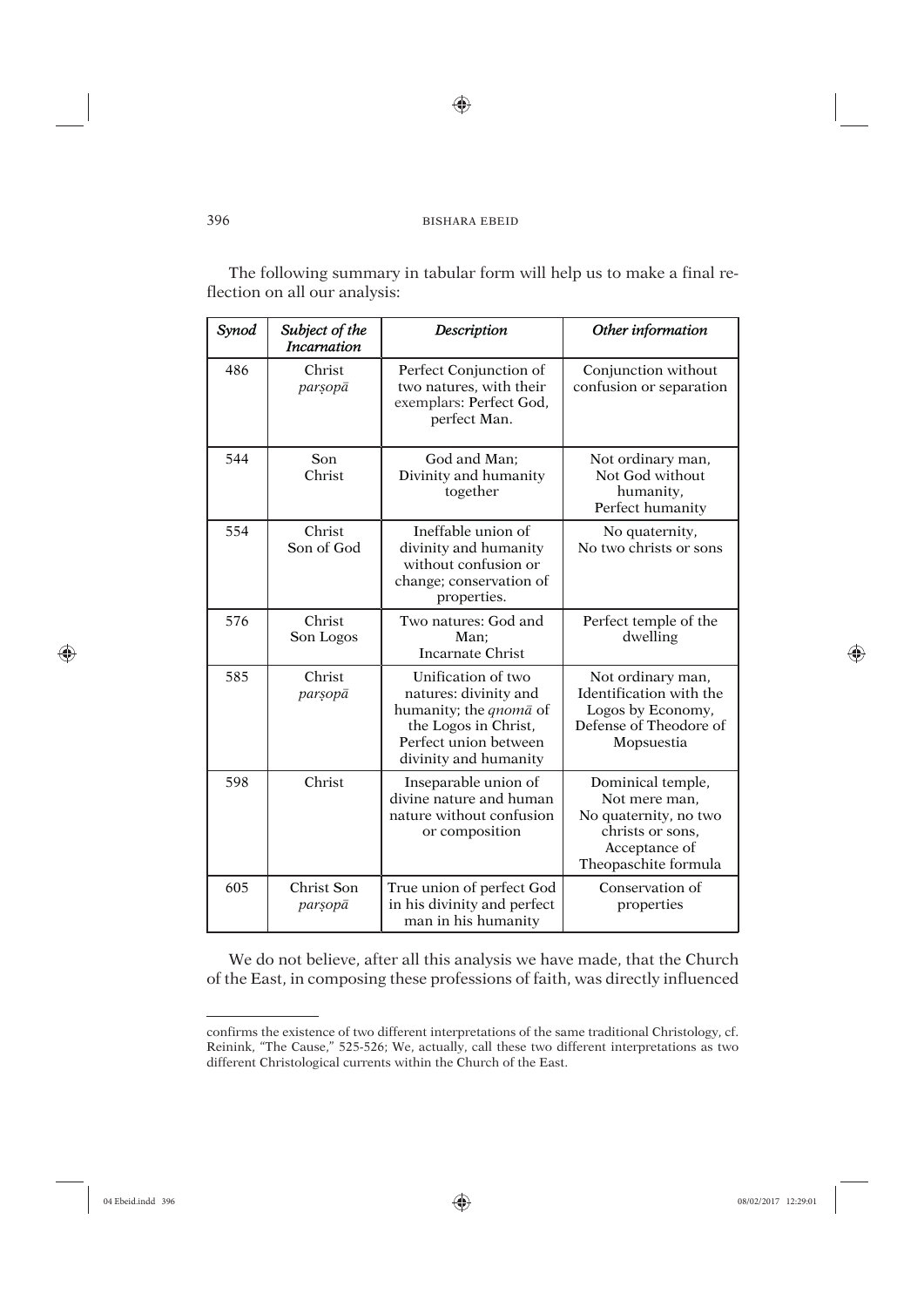⊕

by the Christological currents in the West, in Byzantium. Indirect influence and a feeling of having to react to the events that were happening on the other side of Christendom — events that were in direct relation to the essence and the presence of the Church of the East in the Persian Empire — would be a better way to describe the reasons for these synods and their Christologies.

First of all, with the synod of 486, we have the only clear surviving Christological reaction to the synods of Ephesus and Chalcedon and the *Henotikon* of Zeno. In this synod, Christ as the one subject of the Economy is also called by the term *parúopâ*. This technical and metaphysical term for the Economy, which is a fundamental element of Antiochene Christological thought, is the result of the perfect conjunction of the two natures. As we noted, the term "perfect conjunction" is understood, probably, as a real union without separation. The two united natures are described as exemplars, probably to underline the very distinction between them through the individual properties. They are also called "perfect God" and "perfect man." This last expression is very important. The "perfect God" is the *qnomâ* of the Logos, even if the synod did not use this term in the context of the divine Economy. The question, then, deals with the type of the "perfect man" in Christ: is it another *qnomâ*, which means a singular and individual man? If so, do we have the addition of a fourth *qnomâ* in the Trinity, which would mean a change into quaternity? What is the connection between the *qnomâ* and *parúopâ*? What is their metaphysical function? These, we think, are the important questions to which the synod of 486 did not reply.

The synods of 544, 554 and 576 tried to give answers to the above questions. In these three synods, we have an identification between the Logos, the Son of God, and the Christ. In addition, the synods of 544 and 554 emphasized that the Trinity cannot become a quaternity and that there are no two christs or two sons. If we take into consideration these two affirmations, we could suppose, with some certainty, that the human nature of Christ cannot be a *qnomâ*, which means a single man. The expression "ordinary man" (הוצא שאנגלא) here provides good support for our hypothesis. However, at the same time, this humanity is a perfect nature, and it is called "man"; how can we explain this? The synod of 576 took another step to resolve this problem. We have the expression "the incarnate Christ/Christ in the flesh," (השנטאה); in our opinion, this expression could be a key to understanding the connection between the *qnomâ* and the *parúopâ*. *Qnomâ* could manifest a single perfect nature, so Christ before his Incarnation could be called a *qnomâ*, while after the Incarnation, we have the *parșop* $\bar{a}$  which manifests two natures. The term "incarnate Christ," according to our interpretation, could also express the evolution of the Church of

⊕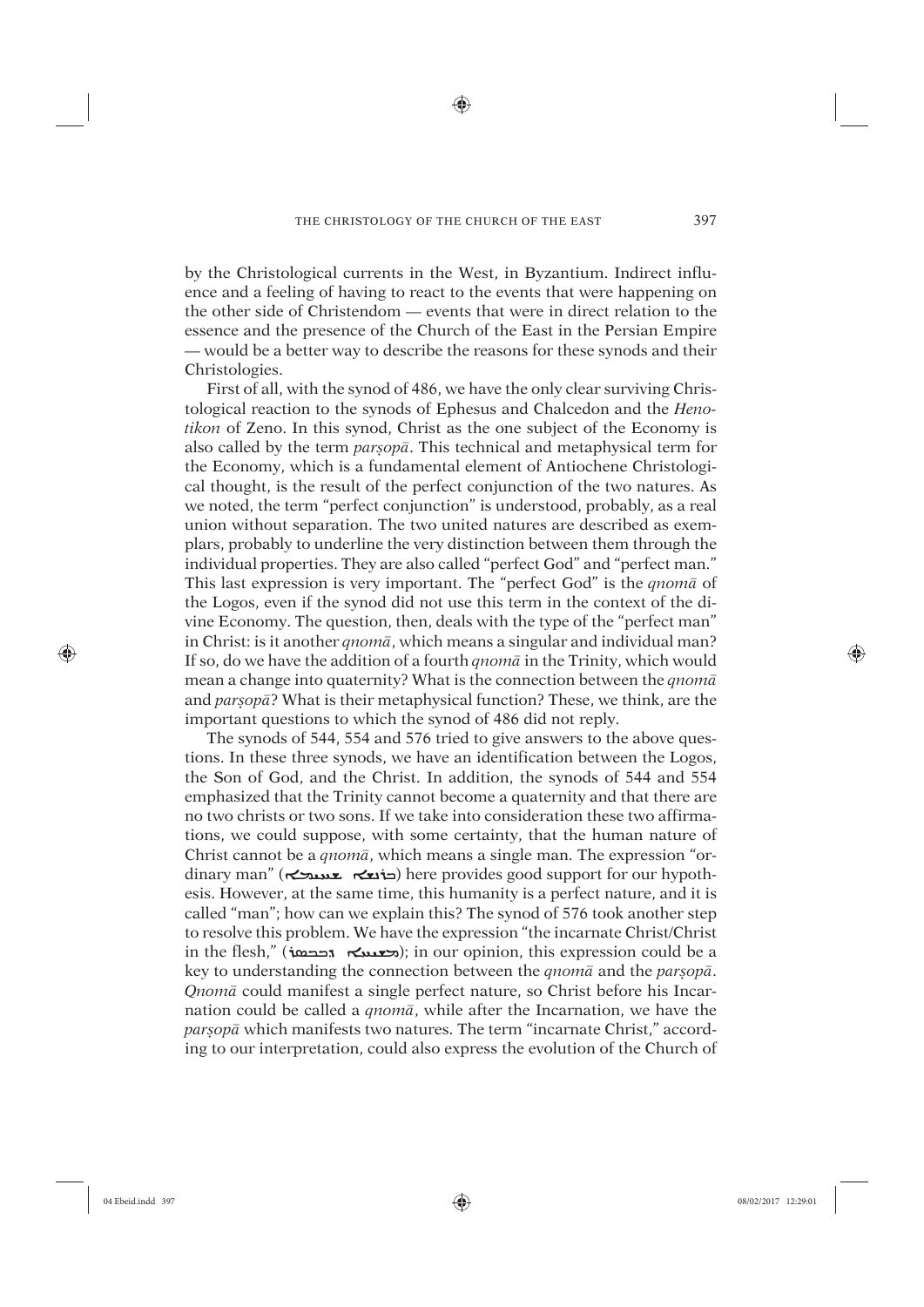⊕

the East as regards the Christological idea of the composition "σύνθεσις." The incarnate Christ could be a synonym of *Christus compositus*, "Χριστός σύνθετος."166 With this interpretation, we could resolve the problem regarding the perfect human nature that is not a single *qnomâ*. Certainly, we do not have a clear doctrine of a hypostatic union, but if the hypostatic union means a real and true union, then the synods always emphasized this fact. The union is real, without confusion or separation.

In our opinion, these three synods could be a clear reflection of the *qnomâ-parúopâ* Christological current, which certainly co-existed peacefully with the other Christological current until the controversy with Henana, as de Halleux maintained,<sup>167</sup> without giving a good explanation.<sup>168</sup> The fact that in the year 562/563 we have an official text of a delegation of the Church of the East to Byzantium in which we have a clear two-*qnomê* Christology169 confirms our opinion on the peaceful co-existence of the two currents. The two-*qnomê* current was the other solution that some thinkers of the Church of the East tried to give to the open questions posed by the synod of 486. This current, as is clear from the official documents we have analyzed, was not yet very influential. Both currents were using Christological thought found in some thinkers of the Church of the East, and maybe an indirect influence from thinkers from the West, especially Chalcedonians and neo-Chalcedonians. The two-*qnomê* current was doubtless using the Syriac translations of Nestorius, while the *qnomâ-parsopâ* current employed other works. The common tradition of these two currents could be the works of Theodore of Mopsuestia.

Only with the stance taken by Üenana against the tradition of Theodore of Mopsuestia do we have the start of competition between the two Christological currents. This conflict was fuelled by the fact that it was a conflict between different monastic movements in the Church of the East.

The synod of 585 could be a good reflection of this atmosphere. In this synod, we have the appearance of the technical term *parúopâ* in the context of Christology; this *parúopâ* is the unification and perfect union of the two natures. The human nature could not be ordinary man, but at the same time, and only in reference to the divine Economy, the *parsopa* could be identified with the Logos. In other words, the human passion could be at-

⊕

<sup>166</sup> On this term see Grillmeier – Hainthaler, *Christ in Christian Tradition,* vol. II/II, 126- 128.294-295.

<sup>167</sup> Cf. de Halleux, "La christologie de Martyrius-Sahdona," 29.

<sup>168</sup> This prompted Ambramowski to raise a rhetorical question about this opinion of de Halleux, cf. Abramowski, "Martyrius-Sahdona," 17.

<sup>169</sup> Cf. Guillaumont, A., "Justinien et l'Église de Perse," 62-66, see also Abramowski, "Martyrius-Sahdona," 17-18.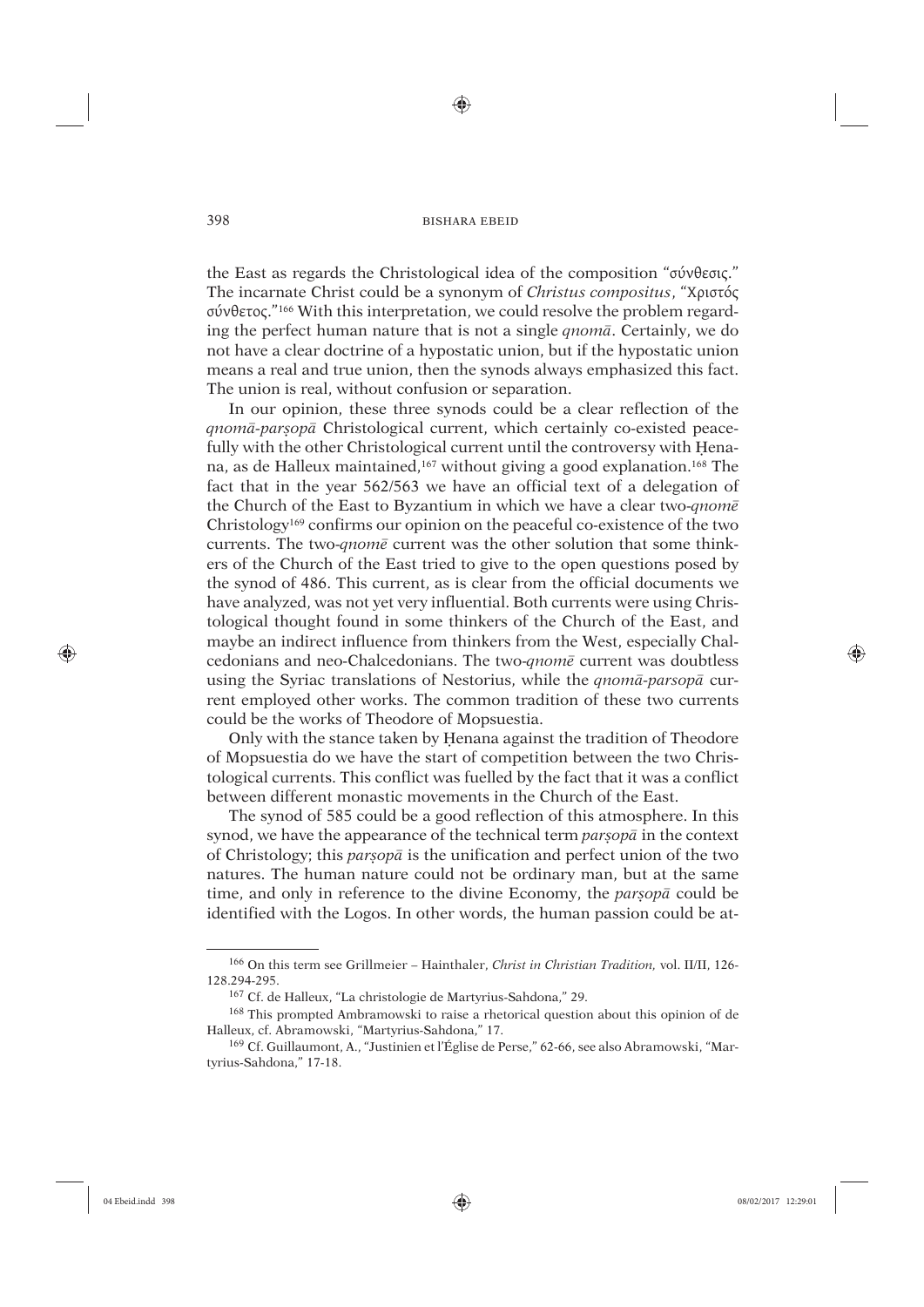⊕

tributed to the Logos, which means one type of *communicatio idiomatum*. In our opinion, all this leads us to maintain that here the *parsopa* could have the function of the composition. If this interpretation is correct, then this synod, even if it condemned indirectly the position of Henana against that of Theodore of Mopsuestia, supported a Christology that is still in the *parsopā-gnomā* current, the current to which Henana belonged as well. We should also notice that in the Christological doctrine of this synod there is a kind of use of the term *qnomâ* for the divine nature of Christ. It is clear, then, that this synod reflects the start of the tensions between the two Christological currents.

We could describe the synod of 598, in which we have some very important elements, as being in the same tradition as the Synod of 585, with its acceptance of the Theopaschite formula "God the Logos himself perfected the passion of our salvation in the body of his humanity" (ܐܐܢ ܕܘܘ ܡܘܪܝܢ ܐܢܫܘܪܘܐ ܐܢܫܘܪܘܐ ܐܢܫܘܪܘܐ ܐܢܫܘܪܘܐ ܐܢܫܘܪܘܐ ܐܢܫܘܪܘܐ ܐܢܫܘܪܘܢ of Christ is called a "dominical temple" (ܐܝܟܠܐ ܡܪܝܝܐ), which could be understood to indicate that this humanity did not have its own *qnomâ*. The problem with this synod is the refutation of the "composition" in Christ. This refutation does not mean that the idea of composition in general, which we found, according to our interpretation, in the doctrine of the synods of 576 and 585, is refuted, but rather that the idea that this composition means a confusion between the natures is rejected. It is clear that the official way of thinking of the Church of the East is still in agreement with the *parúopâ-qnomâ* current.

The last synod analyzed, the one in the year 605, could be considered as the start of the influence of the two-*qnomê* current in the official documents of the Church of the East. Christ as the *parsop*<sup>*a*</sup> of the Economy, even if he is identified with the Son, is perfect man in his humanity and perfect God in his divinity. We saw in these expressions a definition of the metaphysical function of *qnom* $\overline{a}$ , which is different from that of *parsop* $\overline{a}$ .

The victory of the two-*qnomê* current came about in the synod of 612 under the direction of Babai the Great. It would not be an outright victory for his Christological thought, however, because the synod did not use the term *parúopâ* in its Trinitarian theology, as he did.170 Nevertheless, from this synod onwards, the term *qnomâ* started to have a new metaphysical significance and was applied in the field of Christology. This victory was not accepted by the other current, which continued to exist and to express its Christology. The conflict between the Catholicoi Isho'yahb II and Isho'yahb III, who were members of the community of Abraham of

⊕

<sup>170</sup> On this subject see, Abramowski, "Babai der Grosse," 297ss.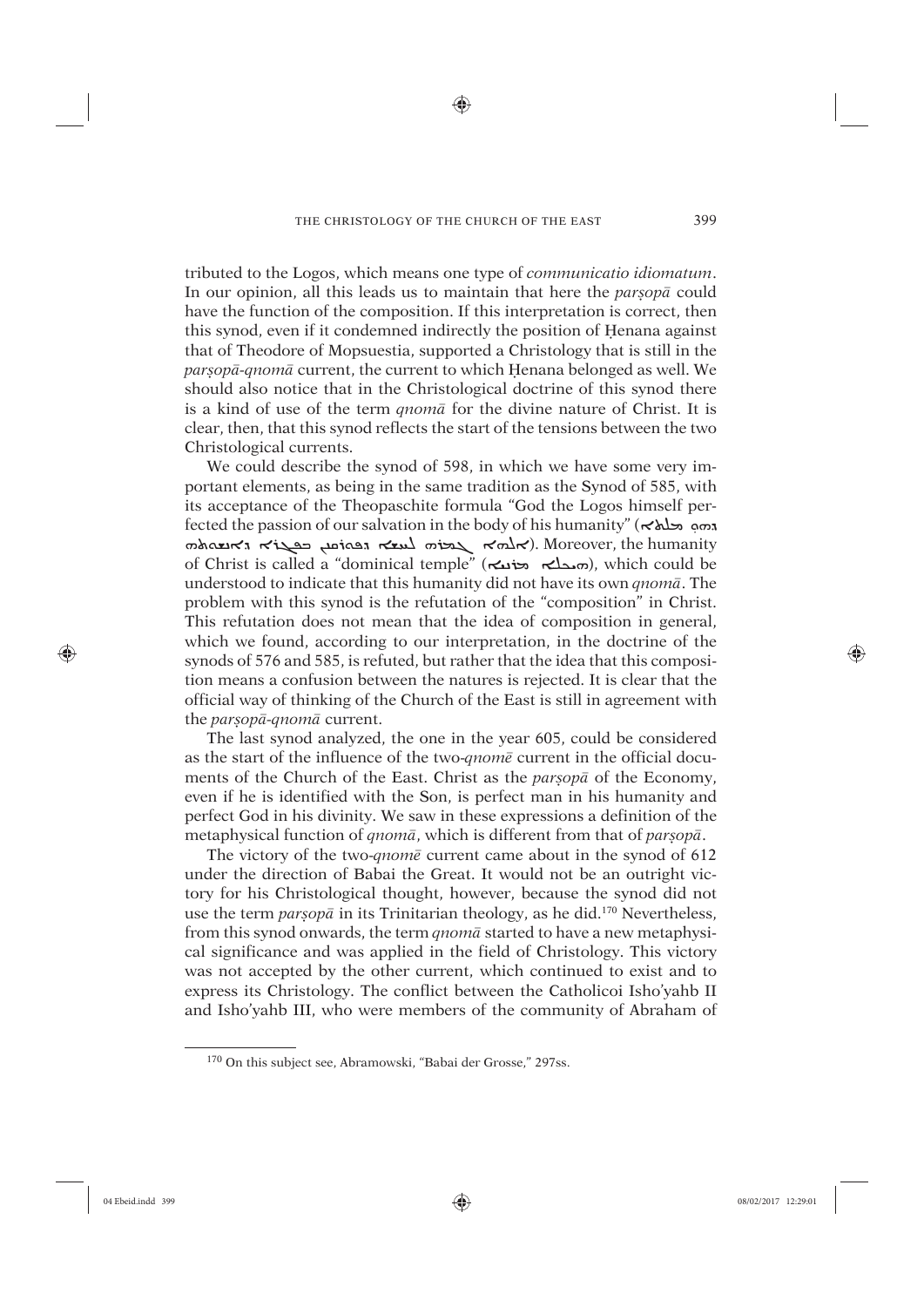⊕

Kashkar on the one hand, and Martyrius-Sahdona, who belonged to another monastic community influenced by Henana, on the other, could be a good example of this atmosphere.<sup>171</sup>

# Bibliography

- Abramowski, L., "Babai der Grosse. Christologische Probleme und ihre Lösungen," in OCP 41 (1975), 289-343.
- "Die Christologie Babais des Grossen," in Symposium Syriacum I, OCA 197 (1972), 219-244.
- -, "Ein nestorianischer Traktat bei Leontius von Jerusalem," in R. Lavenant, ed., III Symposium Syriacum (OCA 221), Rome 1983, 43-55.

-, "Martyrius-Sahdona and Dissent in the Church of the East," in Ch. Jullien, ed., Controverses des chrétiens dans l'Iran sassanide (Cahiers de Studia Iranica 36), Paris, 2008, 13-27.

Abūna, A., Tārīh al-Kanīsah al-Siryāniyyah al-šarqiyyah, vol. I, Min 'intišār al-masīhiyyah hattāa mağī' al-'islām, Beirut 2007<sup>5</sup>.

Baum, W. - Winkler, D., The Church of the East. A Concise History, London-New York 2003.

Becker, A. H., Fear of God and the Beginning of Wisdom. The school of Nisibis and Christian Scholastic Culture in Late Antique Mesopotamia, Philadelphia 2006.

- Bettiolo, P., "Mar Aba: appunti sulla Chiesa Siro-orientale nel second quarto del VI secolo," in E. Vergani - S. Chialà, eds., Storia, Cristologia e tradizioni della Chiesa Siro-orientale. Atti del 3º Incontro sull'Oriente Cristiano di tradizione siriaca Milano, Biblioteca Ambrosiana, 14 maggio 2004, Milano 2006, 99-111.
- Brock, S., "Il dibattito cristologico del V e VI secolo nel contesto del dialogo teologico moderno," in E. Vergani - S. Chialà, eds., Le Chiese sire tra IV e VI secolo. Dibattito dottrinale e ricerca spirituale. Atti del 2° incontro sull'Oriente cristiano di tradizione siriaca Milano Biblioteca Ambrosiana, 28 marzo 2003, Milano 2005, 73-92.
- -, "Sant'Efrem e il suo 'mare di simboli'," in M. G. Muzj, ed., Simbolo cristiano e linguaggio umano. Per una piena reintegrazione della teologia simbolica nella teologia, Secondo convegno internazionale Charles André Bernard, Milano 2013.
- -, "The Christology of the Church of the East," in D. Afinogenov A. Muraviev, eds., Traditions and Heritage of the Christian East, Moscow 1996, 159-79.
- -, "The Christology of the Church of the East in the Synods of the Fifth to Early Seventh Centuries: Preliminary Considerations and Materials," in Aksum-Thyateira: A Festschrift for Archbishop Methodius of Thyateira and Great Britain, Athens 1985, 125-142.
- Chialà. S., Abramo di Kashkar e la sua comunità. La rinascita del monachesimo siro-orientale. Magnano 2005.

400

⊕

Childers, J. W., "Henana," in Aa. Vv., eds., Gorgias Encyclopedic Dictionary of the Syriac Heritage, 194.

<sup>&</sup>lt;sup>171</sup> On this controversy see the articles of de Halleux, "La christologie de Martyrius-Sahdona"; de Halleux, "Martyrius-Sahdona," and the opinion of Abramowski in Abramowski, "Martyrius-Sahdona." We should say that L. Abramowski did not see Martyrius as a follower of the Christology of Henana, but as a Chalcedonian in the Church of the East. However, we do not agree with this opinion; after our analysis, we sustain that the *qnoma-parsopa* current had different approaches and ways to resolve the open Christological questions from those of Chalcedonian Christology had. We thus see the Christology of Martyrius as belonging to the qnomā-parsopā current, rather than as Chalcedonian. See also, regarding this, Reinink, "The Cause," 525-526, note 45. This would be a topic of a future study we are planning to do, cf. Ebeid, "La cristologia," 218-219, note 53.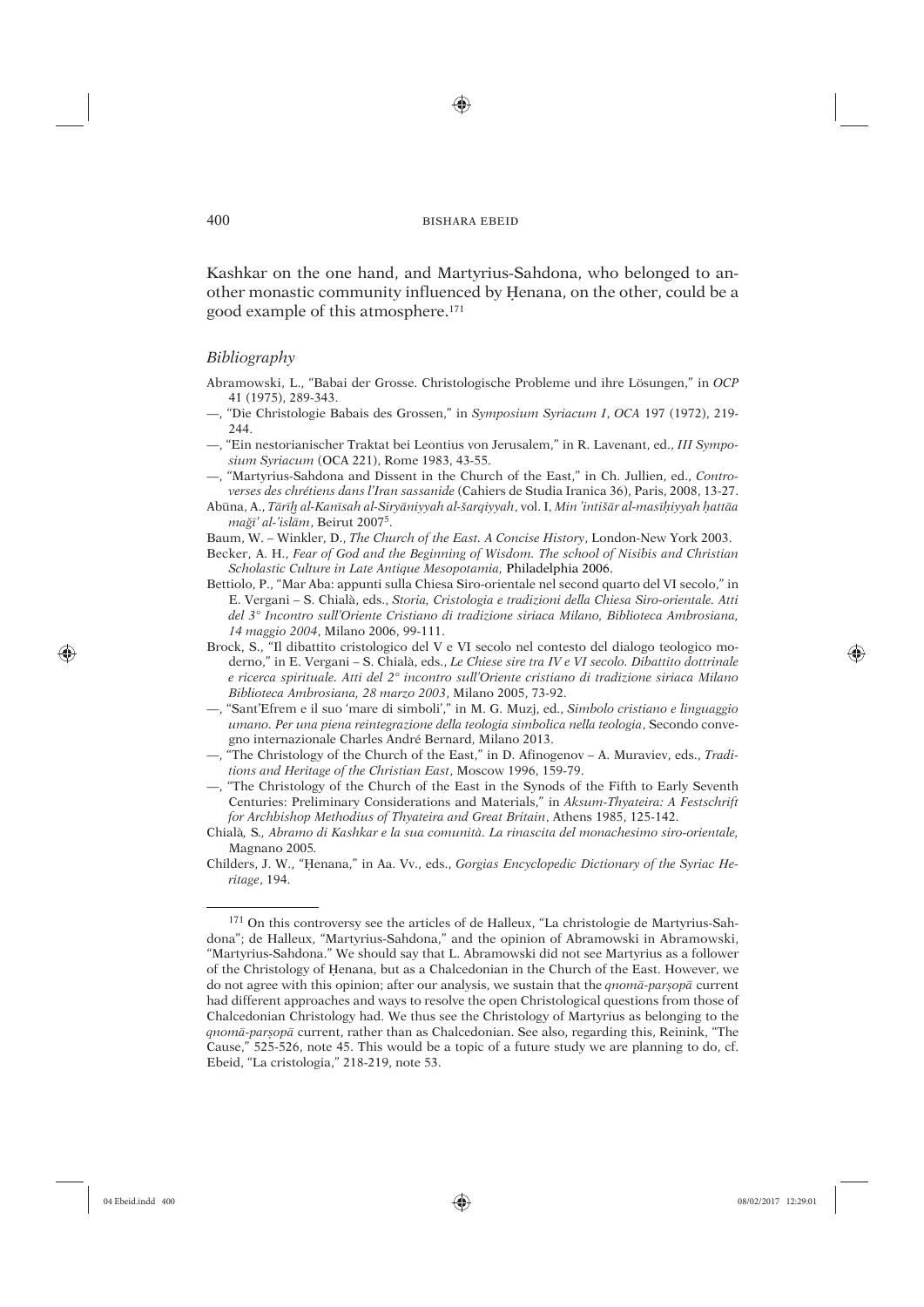♠

- Cross, F.L. Livingston, E. A., ed., *The Oxford Dictionary of the Christian Church*, New York 19973.
- Denzinger, H. Hünermann, P.*, Enchiridion Symbolorum, Definitionum et declarationum de rebus fidei et morum*, Versione italiana a cura di A. *Lanzoni* e G. *Zaccherini*, Bologna 1995<sup>2</sup>*.*
- Ebeid, B., "La cristologia del *catholicos* Mar Georgis I. Un'analisi della sua lettera a Mina," in R. Zarzeczny, ed., *Aethiopia Fortitudo Ejus. Studi in onore di Monsignor Osvaldo Raineri in occasione del suo 80° compleanno* (OCA 298), Roma 2015, 203-220.
- Fairbairn, D., *Grace and Christology in the Early Church* (Oxford Early Christian Studies), Oxford – New York 2003.
- Fiey, J. M., "Christologie et Mariologie de l'église syriaque orientale d'après ses anciens synodes," in *POC* 41 (1991), 3-9.
- Gleed, B., *The Development of the Term ἐνυπόστατος from Origen to John of Damascus* (Supplements to Vigiliae Christianae. Texts and Studies of Early Christian Life and Language 113), Leiden – Boston 2012.
- Grillmeier, A., *Jesus der Christus im Glauben der Kirche,* Band 1/2, Italian translation, *Gesù il Cristo nella Fede della Chiesa,* vol. I/II: *Dall'età apostolica al concilio di Calcedonia (451)*, Brescia 1982.
- —, "Ὀ κυριακός ἅνθρωπος. Eine Studie zu einer christologischen Bezeichnung der Väterzeit," in *Traditio* 33 (1977), 1-63.
- Grillmeier, A. Hainthaler, Th., *Jesus der Christus im Glauben der Kirche,* Band 2/2, English translation*, Christ in Christian Tradition,* vol. II/II: *From the Council of Chalcedon (451) to Gregory the Great (590-604). The Church of Constantinople in the Sixth Century*, London 1995.
- —, *Jesus der Christus im Glauben der Kirche,* Band 2/3, English translation, *Christ in Christian Tradition*, vol. II/III *From the Council of Chalcedon (451) to Gregory the Great (590-604). The Churches of Jerusalem and Antioch from 451 to 600,* Oxford 2013.
- Guillaumont, A., "Justinien et l'Église de Perse," in *DOP* 23/24 (1969/1970), 39-66.
- de Halleux, A., ""Hypostase" et "personne" dans la formation du dogme trinitaire (ca. 375- 381)," in *Patrologie et oecuménisme. Recueil d'études*, Leuven 1990, 113-214.
- —, "La christologie de Martyrius-Sahdona dans l'évolution du nestorianisme," in *OCP* 23 (1957), 5-32.
- —, "Le Mamlelâ de 'Üabíb' contre Aksenâyâ. Aspects textuels d'une polémique christologique dans l'église syriaque de la première génération post-chalcédonienne," in C. Laga – J. A. Munitiz – L. van Rompay, eds., *After Chalcedon: Studies in Theology and Church History Offered to Professor Albert Van Roey for His Seventieth Birthday* (Orientalia Lovaniensia Analecta 18), Leuven 1985, 67-82.
- —, "Le symbole des évèques au synode de Séleucie-Ctésiphon (410)," in G. Wiessner, ed., *Erkenntnisse und Meinungen* II [Syriaca 17 (1978)], 161-190.
- —, "Martyrius-Sahdona. La vie mouvementée d'un 'hérétique' de l'église nestorienne," in *OCP* 24 (1958), 93-128.
- —, "Nestorius, Histoire et Doctrine," in *Irén* 66 (1993), 38-51, 163-178.
- —, *Philoxène de Mabbog. sa vie, ses ècrits, sa théologie*, Louvain 1963.
- Kariatlis, Ph., "St Basil's Contribution to the Trinitarian Doctrine. A Synthesis of Greek *Paideia* and the Scriptural Worldview," in *Phronema* 25 (2010), 57-83.
- Luisier, Ph., "Il *miafisismo*, un termine discutibile della storiografia recente. Problemi teologici ed ecumenici," in *CrSt* 35 (2014), 297-307.
- Macomber, W. F., "The Christology of the Synod of Seleucia-Ctesiphon, A. D. 486," in *OCP* 24 (1958), 142-154.
- Maraval, P., "La politica religiosa di Giustiniano," in L. Pietri, ed., *Storia del cristianesimo. Religione, politica, cultura* [vol. 3] */ Le Chiese d'Oriente e d'Occidente (432-610)*, Roma 2002, 373-406.

⊕